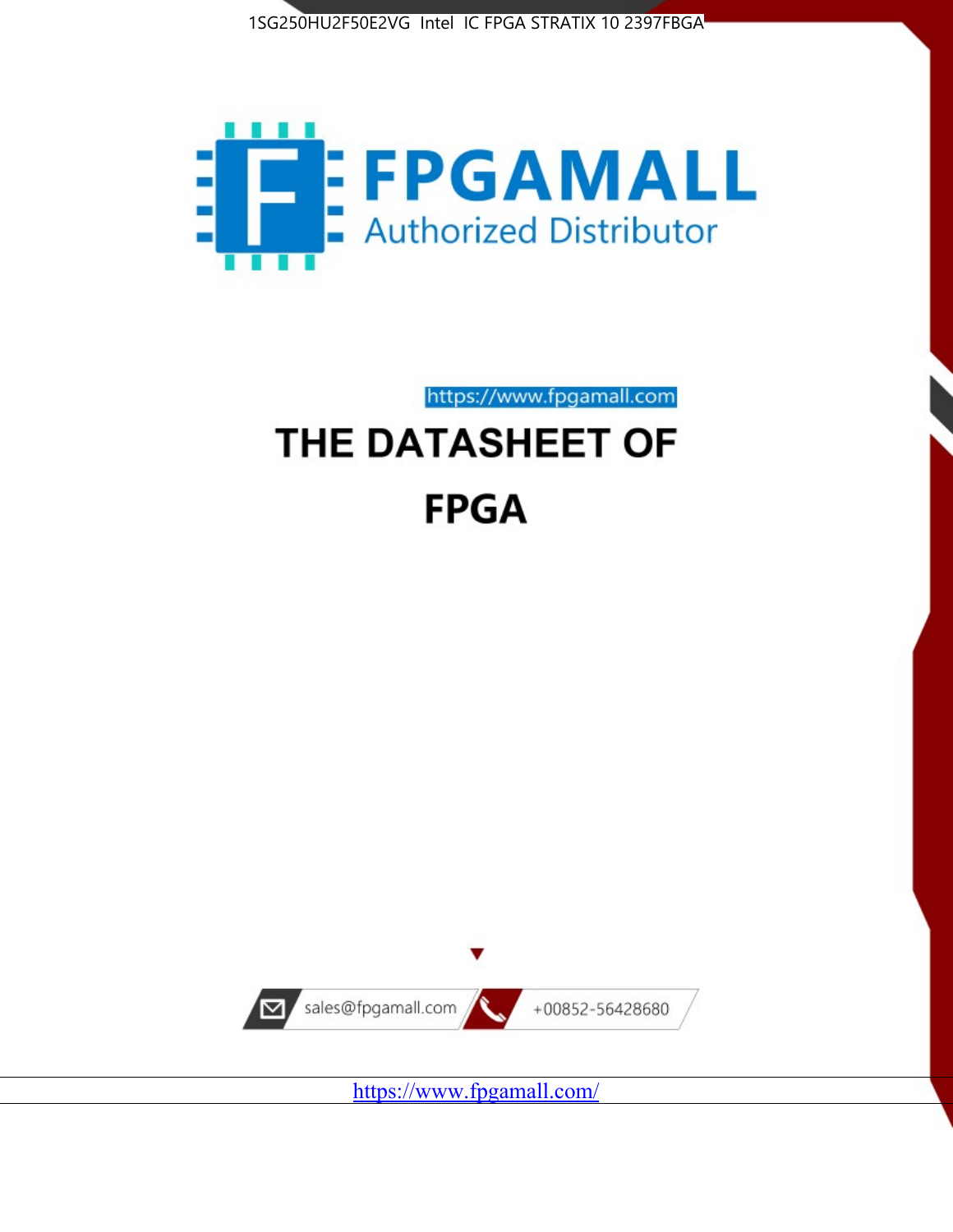

# **Intel® Stratix® 10 GX/SX Device Overview**



**S10-OVERVIEW | 2020.04.30** Latest document on the web: **[PDF](https://www.intel.com/content/dam/www/programmable/us/en/pdfs/literature/hb/stratix-10/s10-overview.pdf)** | **[HTML](https://www.intel.com/content/www/us/en/programmable/documentation/joc1442261161666.html)**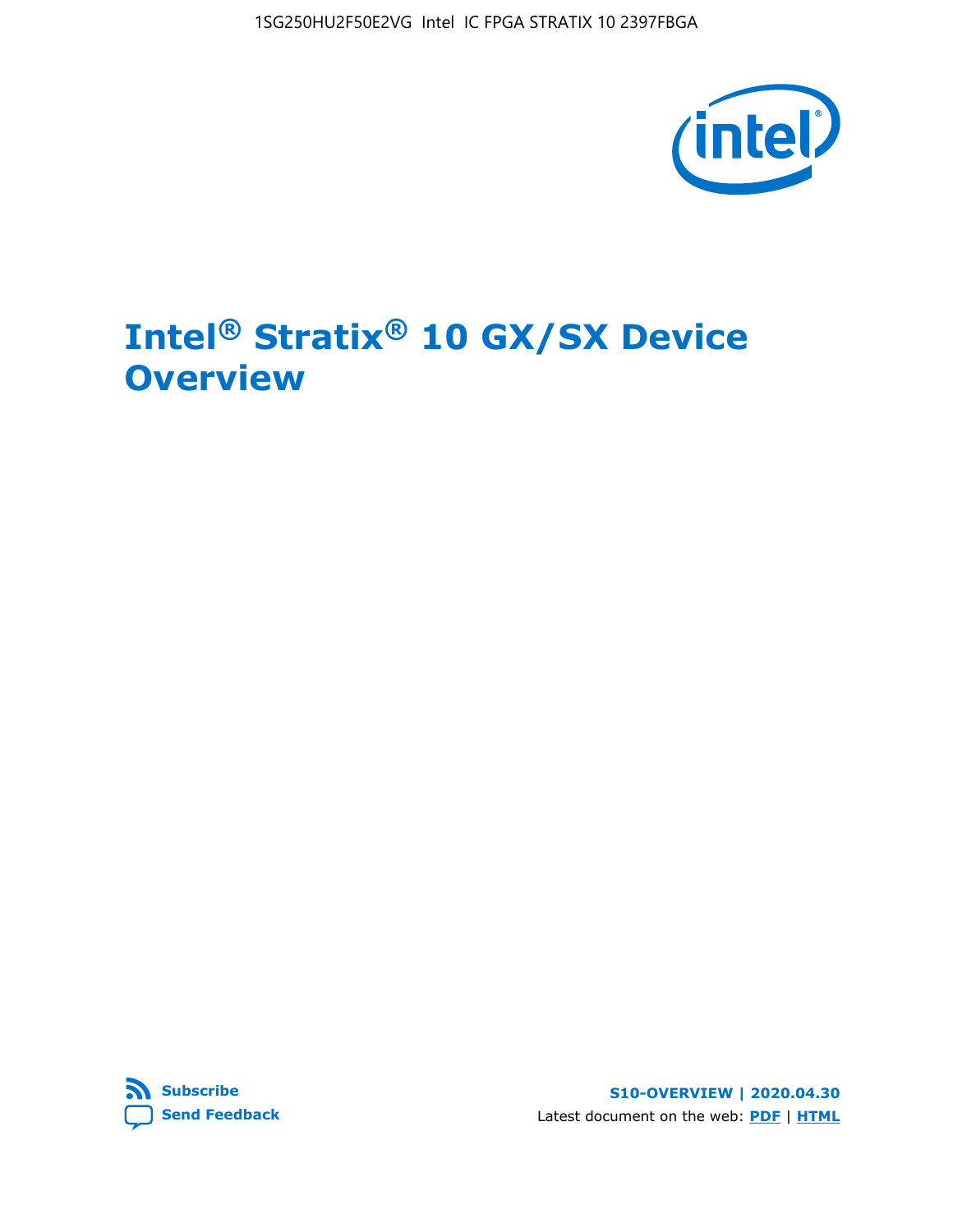

*Contents*

# **Contents**

| 1.26. Document Revision History for the Intel Stratix 10 GX/SX Device Overview36 |  |
|----------------------------------------------------------------------------------|--|

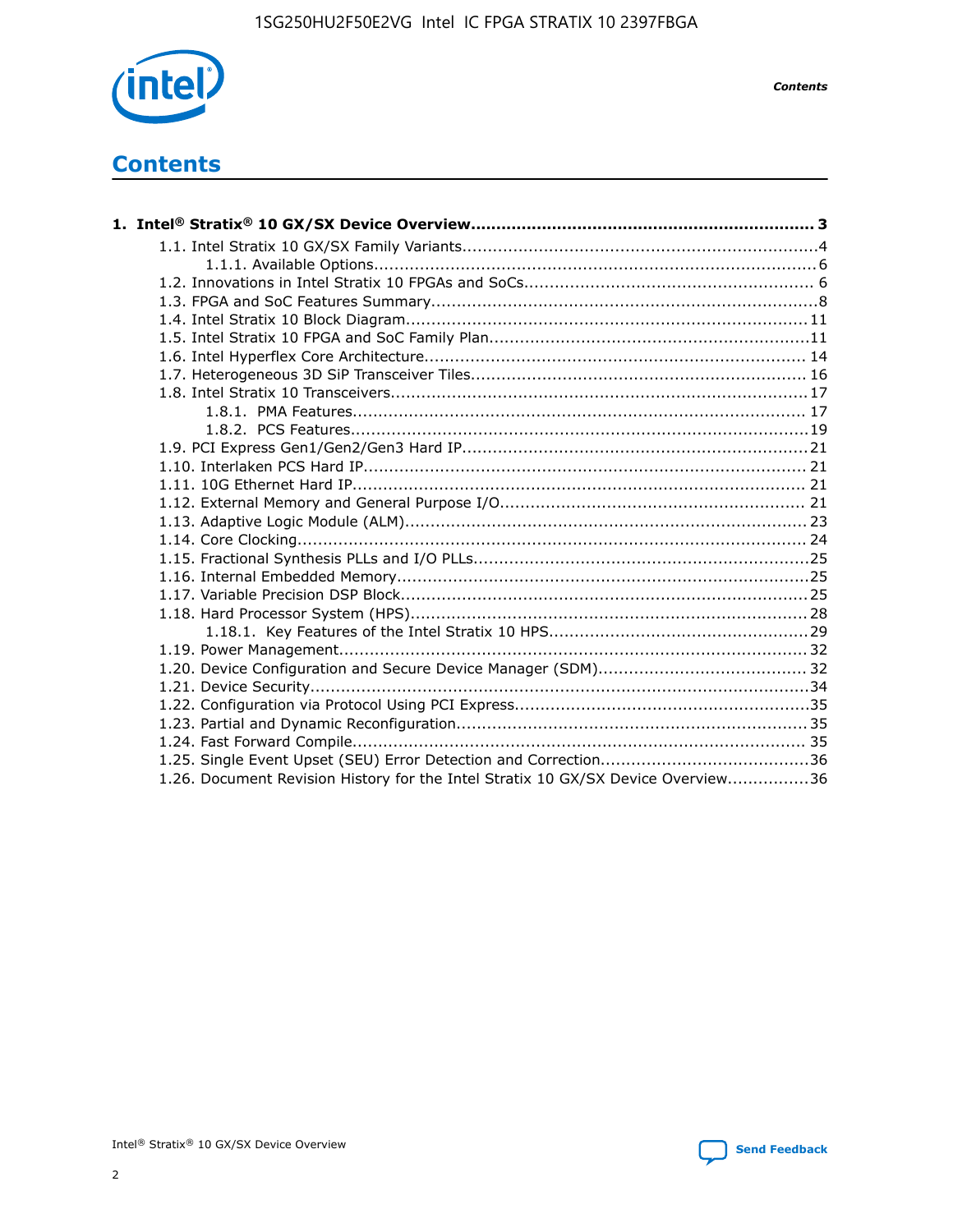**S10-OVERVIEW | 2020.04.30**

**[Send Feedback](mailto:FPGAtechdocfeedback@intel.com?subject=Feedback%20on%20Intel%20Stratix%2010%20GX/SX%20Device%20Overview%20(S10-OVERVIEW%202020.04.30)&body=We%20appreciate%20your%20feedback.%20In%20your%20comments,%20also%20specify%20the%20page%20number%20or%20paragraph.%20Thank%20you.)**



# **1. Intel® Stratix® 10 GX/SX Device Overview**

Intel's 14 nm Intel® Stratix® 10 GX FPGAs and SX SoCs deliver 2X the core performance and up to 70% lower power over previous generation high-performance FPGAs.

Featuring several groundbreaking innovations, including the all new Intel Hyperflex™ core architecture, this device family enables you to meet the demand for everincreasing bandwidth and processing performance in your most advanced applications, while meeting your power budget.

With an embedded hard processor system (HPS) based on a quad-core 64 bit Arm\* Cortex\*-A53, the Intel Stratix 10 SoC devices deliver power efficient, application-class processing and allow designers to extend hardware virtualization into the FPGA fabric. Intel Stratix 10 SoC devices demonstrate Intel's commitment to high-performance SoCs and extend Intel's leadership in programmable devices featuring an Arm-based processor system.

Important innovations in Intel Stratix 10 FPGAs and SoCs include:

- All new Intel Hyperflex core architecture delivering 2X the core performance compared to previous generation high-performance FPGAs
- Intel 14 nm tri-gate (FinFET) technology
- Heterogeneous 3D System-in-Package (SiP) technology
- Core fabric with up to 10.2 million logic elements (LEs)
- Up to 96 full duplex transceiver channels on heterogeneous 3D SiP transceiver tiles
- Transceiver data rates up to 28.3 Gbps chip-to-chip/module and backplane performance
- M20K (20 Kb) internal SRAM memory blocks
- Fractional synthesis and ultra-low jitter LC tank based transmit phase locked loops (PLLs)
- Hard PCI Express<sup>®</sup> Gen3 x16 intellectual property (IP) blocks
- Hard 10GBASE-KR/40GBASE-KR4 Forward Error Correction (FEC) in every transceiver channel
- Hard memory controllers and PHY supporting DDR4 rates up to 2666 Mbps per pin
- Hard fixed-point and IEEE 754 compliant hard floating-point variable precision digital signal processing (DSP) blocks with up to 10 TFLOP compute performance with a power efficiency of 80 GFLOP per Watt
- Quad-core 64 bit Arm Cortex-A53 embedded processor running up to 1.5 GHz in SoC family variants
- Programmable clock tree synthesis for flexible, low power, low skew clock trees

Intel Corporation. All rights reserved. Agilex, Altera, Arria, Cyclone, Enpirion, Intel, the Intel logo, MAX, Nios, Quartus and Stratix words and logos are trademarks of Intel Corporation or its subsidiaries in the U.S. and/or other countries. Intel warrants performance of its FPGA and semiconductor products to current specifications in accordance with Intel's standard warranty, but reserves the right to make changes to any products and services at any time without notice. Intel assumes no responsibility or liability arising out of the application or use of any information, product, or service described herein except as expressly agreed to in writing by Intel. Intel customers are advised to obtain the latest version of device specifications before relying on any published information and before placing orders for products or services. \*Other names and brands may be claimed as the property of others.

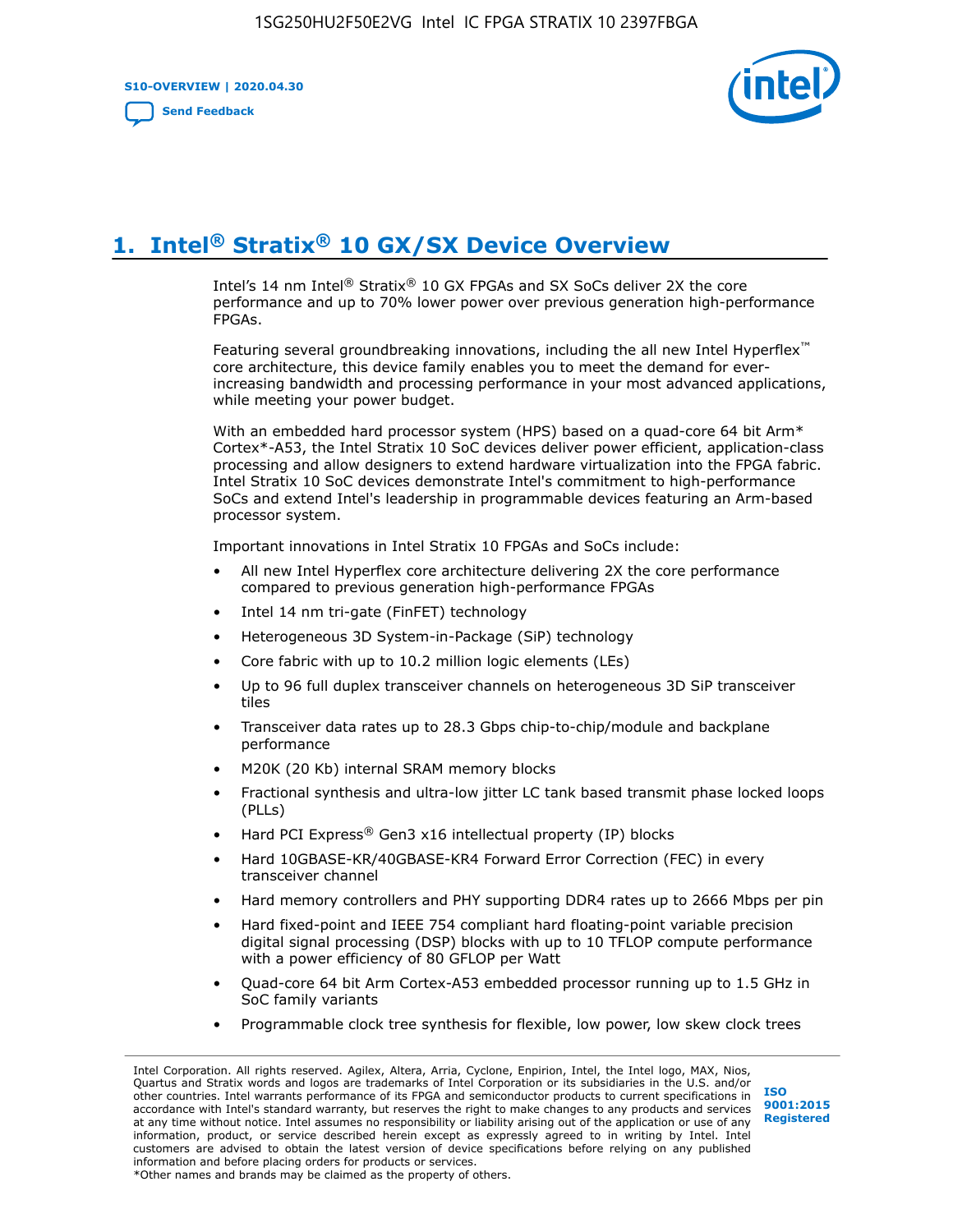

- Dedicated secure device manager (SDM) for:
	- Enhanced device configuration and security
	- AES-256, SHA-256/384 and ECDSA-256/384 encrypt/decrypt accelerators and authentication
	- Multi-factor authentication
	- Physically Unclonable Function (PUF) service and software programmable device configuration capability
- Comprehensive set of advanced power saving features delivering up to 70% lower power compared to previous generation high-performance FPGAs
- Non-destructive register state readback and writeback, to support ASIC prototyping and other applications

With these capabilities, Intel Stratix 10 FPGAs and SoCs are ideally suited for the most demanding applications in diverse markets such as:

- **Compute and Storage**—for custom servers, cloud computing and datacenter acceleration
- **Networking**—for Terabit, 400G and multi-100G bridging, aggregation, packet processing and traffic management
- **Optical Transport Networks**—for OTU4, 2xOTU4, 4xOTU4
- **Broadcast**—for high-end studio distribution, head end encoding/decoding, edge quadrature amplitude modulation (QAM)
- **Military**—for radar, electronic warfare, and secure communications
- **Medical**—for diagnostic scanners and diagnostic imaging
- **Test and Measurement**—for protocol and application testers
- **Wireless**—for next-generation 5G networks
- **ASIC Prototyping**—for designs that require the largest FPGA fabric with the highest I/O count

# **1.1. Intel Stratix 10 GX/SX Family Variants**

Intel Stratix 10 devices are available in FPGA (GX) and SoC (SX) variants.

- **Intel Stratix 10 GX** devices deliver up to 1 GHz core fabric performance and contain up to 10.2 million LEs in the fabric. They also feature up to 96 general purpose transceivers on separate transceiver tiles, and 2666 Mbps DDR4 external memory interface performance. The transceivers are capable of up to 28.3 Gbps short reach and across the backplane. These devices are optimized for FPGA applications that require the highest transceiver bandwidth and core fabric performance, with the power efficiency of Intel's 14 nm tri-gate process technology.
- **Intel Stratix 10 SX** devices have a feature set that is identical to Intel Stratix 10 GX devices, with the addition of an embedded quad-core 64 bit Arm Cortex A53 hard processor system.

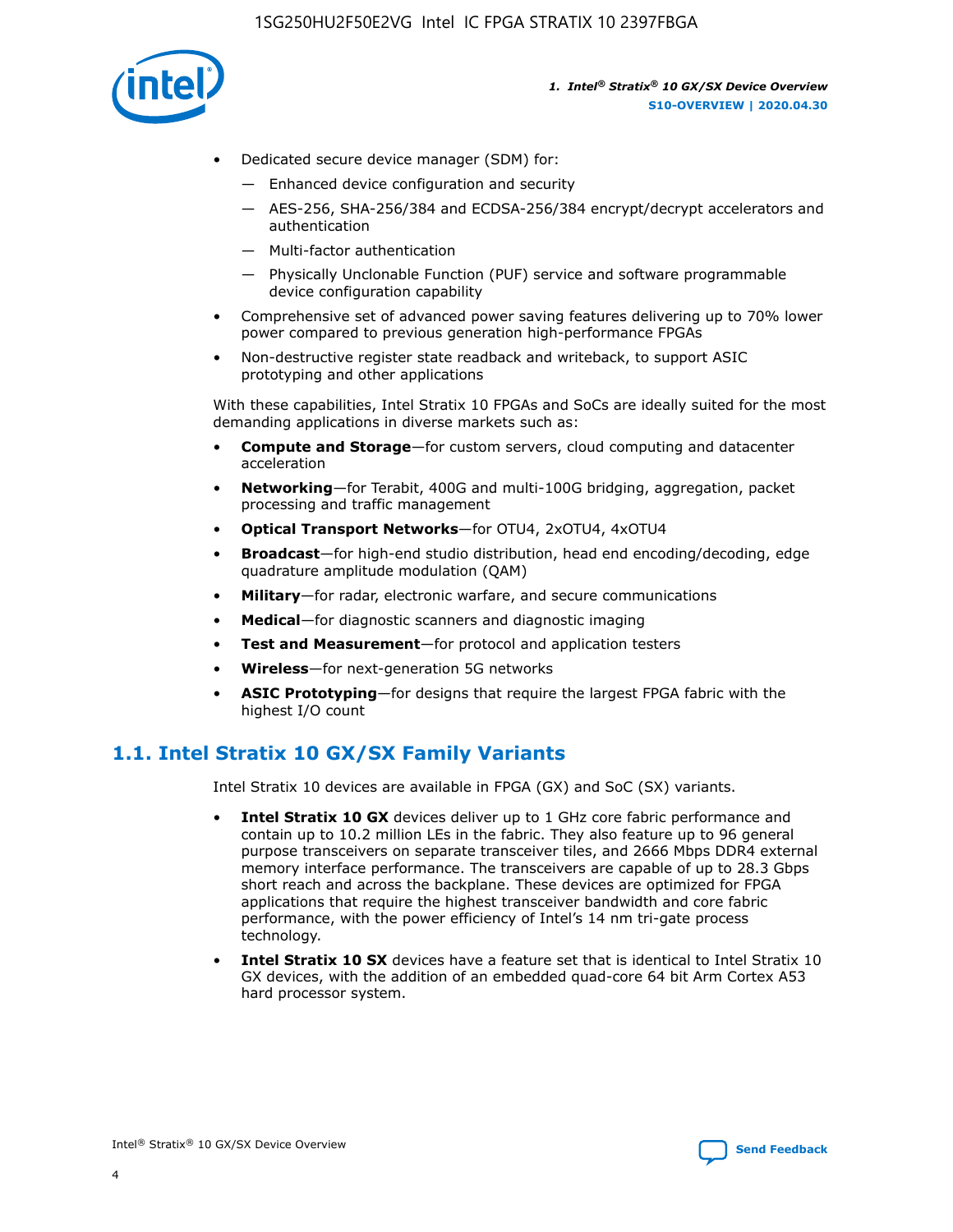

Common to all Intel Stratix 10 family variants is a high-performance fabric based on the new Intel Hyperflex core architecture that includes additional Hyper-Registers throughout the interconnect routing and at the inputs of all functional blocks. The core fabric also contains an enhanced logic array utilizing Intel's adaptive logic module (ALM) and a rich set of high performance building blocks including:

- M20K (20 Kb) embedded memory blocks
- Variable precision DSP blocks with hard IEEE 754 compliant floating-point units
- Fractional synthesis and integer PLLs
- Hard memory controllers and PHY for external memory interfaces
- General purpose IO cells

To clock these building blocks, Intel Stratix 10 devices use programmable clock tree synthesis, which uses dedicated clock tree routing to synthesize only those branches of the clock trees required for the application. All devices support in-system, finegrained partial reconfiguration of the logic array, allowing logic to be added and subtracted from the system while it is operating.

All family variants also contain high speed serial transceivers, containing both the physical medium attachment (PMA) and the physical coding sublayer (PCS), which can be used to implement a variety of industry standard and proprietary protocols. In addition to the hard PCS, Intel Stratix 10 devices contain multiple instantiations of PCI Express hard IP that supports Gen1/Gen2/Gen3 rates in x1/x2/x4/x8/x16 lane configurations, and hard 10GBASE-KR/40GBASE-KR4 FEC for every transceiver. The hard PCS, FEC, and PCI Express IP free up valuable core logic resources, save power, and increase your productivity.

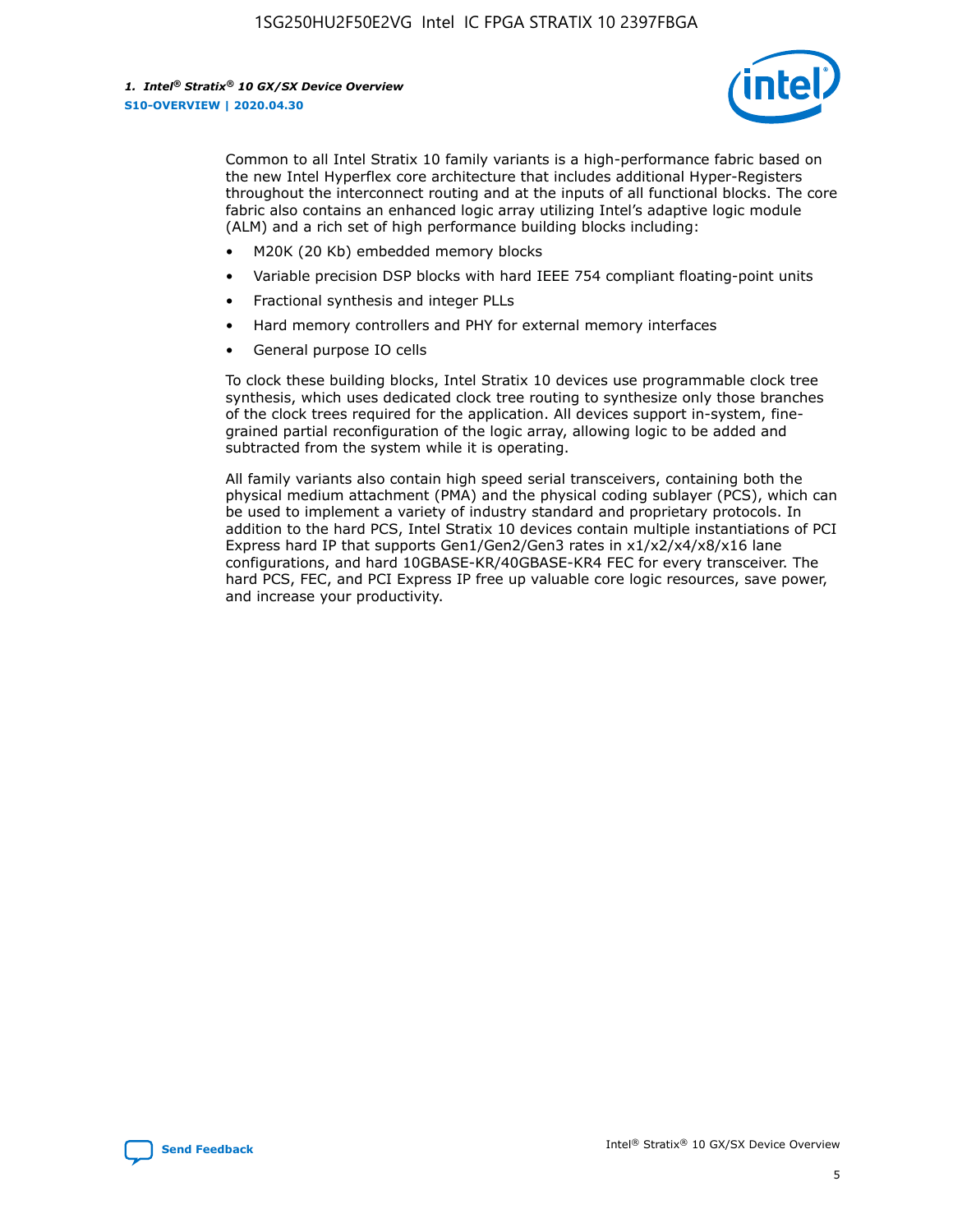

# **1.1.1. Available Options**

#### **Figure 1. Sample Ordering Code and Available Options for Intel Stratix 10 Devices**



# **Related Information**

[My Intel Support](https://www.intel.com/content/www/us/en/programmable/my-intel/mal-home.html)

# **1.2. Innovations in Intel Stratix 10 FPGAs and SoCs**

Intel Stratix 10 FPGAs and SoCs deliver many significant improvements over the previous generation high-performance Stratix V FPGAs.

#### **Table 1. Key Features of Intel Stratix 10 Devices Compared to Stratix V Devices**

| <b>Feature</b>            | <b>Stratix V FPGAs</b>                                           | <b>Intel Stratix 10 FPGAs and SoCs</b>                                        |
|---------------------------|------------------------------------------------------------------|-------------------------------------------------------------------------------|
| <b>Process technology</b> | 28 nm TSMC (planar<br>transistor)                                | 14 nm Intel tri-gate (FinFET)                                                 |
| Hard processor core       | None                                                             | Quad-core 64 bit Arm Cortex-A53<br>(SoC only)                                 |
| Core architecture         | Conventional core architecture<br>with conventional interconnect | Intel Hyperflex core architecture with<br>Hyper-Registers in the interconnect |
|                           |                                                                  | continued                                                                     |

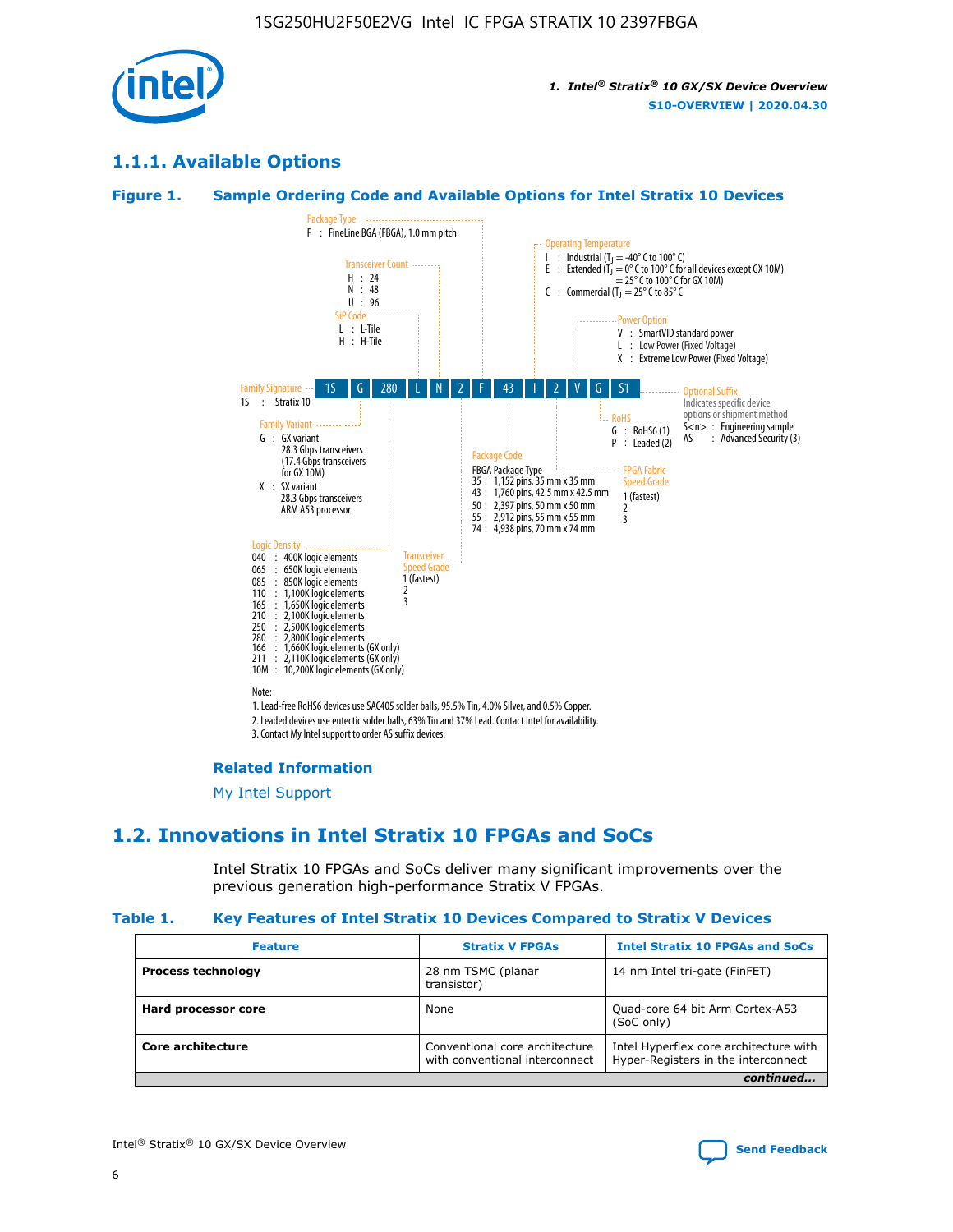

| <b>Feature</b>                                   | <b>Stratix V FPGAs</b>                                                              | <b>Intel Stratix 10 FPGAs and SoCs</b>                                                                                                       |
|--------------------------------------------------|-------------------------------------------------------------------------------------|----------------------------------------------------------------------------------------------------------------------------------------------|
| Core performance                                 | 500 MHz                                                                             | 1 GHz                                                                                                                                        |
| <b>Power dissipation</b>                         | 1x                                                                                  | As low as $0.3x$                                                                                                                             |
| Logic density                                    | 952 KLE                                                                             | 10,200 KLE                                                                                                                                   |
| <b>Embedded memory (M20K)</b>                    | 52 Mbits                                                                            | 253 Mbits                                                                                                                                    |
| 18x19 multipliers                                | 3,926                                                                               | 11,520                                                                                                                                       |
|                                                  | Note: Multiplier is 18x18 in<br>Stratix V devices.                                  | Note: Multiplier is 18x19 in Intel<br>Stratix 10 devices.                                                                                    |
| <b>Floating point DSP capability</b>             | Up to 1 TFLOP, requires soft<br>floating point adder and<br>multiplier              | Up to 10 TFLOP, hard IEEE 754<br>compliant single precision floating<br>point adder and multiplier                                           |
| <b>Maximum transceivers</b>                      | 66                                                                                  | 96                                                                                                                                           |
| Maximum transceiver data rate (chip-to-<br>chip) | 28.05 Gbps                                                                          | 26.6 Gbps L-Tile<br>28.3 Gbps H-Tile                                                                                                         |
| Maximum transceiver data rate (backplane)        | 12.5 Gbps                                                                           | 12.5 Gbps L-Tile<br>28.3 Gbps H-Tile                                                                                                         |
| Hard memory controller                           | None                                                                                | DDR4 @ 1333 MHz/2666 Mbps<br>DDR3 @ 1067 MHz/2133 Mbps                                                                                       |
| <b>Hard protocol IP</b>                          | PCIe* Gen3 x8 (up to 4<br>instances)                                                | PCIe Gen3 x16 (up to 4 instances)<br>SR-IOV (4 physical functions / 2k<br>virtual functions) on H-Tile devices<br>10GBASE-KR/40GBASE-KR4 FEC |
| <b>Core clocking and PLLs</b>                    | Global, quadrant and regional<br>clocks supported by fractional-<br>synthesis fPLLs | Programmable clock tree synthesis<br>supported by fractional synthesis<br>fPLLs and integer IO PLLs                                          |
| Register state readback and writeback            | Not available                                                                       | Non-destructive register state<br>readback and writeback for ASIC<br>prototyping and other applications                                      |

These innovations result in the following improvements:

- **Improved Core Logic Performance**: The Intel Hyperflex core architecture combined with 14 nm Intel tri-gate technology allows Intel Stratix 10 devices to achieve 2X the core performance compared to the previous generation
- **Lower Power**: Intel Stratix 10 devices use up to 70% lower power compared to the previous generation, enabled by 14 nm Intel tri-gate technology, the Intel Hyperflex core architecture, and optional power saving features built into the architecture
- **Higher Density**: Intel Stratix 10 devices offer three times the level of integration, with up to 10.2 million logic elements (LEs), over 253 Mbits of embedded memory blocks (M20K), and 11,520 18x19 multipliers
- **Embedded Processing**: Intel Stratix 10 SoCs feature a Quad-Core 64 bit Arm Cortex-A53 processor optimized for power efficiency and software compatible with previous generation Arria® and Cyclone® SoC devices
- **Improved Transceiver Performance**: With up to 96 transceiver channels implemented in heterogeneous 3D SiP transceiver tiles, Intel Stratix 10 GX and SX devices support data rates up to 28.3 Gbps chip-to-chip and 28.3 Gbps across the backplane with signal conditioning circuits capable of equalizing over 30 dB of system loss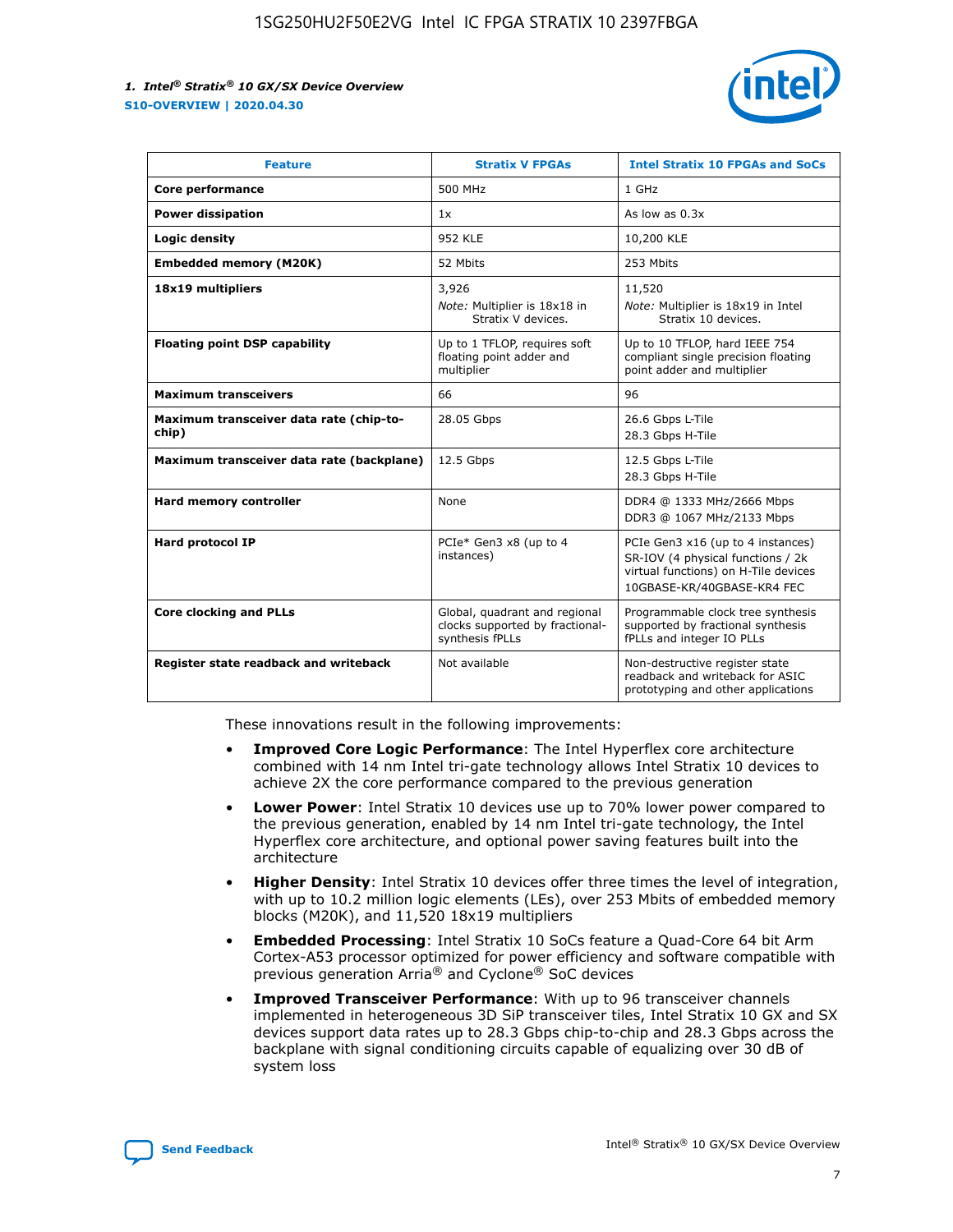

- **Improved DSP Performance**: The variable precision DSP block in Intel Stratix 10 devices features hard fixed and floating point capability, with up to 10 TFLOP IEEE754 single-precision floating point performance
- **Additional Hard IP**: Intel Stratix 10 devices include many more hard IP blocks than previous generation devices, with a hard memory controller included in each bank of 48 general purpose IOs, a hard PCIe Gen3 x16 full protocol stack in each transceiver tile, and a hard 10GBASE-KR/40GBASE-KR4 FEC in every transceiver channel
- **Enhanced Core Clocking**: Intel Stratix 10 devices feature programmable clock tree synthesis; clock trees are only synthesized where needed, increasing the flexibility and reducing the power dissipation of the clocking solution
- **Additional Core PLLs**: The core fabric in Intel Stratix 10 devices is supported by both integer IO PLLs and fractional synthesis fPLLs, resulting in a greater total number of PLLs available than the previous generation

# **1.3. FPGA and SoC Features Summary**

#### **Table 2. Intel Stratix 10 FPGA and SoC Common Device Features**

| <b>Feature</b>                   | <b>Description</b>                                                                                                                                                                                                                                                                                                                                                                                                                                                                                                                                                                                                                                                                                                                                   |  |  |  |
|----------------------------------|------------------------------------------------------------------------------------------------------------------------------------------------------------------------------------------------------------------------------------------------------------------------------------------------------------------------------------------------------------------------------------------------------------------------------------------------------------------------------------------------------------------------------------------------------------------------------------------------------------------------------------------------------------------------------------------------------------------------------------------------------|--|--|--|
| Technology                       | 14 nm Intel tri-gate (FinFET) process technology<br>٠<br>SmartVID controlled core voltage, standard power devices<br>0.85-V fixed core voltage, low static power devices available                                                                                                                                                                                                                                                                                                                                                                                                                                                                                                                                                                   |  |  |  |
| Low power serial<br>transceivers | Up to 96 total transceivers available<br>$\bullet$<br>Continuous operating range of 1 Gbps to 28.3 Gbps for Intel Stratix 10 GX/SX devices<br>$\bullet$<br>Backplane support up to 28.3 Gbps for Intel Stratix 10 GX/SX devices<br>$\bullet$<br>Extended range down to 125 Mbps with oversampling<br>$\bullet$<br>ATX transmit PLLs with user-configurable fractional synthesis capability<br>$\bullet$<br>• XFP, SFP+, OSFP/OSFP28, CFP/CFP2/CFP4 optical module support<br>• Adaptive linear and decision feedback equalization<br>Transmit pre-emphasis and de-emphasis<br>Dynamic partial reconfiguration of individual transceiver channels<br>$\bullet$<br>On-chip instrumentation (Eye Viewer non-intrusive data eye monitoring)<br>$\bullet$ |  |  |  |
| General purpose I/Os             | Up to 2,304 total GPIO available<br>$\bullet$<br>1.6 Gbps LVDS-every pair can be configured as an input or output<br>$\bullet$<br>1333 MHz/2666 Mbps DDR4 external memory interface<br>1067 MHz/2133 Mbps DDR3 external memory interface<br>1.2 V to 3.3 $V^{(1)}$ single-ended LVCMOS/LVTTL interfacing<br>$\bullet$<br>On-chip termination (OCT)<br>$\bullet$                                                                                                                                                                                                                                                                                                                                                                                      |  |  |  |
| Embedded hard IP                 | • PCIe Gen1/Gen2/Gen3 complete protocol stack, $x1/x2/x4/x8/x16$ end point and root<br>port<br>DDR4/DDR3 hard memory controller (RLDRAM3/QDR II+/QDR IV using soft memory<br>controller)<br>Multiple hard IP instantiations in each device<br>$\bullet$<br>• Single Root I/O Virtualization (SR-IOV)                                                                                                                                                                                                                                                                                                                                                                                                                                                 |  |  |  |
| Transceiver hard IP              | 10GBASE-KR/40GBASE-KR4 Forward Error Correction (FEC)<br>$\bullet$<br>10G Ethernet PCS<br>$\bullet$<br>• PCI Express PIPE interface<br>continued                                                                                                                                                                                                                                                                                                                                                                                                                                                                                                                                                                                                     |  |  |  |

<sup>(1)</sup> Available in some configurations only

8

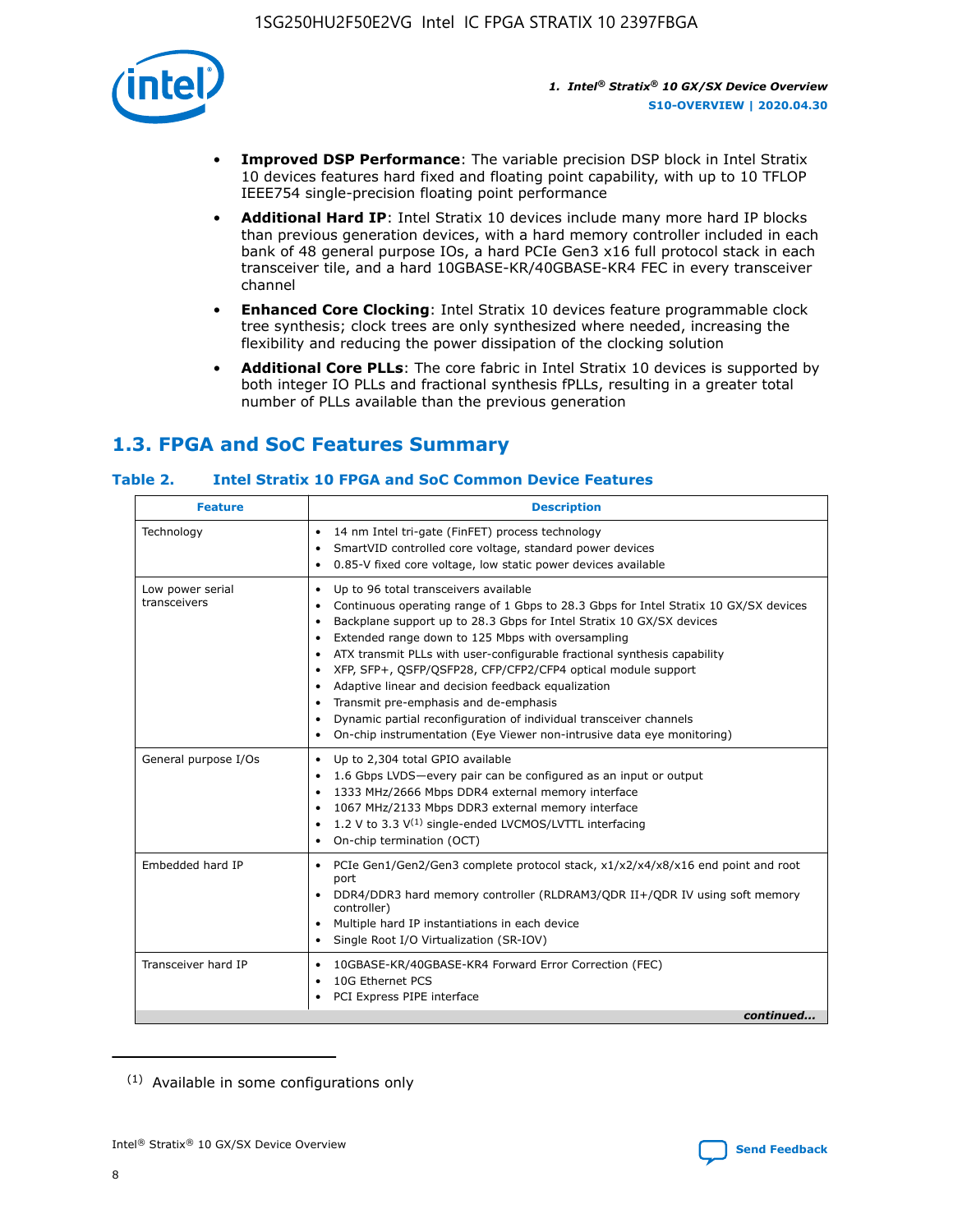

| <b>Feature</b>                   | <b>Description</b>                                                                                                                                                                                                                                                                                                                                                                                                                                                    |
|----------------------------------|-----------------------------------------------------------------------------------------------------------------------------------------------------------------------------------------------------------------------------------------------------------------------------------------------------------------------------------------------------------------------------------------------------------------------------------------------------------------------|
|                                  | Interlaken PCS<br>$\bullet$<br>Gigabit Ethernet PCS<br>$\bullet$<br>Deterministic latency support for Common Public Radio Interface (CPRI) PCS<br>$\bullet$<br>Fast lock-time support for Gigabit Passive Optical Networking (GPON) PCS<br>$\bullet$<br>8B/10B, 64B/66B, 64B/67B encoders and decoders<br>Custom mode support for proprietary protocols                                                                                                               |
| Power management                 | SmartVID controlled core voltage, standard power devices<br>$\bullet$<br>0.85-V fixed core voltage, low static power devices available<br>$\bullet$<br>Intel Quartus <sup>®</sup> Prime Pro Edition integrated power analysis<br>$\bullet$                                                                                                                                                                                                                            |
| High performance core fabric     | Intel Hyperflex core architecture with Hyper-Registers throughout the interconnect<br>routing and at the inputs of all functional blocks<br>Enhanced adaptive logic module (ALM)<br>$\bullet$<br>Improved multi-track routing architecture reduces congestion and improves compile<br>times<br>Hierarchical core clocking architecture with programmable clock tree synthesis<br>$\bullet$<br>Fine-grained partial reconfiguration                                    |
| Internal memory blocks           | M20K-20 Kb with hard ECC support<br>$\bullet$<br>MLAB-640 bit distributed LUTRAM<br>$\bullet$                                                                                                                                                                                                                                                                                                                                                                         |
| Variable precision DSP<br>blocks | IEEE 754-compliant hard single-precision floating point capability<br>$\bullet$<br>Supports signal processing with precision ranging from 18x19 up to 54x54<br>$\bullet$<br>Native 27x27 and 18x19 multiply modes<br>$\bullet$<br>64 bit accumulator and cascade for systolic FIRs<br>Internal coefficient memory banks<br>Pre-adder/subtractor improves efficiency<br>$\bullet$<br>Additional pipeline register increases performance and reduces power<br>$\bullet$ |
| Phase locked loops (PLL)         | Fractional synthesis PLLs (fPLL) support both fractional and integer modes<br>$\bullet$<br>Fractional mode with third-order delta-sigma modulation<br>Precision frequency synthesis<br>$\bullet$<br>Integer PLLs adjacent to general purpose I/Os, support external memory, and LVDS<br>$\bullet$<br>interfaces, clock delay compensation, zero delay buffering                                                                                                       |
| Core clock networks              | 1 GHz fabric clocking<br>$\bullet$<br>667 MHz external memory interface clocking, supports 2666 Mbps DDR4 interface<br>٠<br>800 MHz LVDS interface clocking, supports 1600 Mbps LVDS interface<br>$\bullet$<br>Programmable clock tree synthesis, backwards compatible with global, regional and<br>$\bullet$<br>peripheral clock networks<br>Clocks only synthesized where needed, to minimize dynamic power<br>continued                                            |

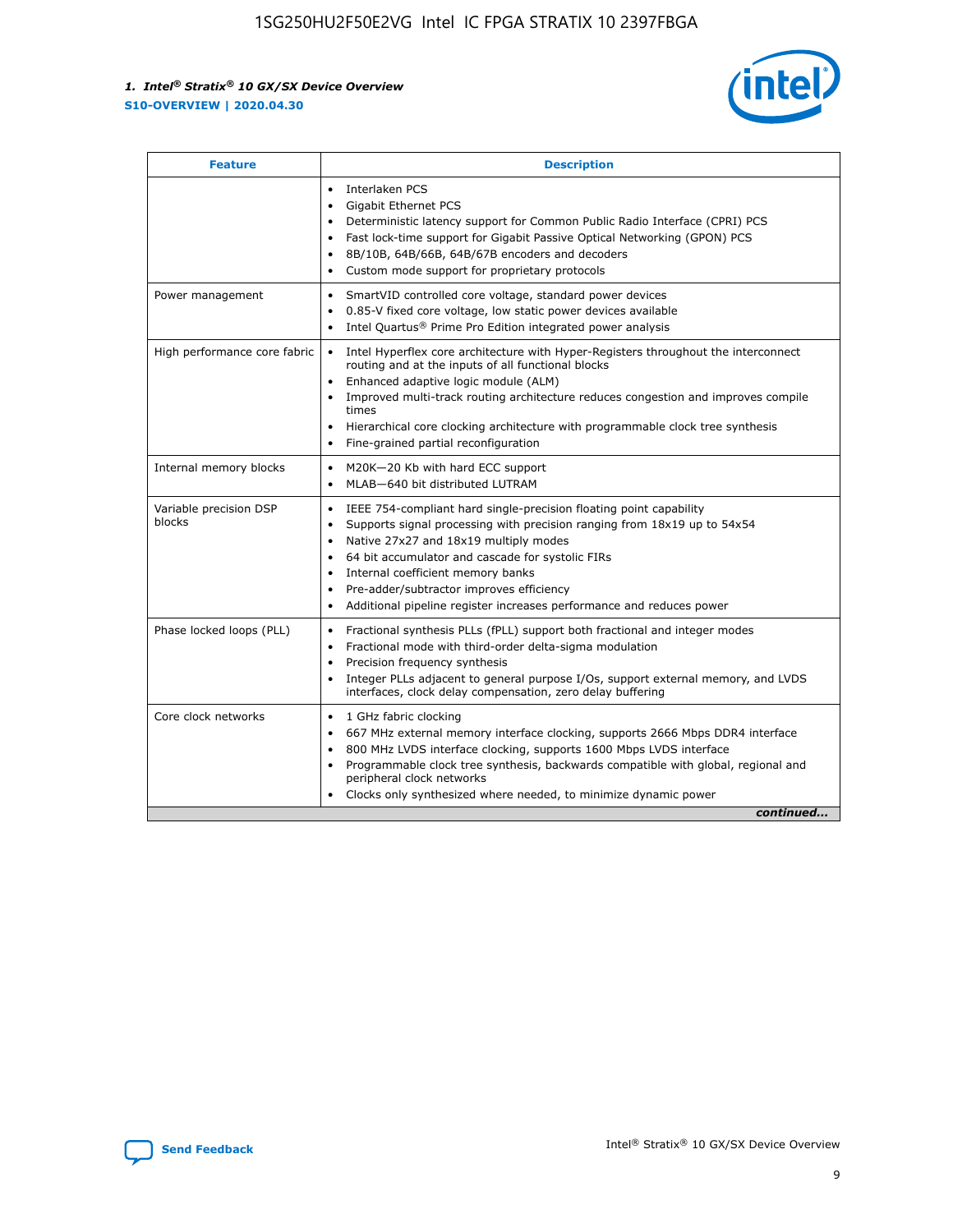

| <b>Feature</b>     | <b>Description</b>                                                                                                                                                                                                                                                                                                                                                                                                                                                                                                                                                   |
|--------------------|----------------------------------------------------------------------------------------------------------------------------------------------------------------------------------------------------------------------------------------------------------------------------------------------------------------------------------------------------------------------------------------------------------------------------------------------------------------------------------------------------------------------------------------------------------------------|
| Configuration      | Dedicated Secure Device Manager<br>$\bullet$<br>Software programmable device configuration<br>٠<br>Serial and parallel flash interface<br>٠<br>Configuration via protocol (CvP) using PCI Express Gen1/Gen2/Gen3<br>٠<br>Fine-grained partial reconfiguration of core fabric<br>$\bullet$<br>Dynamic reconfiguration of transceivers and PLLs<br>$\bullet$<br>Comprehensive set of security features including AES-256, SHA-256/384, and<br>ECDSA-256/384 accelerators, and multi-factor authentication<br>Physically Unclonable Function (PUF) service<br>$\bullet$ |
| Packaging          | Intel Embedded Multi-die Interconnect Bridge (EMIB) packaging technology<br>٠<br>Multiple devices with identical package footprints allows seamless migration across<br>$\bullet$<br>different device densities<br>1.0 mm ball-pitch FBGA packaging<br>$\bullet$<br>Lead and lead-free package options                                                                                                                                                                                                                                                               |
| Software and tools | Intel Quartus Prime Pro Edition design suite with new compiler and Hyper-Aware design<br>flow<br>Fast Forward compiler to allow Intel Hyperflex architecture performance exploration<br>$\bullet$<br>Transceiver toolkit<br>$\bullet$<br>Platform designer integration tool<br>DSP Builder advanced blockset<br>OpenCL <sup>™</sup> support<br>SoC Embedded Design Suite (EDS)                                                                                                                                                                                       |

#### **Table 3. Intel Stratix 10 SoC Specific Device Features**

| <b>SoC Subsystem</b>            | <b>Feature</b>                                  | <b>Description</b>                                                                                                                                                                                                                                                 |
|---------------------------------|-------------------------------------------------|--------------------------------------------------------------------------------------------------------------------------------------------------------------------------------------------------------------------------------------------------------------------|
| <b>Hard Processor</b><br>System | Multi-processor unit (MPU) core                 | Quad-core Arm Cortex-A53 MPCore processor with Arm<br>$\bullet$<br>CoreSight* debug and trace technology<br>Scalar floating-point unit supporting single and double<br>$\bullet$<br>precision<br>Arm Neon* media processing engine for each processor<br>$\bullet$ |
|                                 | <b>System Controllers</b>                       | System Memory Management Unit (SMMU)<br>٠<br>Cache Coherency Unit (CCU)<br>$\bullet$                                                                                                                                                                               |
|                                 | Layer 1 Cache                                   | 32 KB L1 instruction cache with parity<br>$\bullet$<br>32 KB L1 data cache with ECC<br>$\bullet$                                                                                                                                                                   |
|                                 | Layer 2 Cache                                   | 1 MB Shared L2 Cache with ECC<br>$\bullet$                                                                                                                                                                                                                         |
|                                 | On-Chip Memory                                  | 256 KB On-Chip RAM<br>$\bullet$                                                                                                                                                                                                                                    |
|                                 | Direct memory access (DMA) controller           | 8-Channel DMA<br>$\bullet$                                                                                                                                                                                                                                         |
|                                 | Ethernet media access controller<br>(EMAC)      | Three 10/100/1000 EMAC with integrated DMA<br>$\bullet$                                                                                                                                                                                                            |
|                                 | USB On-The-Go controller (OTG)                  | 2 USB OTG with integrated DMA<br>$\bullet$                                                                                                                                                                                                                         |
|                                 | <b>UART</b> controller                          | 2 UART 16550 compatible<br>$\bullet$                                                                                                                                                                                                                               |
|                                 | Serial Peripheral Interface (SPI)<br>controller | 4 SPI<br>$\bullet$                                                                                                                                                                                                                                                 |
|                                 | $I2C$ controller                                | 5 <sup>2</sup> C controllers<br>$\bullet$                                                                                                                                                                                                                          |
|                                 | SD/SDIO/MMC controller                          | 1 eMMC version 4.5 with DMA and CE-ATA support<br>$\bullet$<br>SD, including eSD, version 3.0<br>$\bullet$<br>SDIO, including eSDIO, version 3.0<br>CE-ATA - version 1.1<br>continued                                                                              |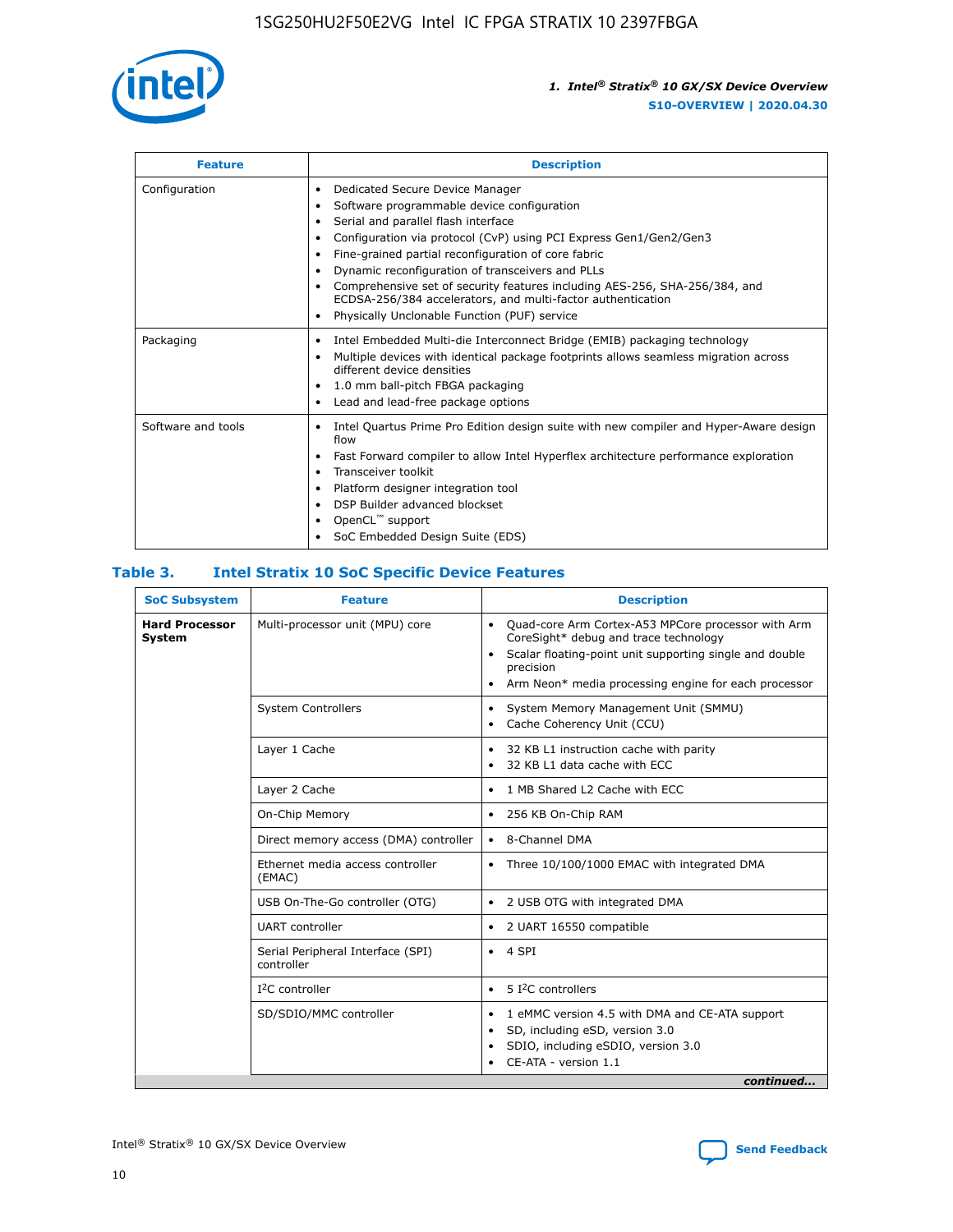

| <b>SoC Subsystem</b>                   | <b>Feature</b>             | <b>Description</b>                                                                                    |
|----------------------------------------|----------------------------|-------------------------------------------------------------------------------------------------------|
|                                        | NAND flash controller      | 1 ONFI 1.0, 8- and 16-bit support<br>$\bullet$                                                        |
|                                        | General-purpose I/O (GPIO) | Maximum of 48 software programmable GPIO<br>$\bullet$                                                 |
|                                        | Timers                     | 4 general-purpose timers<br>4 watchdog timers<br>٠                                                    |
| <b>Secure Device</b><br>Manager        | Security                   | Secure boot<br>$\bullet$<br>Advanced Encryption Standard (AES) and authentication<br>٠<br>(SHA/ECDSA) |
| External<br>Memory<br><b>Interface</b> | External Memory Interface  | Hard Memory Controller with DDR4 and DDR3<br>$\bullet$                                                |

# **1.4. Intel Stratix 10 Block Diagram**

#### **Figure 2. Intel Stratix 10 FPGA and SoC Architecture Block Diagram**



HPS: Quad ARM Cortex-A53 Hard Processor System SDM: Secure Device Manager

# **1.5. Intel Stratix 10 FPGA and SoC Family Plan**

<sup>(2)</sup> The number of 27x27 multipliers is one-half the number of 18x19 multipliers.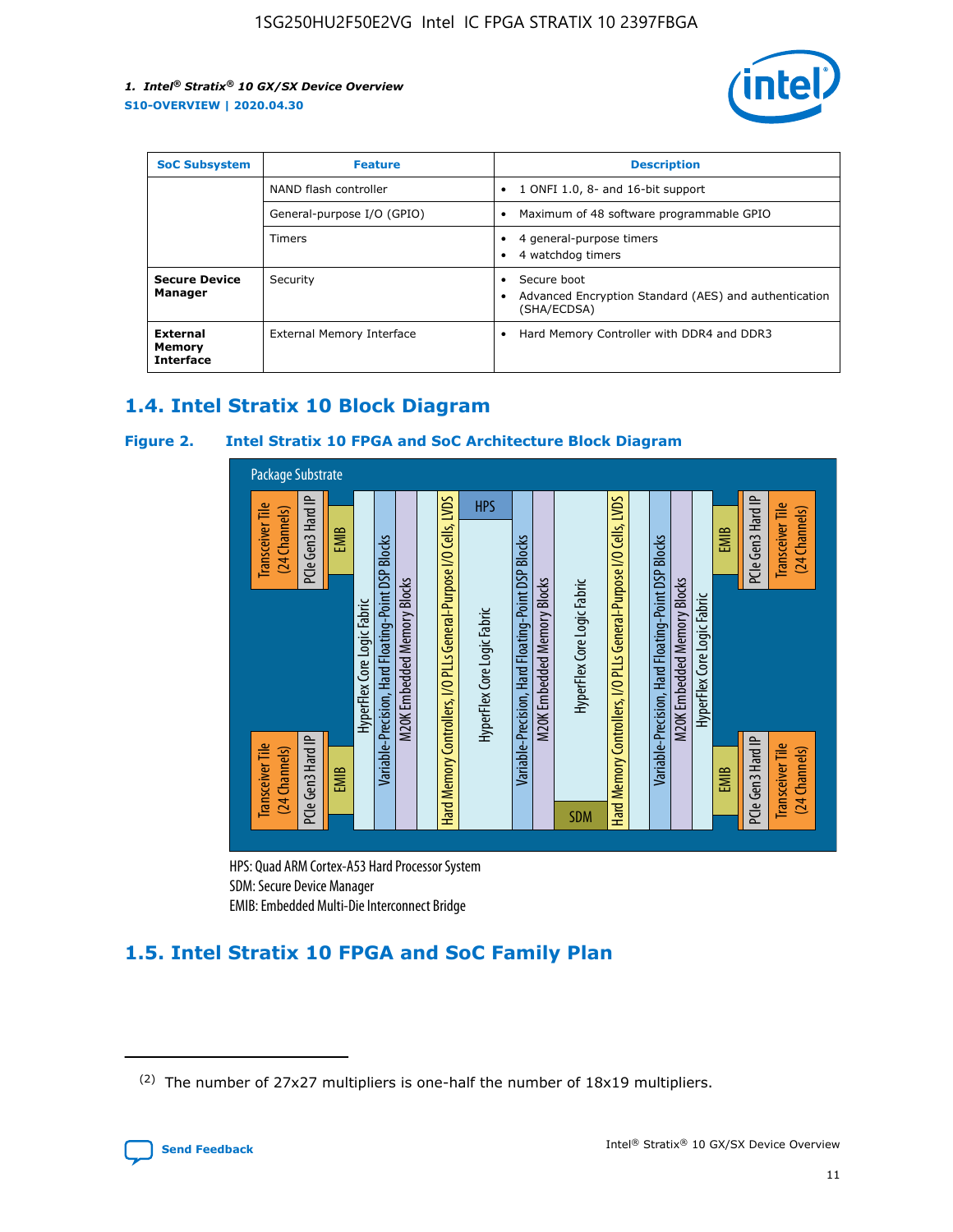

#### **Table 4. Intel Stratix 10 GX/SX FPGA and SoC Family Plan—FPGA Core (part 1)**

| <b>Intel Stratix 10</b><br><b>GX/SX Device</b><br><b>Name</b> | <b>Logic Elements</b><br>(KLE) | <b>M20K Blocks</b> | <b>M20K Mbits</b> | <b>MLAB Counts</b> | <b>MLAB Mbits</b> | 18x19 Multi-<br>pliers <sup>(2)</sup> |
|---------------------------------------------------------------|--------------------------------|--------------------|-------------------|--------------------|-------------------|---------------------------------------|
| GX 400/<br>SX 400                                             | 378                            | 1,537              | 30                | 3,276              | $\overline{2}$    | 1,296                                 |
| GX 650/<br>SX 650                                             | 612                            | 2,489              | 49                | 5,364              | 3                 | 2,304                                 |
| GX 850/<br>SX 850                                             | 841                            | 3,477              | 68                | 7,124              | $\overline{4}$    | 4,032                                 |
| GX 1100/<br>SX 1100                                           | 1,325                          | 5,461              | 107               | 11,556             | $\overline{7}$    | 5,184                                 |
| GX 1650/<br>SX 1650                                           | 1,624                          | 5,851              | 114               | 13,764             | 8                 | 6,290                                 |
| GX 2100/<br>SX 2100                                           | 2,005                          | 6,501              | 127               | 17,316             | 11                | 7,488                                 |
| GX 2500/<br>SX 2500                                           | 2,422                          | 9,963              | 195               | 20,529             | 13                | 10,022                                |
| GX 2800/<br>SX 2800                                           | 2,753                          | 11,721             | 229               | 23,796             | 15                | 11,520                                |
| GX 1660                                                       | 1,679                          | 6,162              | 120               | 14,230             | 9                 | 6,652                                 |
| GX 2110                                                       | 2,073                          | 6,847              | 134               | 17,856             | 11                | 7,920                                 |
| <b>GX 10M</b>                                                 | 10,200                         | 12,950             | 253               | 87,984             | 55                | 6,912                                 |

#### **Table 5. Intel Stratix 10 GX/SX FPGA and SoC Family Plan—Interconnects, PLLs and Hard IP (part 2)**

| <b>Intel Stratix 10</b>            |                      | <b>Interconnects</b> |              | <b>PLLs</b> | <b>Hard IP</b>                       |  |
|------------------------------------|----------------------|----------------------|--------------|-------------|--------------------------------------|--|
| <b>GX/SX Device</b><br><b>Name</b> | <b>Maximum GPIOs</b> | <b>Maximum XCVR</b>  | <b>fPLLs</b> | I/O PLLs    | <b>PCIe Hard IP</b><br><b>Blocks</b> |  |
| GX 400/<br>SX 400                  | 374                  | 24                   | 8            | 8           | $\mathbf{1}$                         |  |
| GX 650/<br>SX 650                  | 392                  | 24                   | 8            | 8           | $\mathbf{1}$                         |  |
| GX 850/<br>SX 850                  | 688                  | 48                   | 16           | 16          | 2                                    |  |
| GX 1100/<br>SX 1100                | 688                  | 48                   | 16           | 16          | $\overline{2}$                       |  |
| GX 1650/<br>SX 1650                | 704                  | 96                   | 32           | 24          | $\overline{4}$                       |  |
| GX 2100/<br>SX 2100                | 704                  | 96                   | 32           | 24          | $\overline{4}$                       |  |
| GX 2500/<br>SX 2500                | 1,160                | 96                   | 32           | 24          | $\overline{4}$                       |  |
| GX 2800/<br>SX 2800                | 1,160                | 96                   | 32           | 24          | $\overline{4}$                       |  |
| continued                          |                      |                      |              |             |                                      |  |

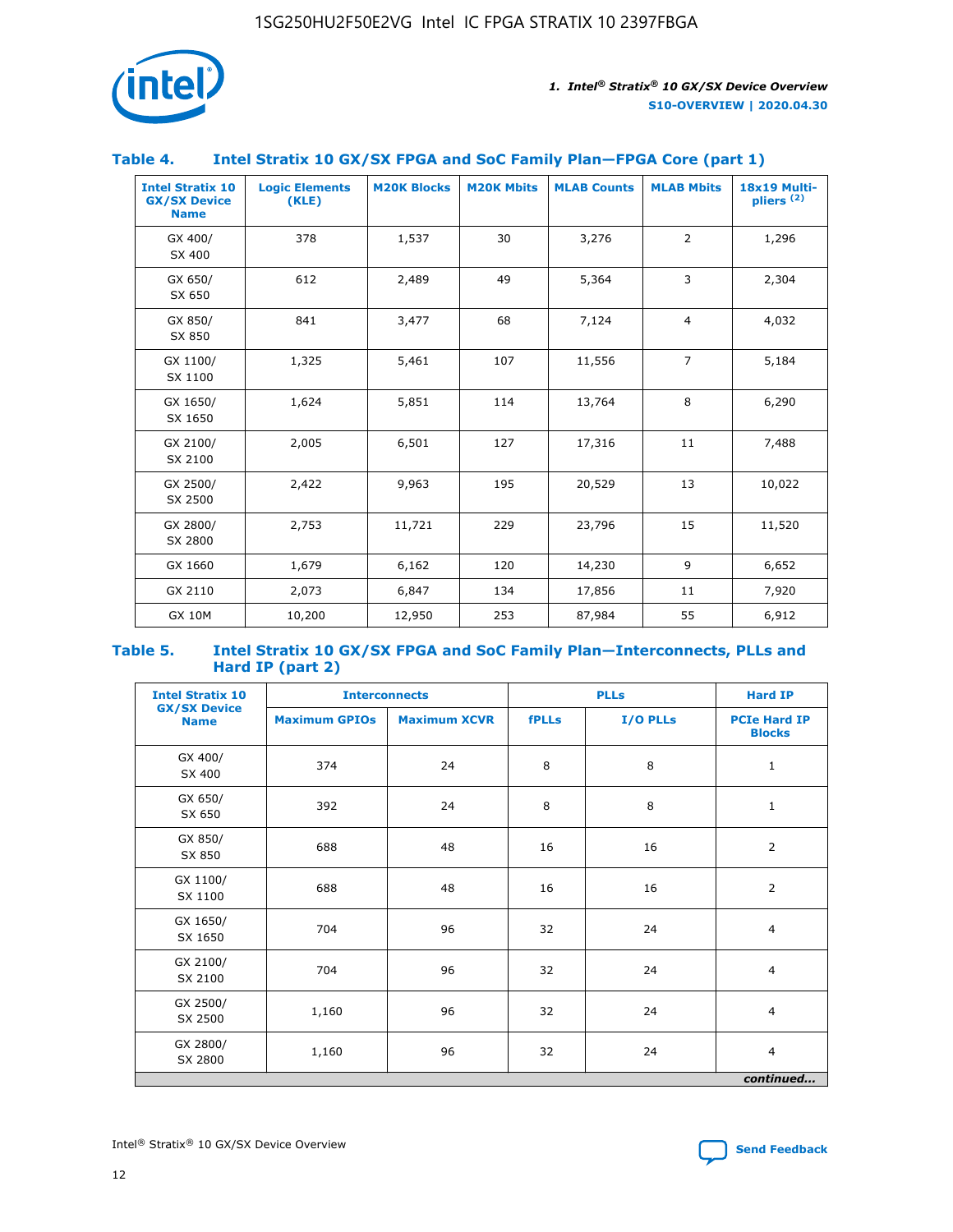

| <b>Intel Stratix 10</b>            | <b>Interconnects</b> |                     | <b>PLLs</b>  |                 | <b>Hard IP</b>                       |
|------------------------------------|----------------------|---------------------|--------------|-----------------|--------------------------------------|
| <b>GX/SX Device</b><br><b>Name</b> | <b>Maximum GPIOs</b> | <b>Maximum XCVR</b> | <b>fPLLs</b> | <b>I/O PLLs</b> | <b>PCIe Hard IP</b><br><b>Blocks</b> |
| GX 1660                            | 688                  | 48                  | 16           | 16              |                                      |
| GX 2110                            | 688                  | 48                  | 16           | 16              |                                      |
| <b>GX 10M</b>                      | 2,304                | 48                  | 24           | 48              | 4                                    |

#### **Table 6. Intel Stratix 10 GX/SX FPGA and SoC Family Package Plan**

Cell legend: General Purpose I/Os, High-Voltage I/Os, LVDS Pairs, Transceivers (3) (4) (5) (6) (7) (8)

| <b>Intel Stratix 10</b><br><b>GX/SX Device</b><br><b>Name</b> | F1152<br><b>HF35</b><br>$(35x35 \text{ mm}^2)$ | <b>F1760</b><br><b>NF43</b><br>(42.5x42.5<br>$mm2$ ) | F2397<br><b>UF50</b><br>$(50x50 \text{ mm}^2)$ | F2912<br><b>HF55</b><br>$(55x55 \text{ mm}^2)$ | F4938<br><b>NF74</b><br>$(70x74)$ mm <sup>2</sup> |
|---------------------------------------------------------------|------------------------------------------------|------------------------------------------------------|------------------------------------------------|------------------------------------------------|---------------------------------------------------|
| GX 400/<br>SX 400                                             | 374, 56, 120, 24 <sup>(9)</sup>                | $\overline{\phantom{a}}$                             | $\overline{\phantom{a}}$                       |                                                |                                                   |
| GX 650/<br>SX 650                                             | 392, 8, 192, 24                                | ٠                                                    | $\overline{\phantom{a}}$                       |                                                |                                                   |
| GX 850/<br>SX 850                                             |                                                | 688, 16, 336, 48                                     |                                                |                                                |                                                   |
| GX 1100/<br>SX 1100                                           |                                                | 688, 16, 336, 48                                     |                                                |                                                |                                                   |
| GX 1650/<br>SX 1650                                           |                                                | 688, 16, 336, 48                                     | 704, 32, 336, 96                               |                                                |                                                   |
| GX 2100/<br>SX 2100                                           |                                                | 688, 16, 336, 48                                     | 704, 32, 336, 96                               | -                                              | ۰                                                 |
| GX 2500/<br>SX 2500                                           |                                                | 688, 16, 336, 48                                     | 704, 32, 336, 96                               | 1160, 8, 576, 24                               |                                                   |
| GX 2800/                                                      | $\overline{\phantom{a}}$                       | 688, 16, 336, 48                                     | 704, 32, 336, 96                               | 1160, 8, 576, 24                               | ٠<br>continued                                    |

- (3) All packages are ball grid arrays with 1.0 mm pitch.
- (4) High-Voltage I/O pins are used for 3 V and 2.5 V interfacing.
- $(5)$  Each LVDS pair can be configured as either a differential input or a differential output.
- (6) High-Voltage I/O pins and LVDS pairs are included in the General Purpose I/O count. Transceivers are counted separately.
- $(7)$  Each package column offers pin migration (common circuit board footprint) for all devices in the column.
- $(8)$  Intel Stratix 10 GX devices are pin migratable with Intel Stratix 10 SX devices in the same package.
- $(9)$  The Intel Stratix 10 SX/GX 400 device has a level shifter, and this imposes some restrictions on the number of LVDS pairs and I/O banks available (see "Intel Stratix 10 SX/GX 400 Device Level Shifter Details").

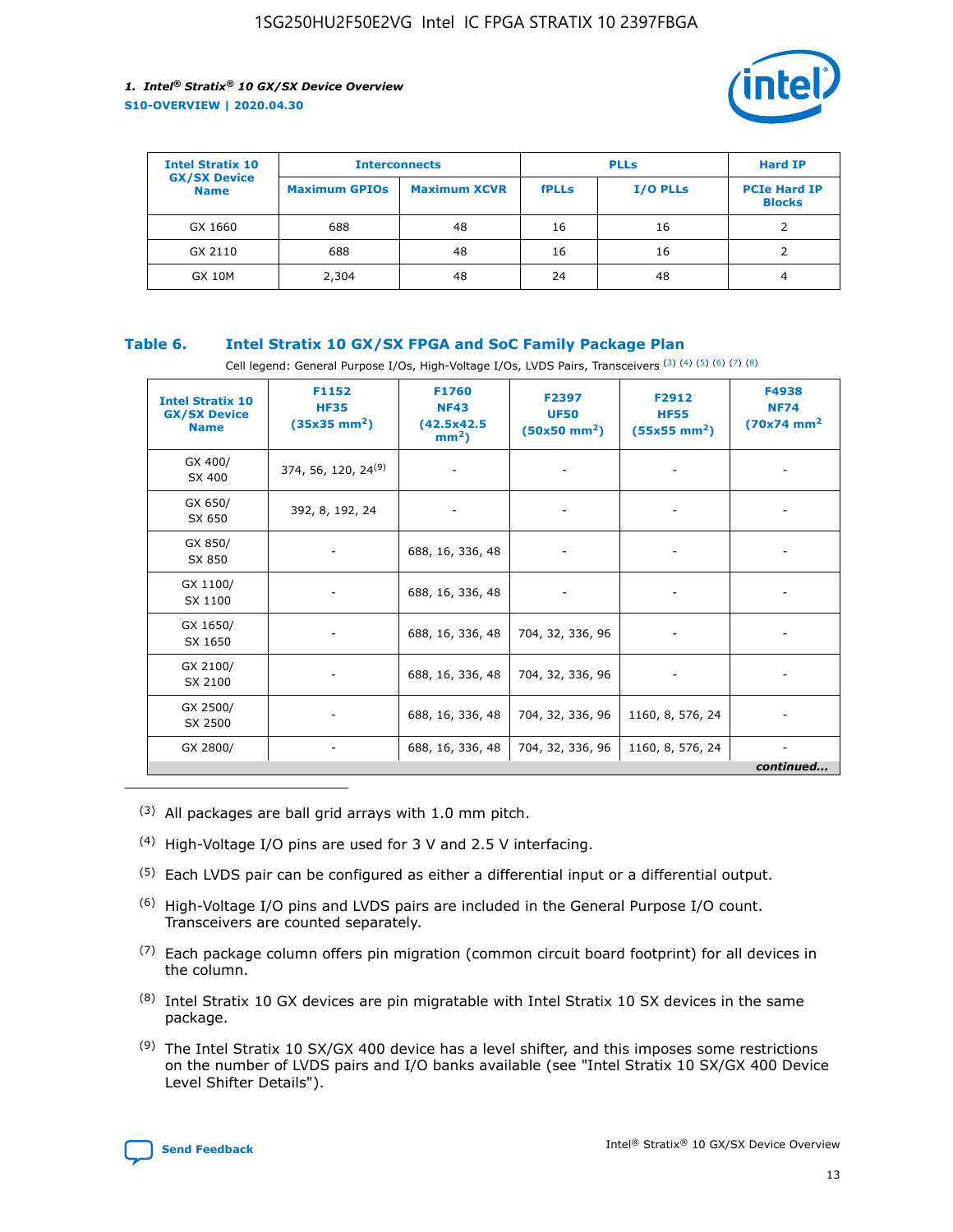

| <b>Intel Stratix 10</b><br><b>GX/SX Device</b><br><b>Name</b> | F1152<br><b>HF35</b><br>$(35x35)$ mm <sup>2</sup> ) | F1760<br><b>NF43</b><br>(42.5x42.5<br>$mm2$ ) | F2397<br><b>UF50</b><br>$(50x50 \text{ mm}^2)$ | F2912<br><b>HF55</b><br>$(55x55$ mm <sup>2</sup> ) | F4938<br><b>NF74</b><br>$(70x74)$ mm <sup>2</sup> |
|---------------------------------------------------------------|-----------------------------------------------------|-----------------------------------------------|------------------------------------------------|----------------------------------------------------|---------------------------------------------------|
| SX 2800                                                       |                                                     |                                               |                                                |                                                    |                                                   |
| GX 1660                                                       | -                                                   | 688, 16, 336, 48                              | $\overline{\phantom{a}}$                       |                                                    |                                                   |
| GX 2110                                                       |                                                     | 688, 16, 336, 48                              | $\overline{\phantom{a}}$                       |                                                    |                                                   |
| <b>GX 10M</b>                                                 | ۰                                                   |                                               |                                                |                                                    | 2304, 32, 1152,<br>48                             |





# **1.6. Intel Hyperflex Core Architecture**

Intel Stratix 10 FPGAs and SoCs are based on a core fabric featuring the new Intel Hyperflex core architecture. The Intel Hyperflex core architecture delivers 2X the clock frequency performance and up to 70% lower power compared to previous generation high-end FPGAs. Along with this performance breakthrough, the Intel Hyperflex core architecture delivers a number of advantages including:

- **Higher Throughput**—Capitalizes on 2X core clock frequency performance to obtain throughput breakthroughs
- **Improved Power Efficiency**—Uses reduced IP size, enabled by Intel Hyperflex, to consolidate designs which previously spanned multiple devices into a single device, thereby reducing power by up to 70% versus previous generation devices
- **Greater Design Functionality**—Uses faster clock frequency to reduce bus widths and reduce IP size, freeing up additional FPGA resources to add greater functionality
- **Increased Designer Productivity**—Boosts performance with less routing congestion and fewer design iterations using Hyper-Aware design tools, obtaining greater timing margin for more rapid timing closure

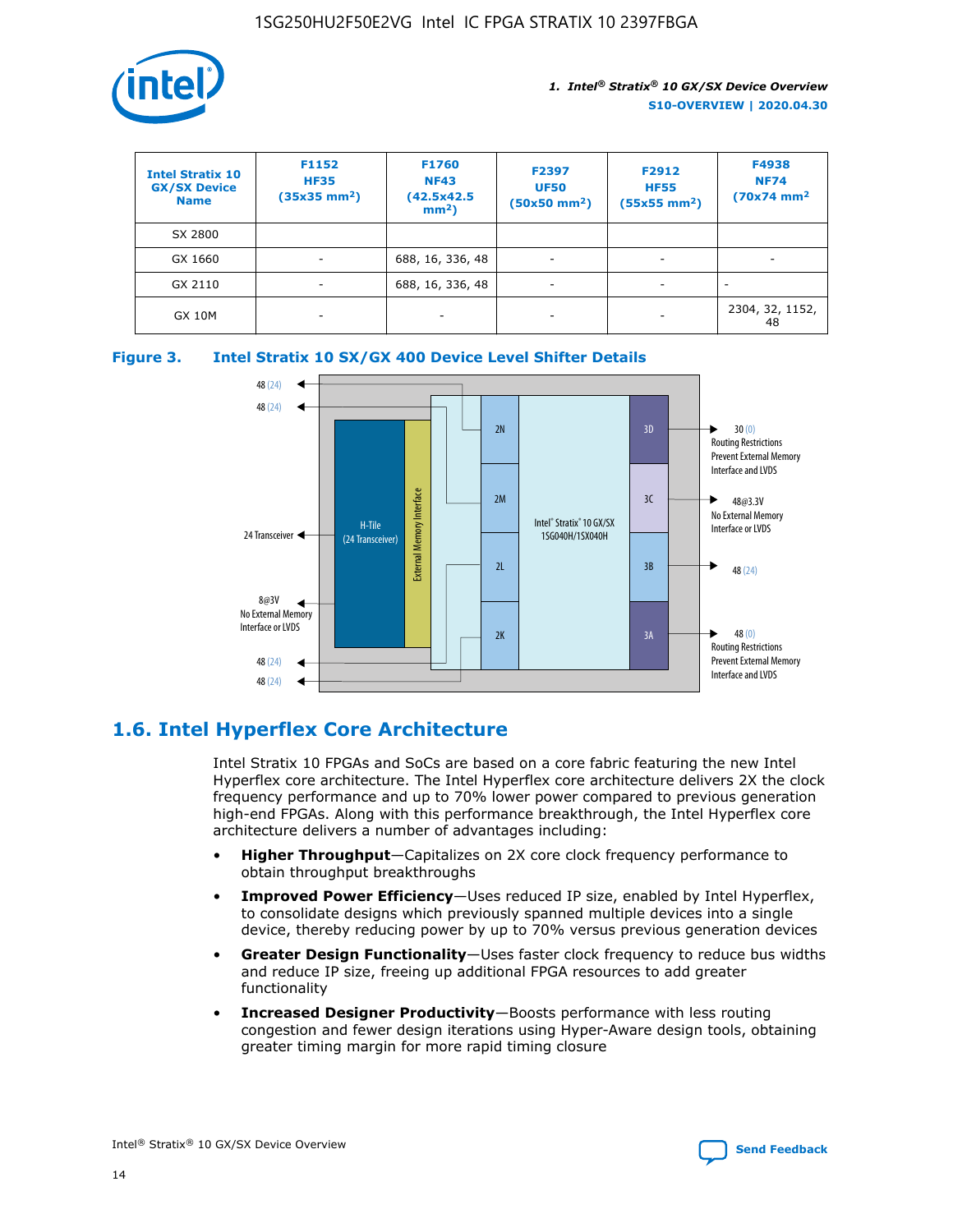

In addition to the traditional user registers found in the Adaptive Logic Modules (ALM), the Intel Hyperflex core architecture introduces additional bypassable registers everywhere throughout the fabric of the FPGA. These additional registers, called Hyper-Registers are available on every interconnect routing segment and at the inputs of all functional blocks.

#### **Figure 4. Bypassable Hyper-Register**



The Hyper-Registers enable the following key design techniques to achieve the 2X core performance increases:

- Fine grain Hyper-Retiming to eliminate critical paths
- Zero latency Hyper-Pipelining to eliminate routing delays
- Flexible Hyper-Optimization for best-in-class performance

By implementing these techniques in your design, the Hyper-Aware design tools automatically make use of the Hyper-Registers to achieve maximum core clock frequency.



#### **Figure 5. Intel Hyperflex Core Architecture**

New Hyper-Registers throughout the core fabric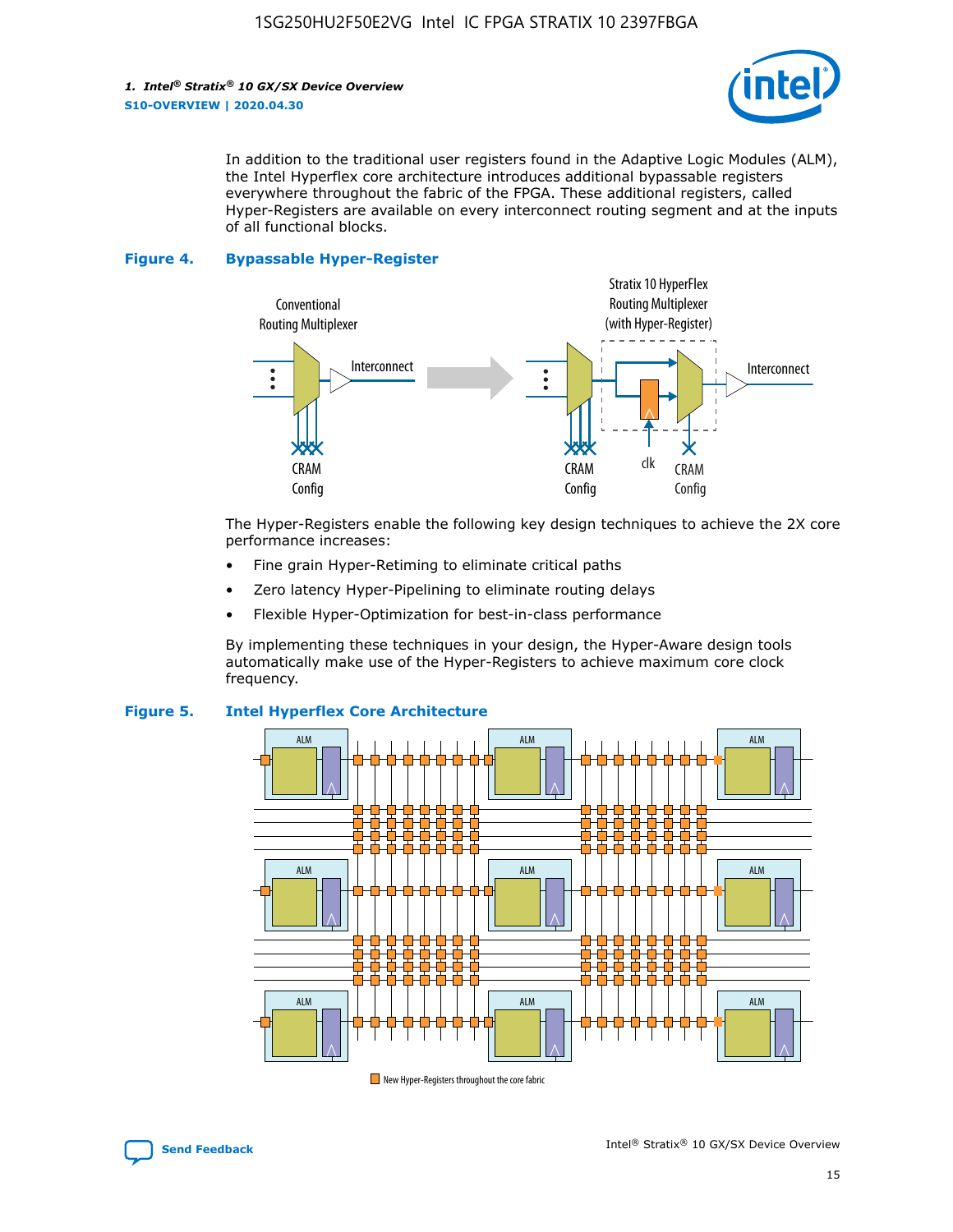

# **1.7. Heterogeneous 3D SiP Transceiver Tiles**

Intel Stratix 10 FPGAs and SoCs feature power efficient, high bandwidth, low latency transceivers. The transceivers are implemented on heterogeneous 3D System-in-Package (SiP) transceiver tiles, each containing 24 full-duplex transceiver channels. In addition to providing a high-performance transceiver solution to meet current connectivity needs, this allows for future flexibility and scalability as data rates, modulation schemes, and protocol IPs evolve.

#### **Figure 6. Monolithic Core Fabric and Heterogeneous 3D SiP Transceiver Tiles**



#### **Figure 7. Dual Core Fabric and Heterogeneous 3D SiP Transceiver Tiles (for the Intel Stratix 10 GX 10M Variant Only)**



Each transceiver tile contains:

- 24 full-duplex transceiver channels (PMA and PCS) $(10)$
- Reference clock distribution network
- Transmit PLLs
- High-speed clocking and bonding networks
- One instance of PCI Express hard IP

16

 $(10)$  12 full-duplex transceiver channels for the Intel Stratix 10 GX 10M variant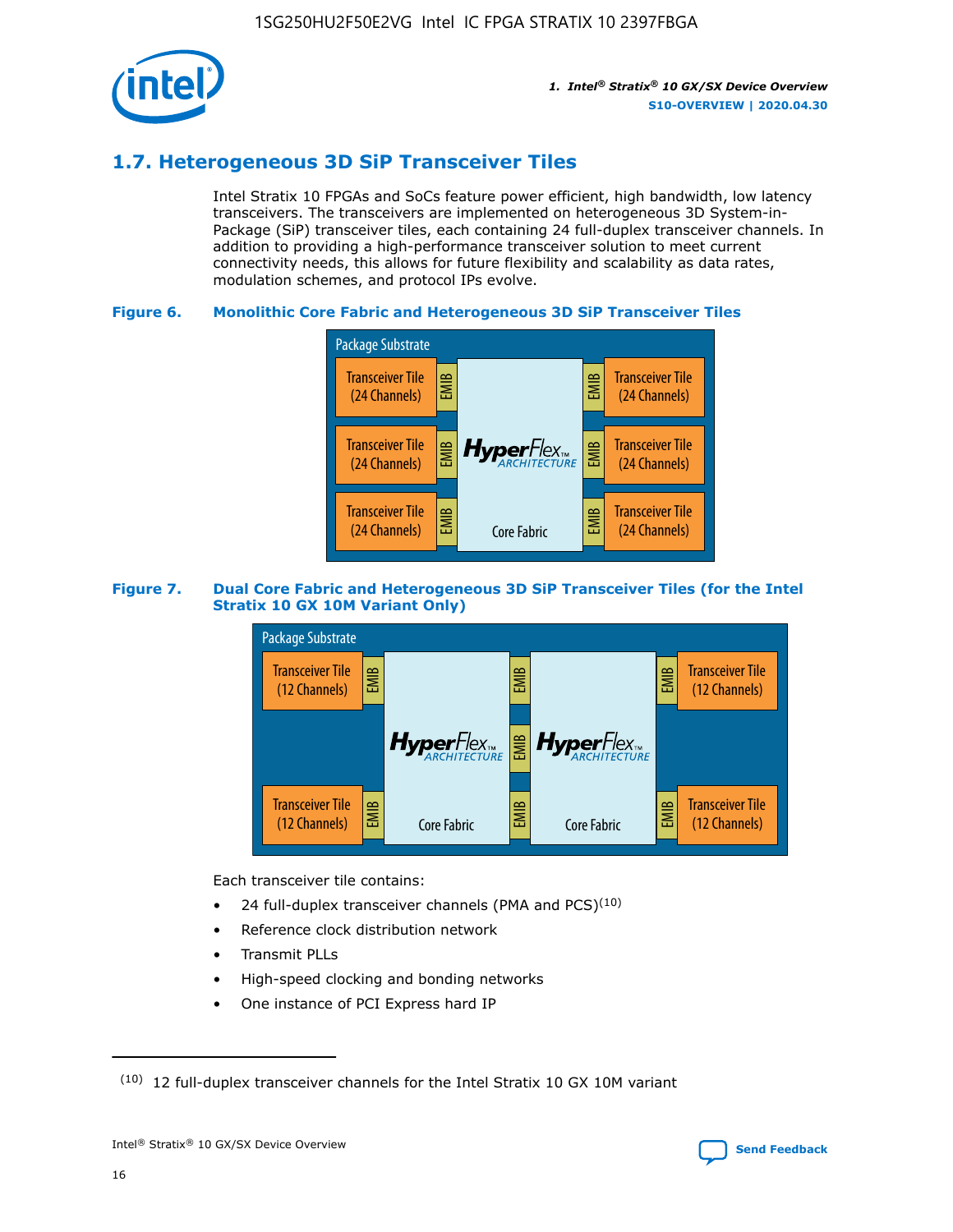



#### **Figure 8. Heterogeneous 3D SiP Transceiver Tile Architecture**

# **1.8. Intel Stratix 10 Transceivers**

Intel Stratix 10 devices offer up to 96 total full-duplex transceiver channels. These channels provide continuous data rates from 1 Gbps to 28.3 Gbps for chip-to-chip, chip-to-module, and backplane applications. In each device,two thirds of the transceivers can be configured up to the maximum data rate of 28.3 Gbps to drive 100G interfaces and C form-factor pluggable CFP2/CFP4 optical modules. For longerreach backplane driving applications, advanced adaptive equalization circuits are used to equalize over 30 dB of system loss.

All transceiver channels feature a dedicated Physical Medium Attachment (PMA) and a hardened Physical Coding Sublayer (PCS).

- The PMA provides primary interfacing capabilities to physical channels.
- The PCS typically handles encoding/decoding, word alignment, and other preprocessing functions before transferring data to the FPGA core fabric.

Within each transceiver tile, the transceivers are arranged in four banks of six PMA-PCS groups. A wide variety of bonded and non-bonded data rate configurations are possible within each bank, and within each tile, using a highly configurable clock distribution network.

#### **1.8.1. PMA Features**

PMA channels are comprised of transmitter (TX), receiver (RX), and high speed clocking resources.

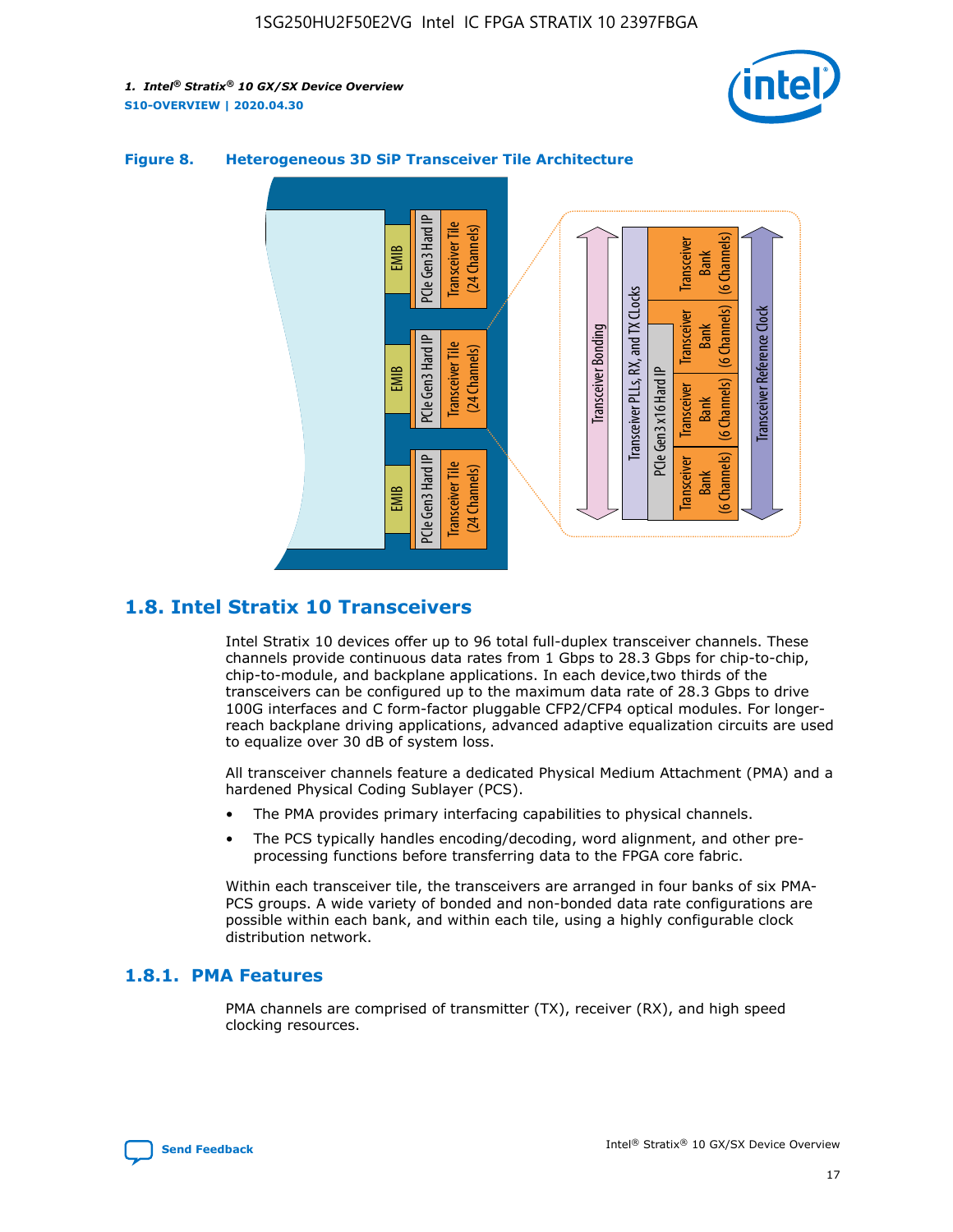

Intel Stratix 10 device features provide exceptional signal integrity at data rates up to 28.3 Gbps. Clocking options include ultra-low jitter LC tank-based (ATX) PLLs with optional fractional synthesis capability, channel PLLs operating as clock multiplier units (CMUs), and fractional synthesis PLLs (fPLLs).

- **ATX PLL**—can be configured in integer mode, or optionally, in a new fractional synthesis mode. Each ATX PLL spans the full frequency range of the supported data rate range providing a stable, flexible clock source with the lowest jitter.
- **CMU PLL**—when not being used as a transceiver, select PMA channels can be configured as channel PLLs operating as CMUs to provide an additional master clock source within the transceiver bank.
- **fPLL**—In addition, dedicated fPLLs are available with precision frequency synthesis capabilities. fPLLs can be used to synthesize multiple clock frequencies from a single reference clock source and replace multiple reference oscillators for multiprotocol and multi-rate applications.

On the receiver side, each PMA has an independent channel PLL that allows analog tracking for clock-data recovery. Each PMA also has advanced equalization circuits that compensate for transmission losses across a wide frequency spectrum.

- **Variable Gain Amplifier (VGA)**—to optimize the receiver's dynamic range
- **Continuous Time Linear Equalizer (CTLE)**—to compensate for channel losses with lowest power dissipation
- **Decision Feedback Equalizer (DFE)**—to provide additional equalization capability on backplanes even in the presence of crosstalk and reflections
- **On-Die Instrumentation (ODI)**—to provide on-chip eye monitoring capabilities (Eye Viewer). This capability helps to optimize link equalization parameters during board bring-up and supports in-system link diagnostics and equalization margin testing

#### **Figure 9. Intel Stratix 10 Receiver Block Features**



All link equalization parameters feature automatic adaptation using the new Advanced Digital Adaptive Parametric Tuning (ADAPT) circuit. This circuit is used to dynamically set DFE tap weights, adjust CTLE parameters, and optimize VGA gain and threshold voltage. Finally, optimal and consistent signal integrity is ensured by using the new

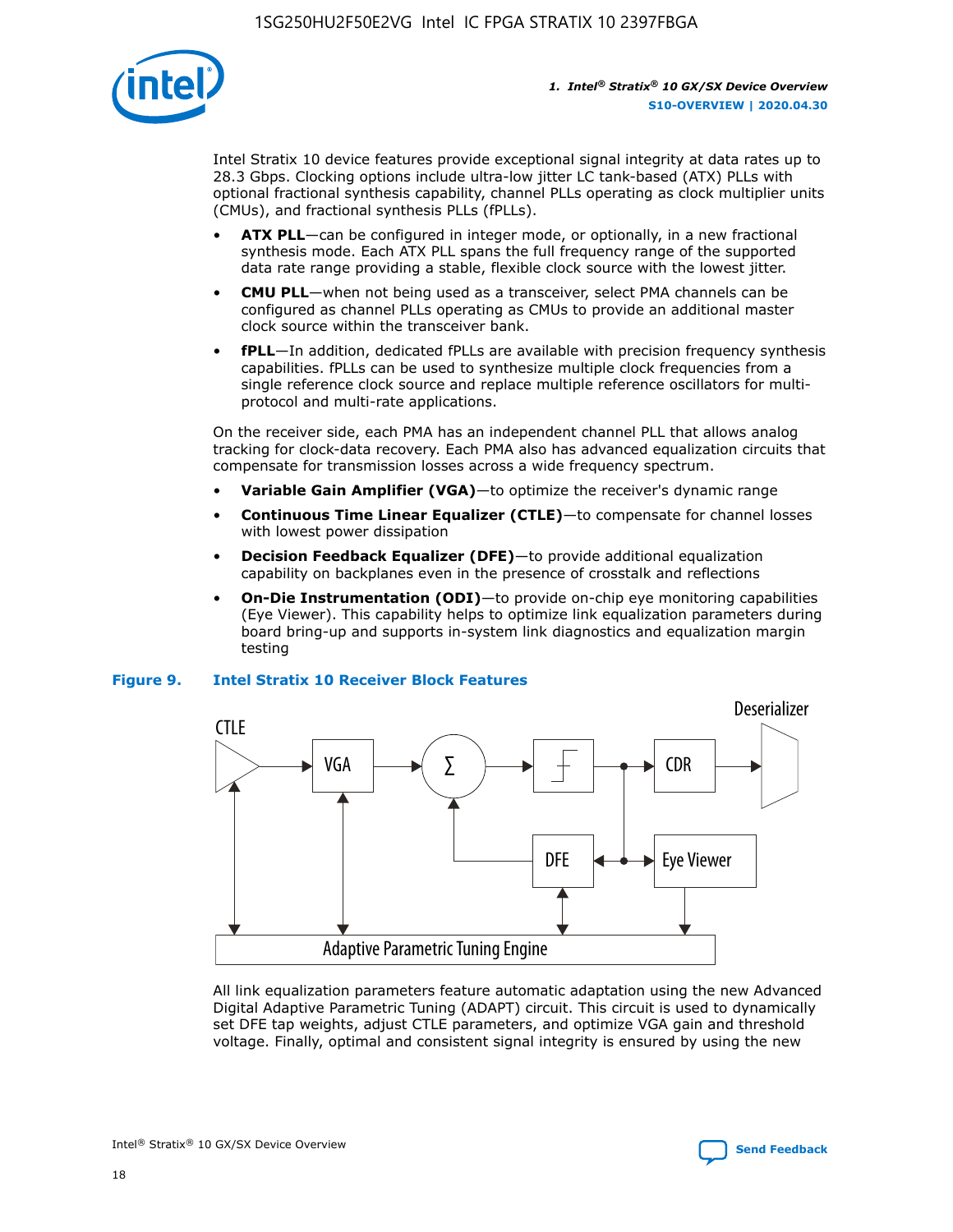

hardened Precision Signal Integrity Calibration Engine (PreSICE) to automatically calibrate all transceiver circuit blocks on power-up. This gives the most link margin and ensures robust, reliable, and error-free operation.

#### **Table 7. Transceiver PMA Features**

| <b>Feature</b>                                                       | <b>Capability</b>                                                                                                                                                                                         |
|----------------------------------------------------------------------|-----------------------------------------------------------------------------------------------------------------------------------------------------------------------------------------------------------|
| Chip-to-Chip Data Rates                                              | 1 Gbps (11) to 28.3 Gbps (Intel Stratix 10 GX/SX devices)                                                                                                                                                 |
| <b>Backplane Support</b>                                             | Drive backplanes at data rates up to 28.3 Gbps, including 10GBASE-KR compliance                                                                                                                           |
| Optical Module Support                                               | SFP+/SFP, XFP, CXP, QSFP/QSFP28, QSFPDD, CFP/CFP2/CFP4                                                                                                                                                    |
| Cable Driving Support                                                | SFP+ Direct Attach, PCI Express over cable, eSATA                                                                                                                                                         |
| <b>Transmit Pre-Emphasis</b>                                         | 5-tap transmit pre-emphasis and de-emphasis to compensate for system channel loss                                                                                                                         |
| Continuous Time Linear<br>Equalizer (CTLE)                           | Dual mode, high-gain, and high-data rate, linear receive equalization to compensate for<br>system channel loss                                                                                            |
| Decision Feedback Equalizer<br>(DFE)                                 | 15 fixed tap DFE to equalize backplane channel loss in the presence of crosstalk and noisy<br>environments                                                                                                |
| Advanced Digital Adaptive<br>Parametric Tuning (ADAPT)               | Fully digital adaptation engine to automatically adjust all link equalization parameters-<br>including CTLE, DFE, and VGA blocks—that provide optimal link margin without intervention<br>from user logic |
| Precision Signal Integrity<br>Calibration Engine (PreSICE)           | Hardened calibration controller to quickly calibrate all transceiver control parameters on<br>power-up, which provides the optimal signal integrity and jitter performance                                |
| <b>ATX Transmit PLLs</b>                                             | Low jitter ATX (inductor-capacitor) transmit PLLs with continuous tuning range to cover a<br>wide range of standard and proprietary protocols, with optional fractional frequency<br>synthesis capability |
| <b>Fractional PLLs</b>                                               | On-chip fractional frequency synthesizers to replace on-board crystal oscillators and reduce<br>system cost                                                                                               |
| Digitally Assisted Analog<br>CDR.                                    | Superior jitter tolerance with fast lock time                                                                                                                                                             |
| On-Die Instrumentation-<br>Eye Viewer and Jitter Margin<br>Tool      | Simplify board bring-up, debug, and diagnostics with non-intrusive, high-resolution eye<br>monitoring (Eye Viewer). Also inject jitter from transmitter to test link margin in system.                    |
| Dynamic Reconfiguration                                              | Allows for independent control of each transceiver channel Avalon memory-mapped<br>interface for the most transceiver flexibility.                                                                        |
| Multiple PCS-PMA and PCS-<br>Core to FPGA fabric interface<br>widths | 8, 10, 16, 20, 32, 40, or 64 bit interface widths for flexibility of deserialization width,<br>encoding, and reduced latency                                                                              |

### **1.8.2. PCS Features**

Intel Stratix 10 PMA channels interface with core logic through configurable and bypassable PCS interface layers.

The PCS contains multiple gearbox implementations to decouple the PMA and PCS interface widths. This feature provides the flexibility to implement a wide range of applications with 8, 10, 16, 20, 32, 40, or 64 bit interface width between each transceiver and the core logic.

 $(11)$  Stratix 10 transceivers can support data rates below 1 Gbps with over sampling.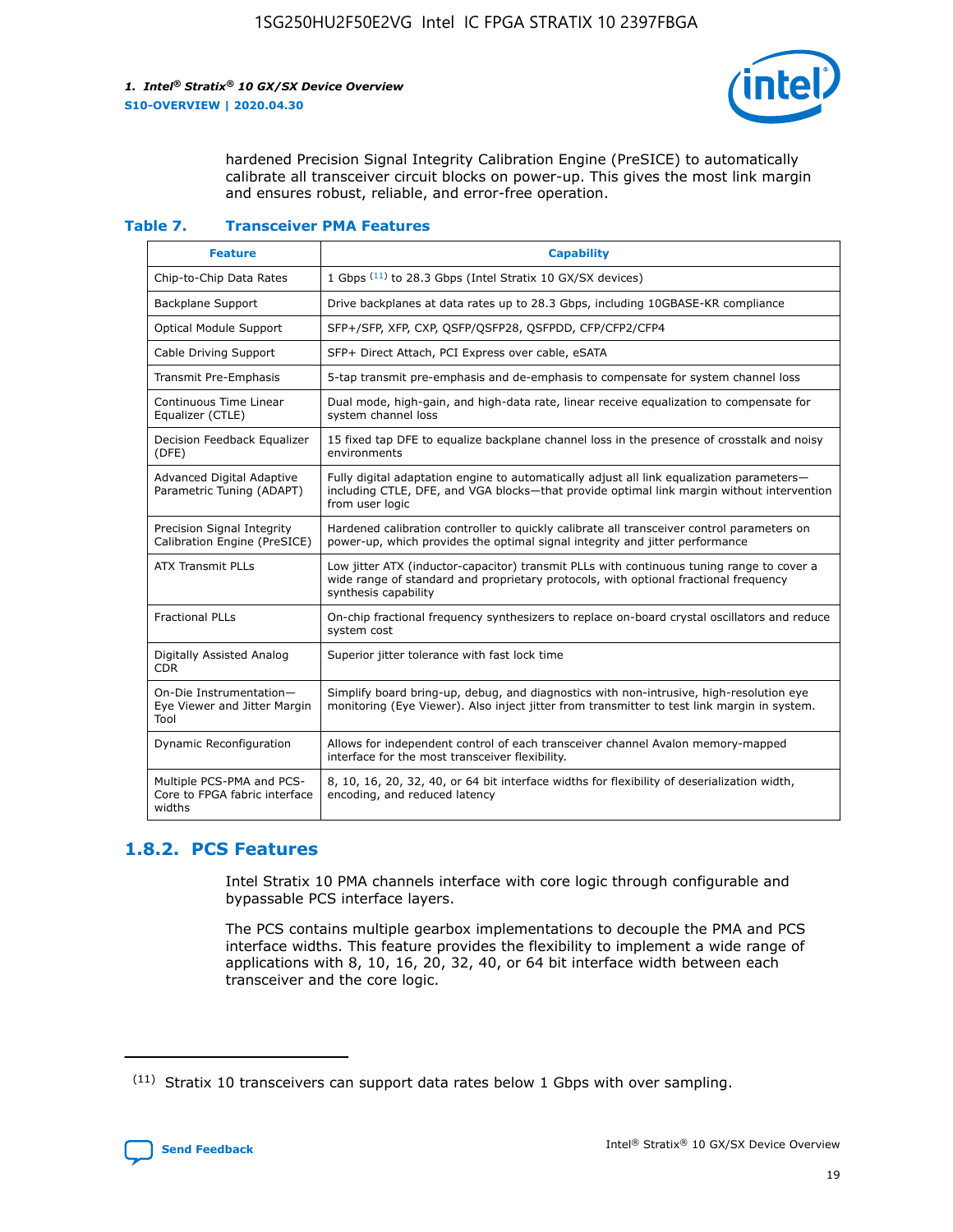

The PCS also contains hard IP to support a variety of standard and proprietary protocols across a wide range of data rates and encoding schemes. The Standard PCS mode provides support for 8B/10B encoded applications up to 12.5 Gbps. The Enhanced PCS mode supports 64B/66B and 64B/67B encoded applications up to 17.4 Gbps. The enhanced PCS mode also includes an integrated 10GBASE-KR/40GBASE-KR4 Forward Error Correction (FEC) circuit. For highly customized implementations, a PCS Direct mode provides an interface up to 64 bits wide to allow for custom encoding and support for data rates up to 28.3 Gbps.

For more information about the PCS-Core interface or the double rate transfer mode, refer to the *Intel Stratix 10 L- and H-Tile Transceiver PHY User Guide*, and the *Intel Stratix 10 E-Tile Transceiver PHY User Guide*.

| <b>PCS Protocol</b><br><b>Support</b>           | <b>Data Rate (Gbps)</b>                                     | <b>Transmitter Data Path</b>                                                                                                                                              | <b>Receiver Data Path</b>                                                                                                                                                                                      |
|-------------------------------------------------|-------------------------------------------------------------|---------------------------------------------------------------------------------------------------------------------------------------------------------------------------|----------------------------------------------------------------------------------------------------------------------------------------------------------------------------------------------------------------|
| Standard PCS                                    | 1 to 12.5                                                   | Phase compensation FIFO, byte<br>serializer, 8B/10B encoder, bit-slipper,<br>channel bonding                                                                              | Rate match FIFO, word-aligner, 8B/10B<br>decoder, byte deserializer, byte<br>ordering                                                                                                                          |
| PCI Express<br>Gen1/Gen2 x1,<br>x2, x4, x8, x16 | $2.5$ and $5.0$                                             | Same as Standard PCS plus PIPE 2.0<br>interface to core                                                                                                                   | Same as Standard PCS plus PIPE 2.0<br>interface to core                                                                                                                                                        |
| PCI Express Gen3<br>x1, x2, x4, x8,<br>x16      | 8.0                                                         | Phase compensation FIFO, byte<br>serializer, encoder, scrambler, bit-<br>slipper, gear box, channel bonding, and<br>PIPE 3.0 interface to core, auto speed<br>negotiation | Rate match FIFO (0-600 ppm mode),<br>word-aligner, decoder, descrambler,<br>phase compensation FIFO, block sync,<br>byte deserializer, byte ordering, PIPE<br>3.0 interface to core, auto speed<br>negotiation |
| CPRI                                            | 0.6144 to 9.8                                               | Same as Standard PCS plus<br>deterministic latency serialization                                                                                                          | Same as Standard PCS plus<br>deterministic latency deserialization                                                                                                                                             |
| <b>Enhanced PCS</b>                             | 2.5 to 17.4                                                 | FIFO, channel bonding, bit-slipper, and<br>gear box                                                                                                                       | FIFO, block sync, bit-slipper, and gear<br>box                                                                                                                                                                 |
| 10GBASE-R                                       | 10.3125                                                     | FIFO, 64B/66B encoder, scrambler,<br>FEC, and gear box                                                                                                                    | FIFO, 64B/66B decoder, descrambler,<br>block sync, FEC, and gear box                                                                                                                                           |
| Interlaken                                      | 4.9 to 17.4                                                 | FIFO, channel bonding, frame<br>generator, CRC-32 generator,<br>scrambler, disparity generator, bit-<br>slipper, and gear box                                             | FIFO, CRC-32 checker, frame sync,<br>descrambler, disparity checker, block<br>sync, and gear box                                                                                                               |
| SFI-S/SFI-5.2                                   | 11.3<br>FIFO, channel bonding, bit-slipper, and<br>gear box |                                                                                                                                                                           | FIFO, bit-slipper, and gear box                                                                                                                                                                                |
| <b>IEEE 1588</b>                                | 1.25 to 10.3125                                             | FIFO (fixed latency), 64B/66B encoder,<br>scrambler, and gear box                                                                                                         | FIFO (fixed latency), 64B/66B decoder,<br>descrambler, block sync, and gear box                                                                                                                                |
| SDI                                             | up to 12.5                                                  | FIFO and gear box                                                                                                                                                         | FIFO, bit-slipper, and gear box                                                                                                                                                                                |
| GigE                                            | 1.25                                                        | Same as Standard PCS plus GigE state<br>machine                                                                                                                           | Same as Standard PCS plus GigE state<br>machine                                                                                                                                                                |
| <b>PCS Direct</b>                               | up to 28.3                                                  | Custom                                                                                                                                                                    | Custom                                                                                                                                                                                                         |

#### **Table 8. Transceiver PCS Features**

#### **Related Information**

[Intel Stratix 10 L- and H-Tile Transceiver PHY User Guide](https://www.altera.com/documentation/wry1479165198810.html)

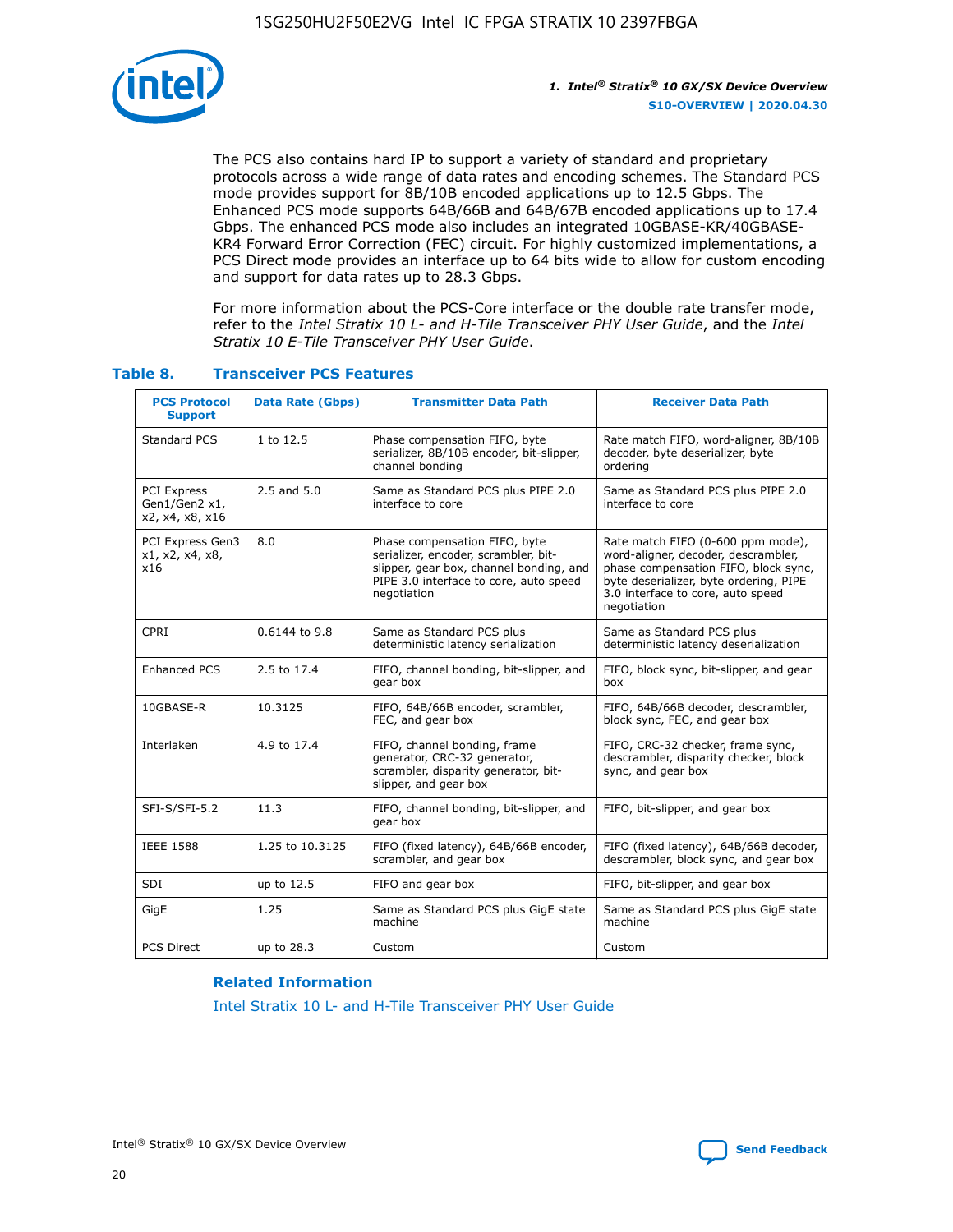

# **1.9. PCI Express Gen1/Gen2/Gen3 Hard IP**

Intel Stratix 10 devices contain embedded PCI Express hard IP designed for performance, ease-of-use, increased functionality, and designer productivity.

The PCI Express hard IP consists of the PHY, Data Link, and Transaction layers. It also supports PCI Express Gen1/Gen2/Gen3 end point and root port, in x1/x2/x4/x8/x16 lane configurations. The PCI Express hard IP is capable of operating independently from the core logic (autonomous mode). This feature allows the PCI Express link to power up and complete link training in less than 100 ms, while the rest of the device is still in the process of being configured. The hard IP also provides added functionality, which makes it easier to support emerging features such as Single Root I/O Virtualization (SR-IOV) and optional protocol extensions.

The PCI Express hard IP has improved end-to-end data path protection using Error Checking and Correction (ECC). In addition, the hard IP supports configuration of the device via protocol (CvP) across the PCI Express bus at Gen1/Gen2/Gen3 rates.

# **1.10. Interlaken PCS Hard IP**

Intel Stratix 10 devices have integrated Interlaken PCS hard IP supporting rates up to 17.4 Gbps per lane.

The Interlaken PCS hard IP is based on the proven functionality of the PCS developed for Intel's previous generation FPGAs, which has demonstrated interoperability with Interlaken ASSP vendors and third-party IP suppliers. The Interlaken PCS hard IP is present in every transceiver channel in Intel Stratix 10 devices.

# **1.11. 10G Ethernet Hard IP**

Intel Stratix 10 devices include IEEE 802.3 10-Gbps Ethernet (10GbE) compliant 10GBASE-R PCS and PMA hard IP. The scalable 10GbE hard IP supports multiple independent 10GbE ports while using a single PLL for all the 10GBASE-R PCS instantiations, which saves on core logic resources and clock networks.

The integrated serial transceivers simplify multi-port 10GbE systems compared to 10 GbE Attachment Unit Interface (XAUI) interfaces that require an external XAUI-to-10G PHY. Furthermore, the integrated transceivers incorporate signal conditioning circuits, which enable direct connection to standard 10G XFP and SFP+ pluggable optical modules. The transceivers also support backplane Ethernet applications and include a hard 10GBASE-KR/40GBASE-KR4 Forward Error Correction (FEC) circuit that can be used for both 10G and 40G applications. The integrated 10G Ethernet hard IP and 10G transceivers save external PHY cost, board space and system power. The 10G Ethernet PCS hard IP and 10GBASE-KR FEC are present in every transceiver channel.

# **1.12. External Memory and General Purpose I/O**

Intel Stratix 10 devices offer substantial external memory bandwidth, with up to ten 72 bit wide DDR4 memory interfaces running at up to 2666 Mbps. For external memory interface and LVDS restrictions, see [AN 906: Intel Stratix 10 GX 400, SX 400,](https://www.intel.com/content/www/us/en/programmable/documentation/sjf1574667190623.html#bft1574667627484) [and TX 400 Routing and Designing Floorplan Guidelines.](https://www.intel.com/content/www/us/en/programmable/documentation/sjf1574667190623.html#bft1574667627484)

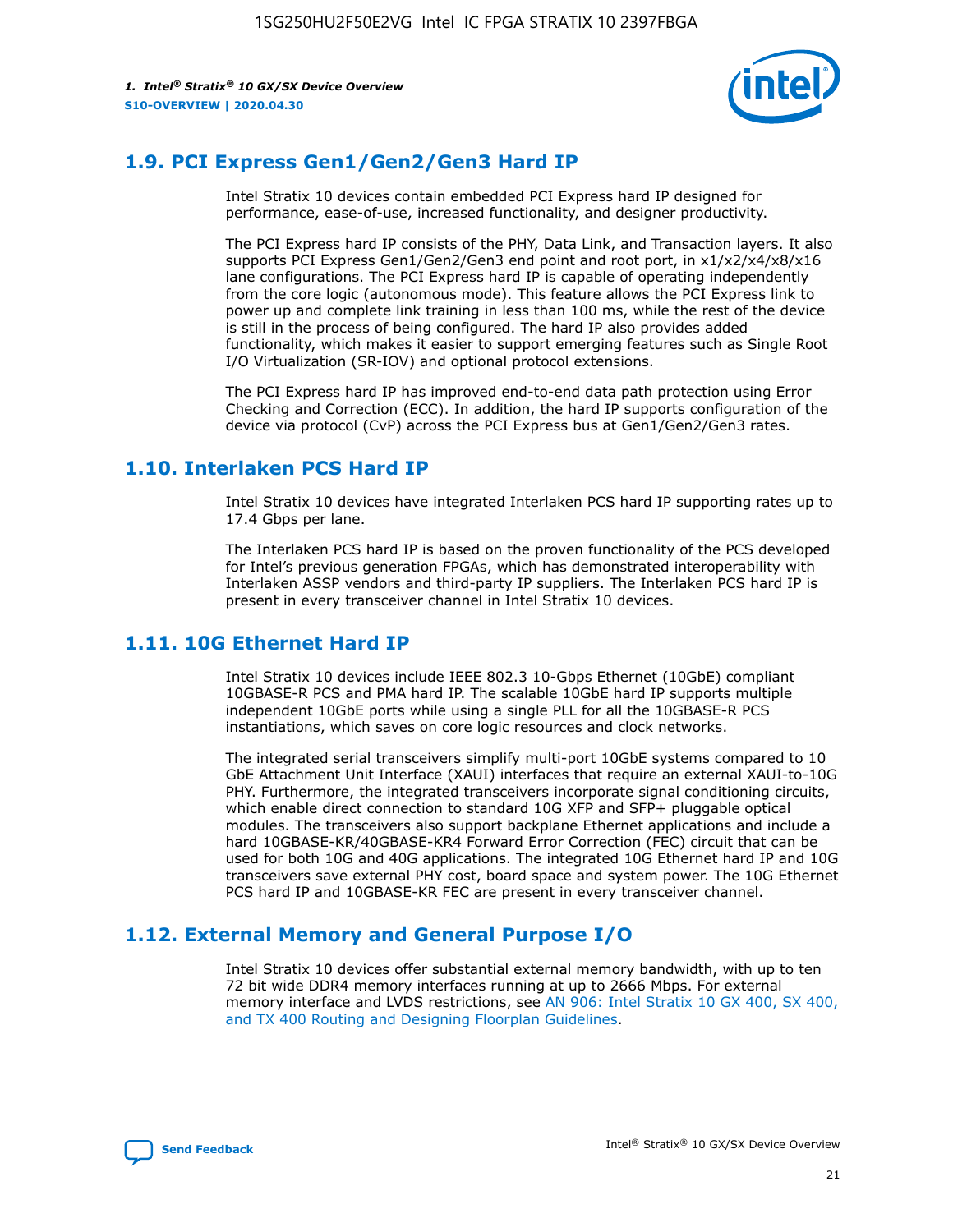

This bandwidth is provided along with the ease of design, lower power, and resource efficiencies of hardened high-performance memory controllers. The external memory interfaces can be configured up to a maximum width of 144 bits when using either hard or soft memory controllers.

#### **Figure 10. Hard Memory Controller**



Each I/O bank contains 48 general purpose I/Os and a high-efficiency hard memory controller capable of supporting many different memory types, each with different performance capabilities. The hard memory controller is also capable of being bypassed and replaced by a soft controller implemented in user logic. The I/Os each have a hardened double data rate (DDR) read/write path (PHY) capable of performing key memory interface functionality such as:

- Read/write leveling
- FIFO buffering to lower latency and improve margin
- Timing calibration
- On-chip termination

The timing calibration is aided by the inclusion of hard microcontrollers based on Intel's Nios® II technology, specifically tailored to control the calibration of multiple memory interfaces. This calibration allows the Intel Stratix 10 device to compensate for any changes in process, voltage, or temperature either within the Intel Stratix 10 device itself, or within the external memory device. The advanced calibration algorithms ensure maximum bandwidth and robust timing margin across all operating conditions.

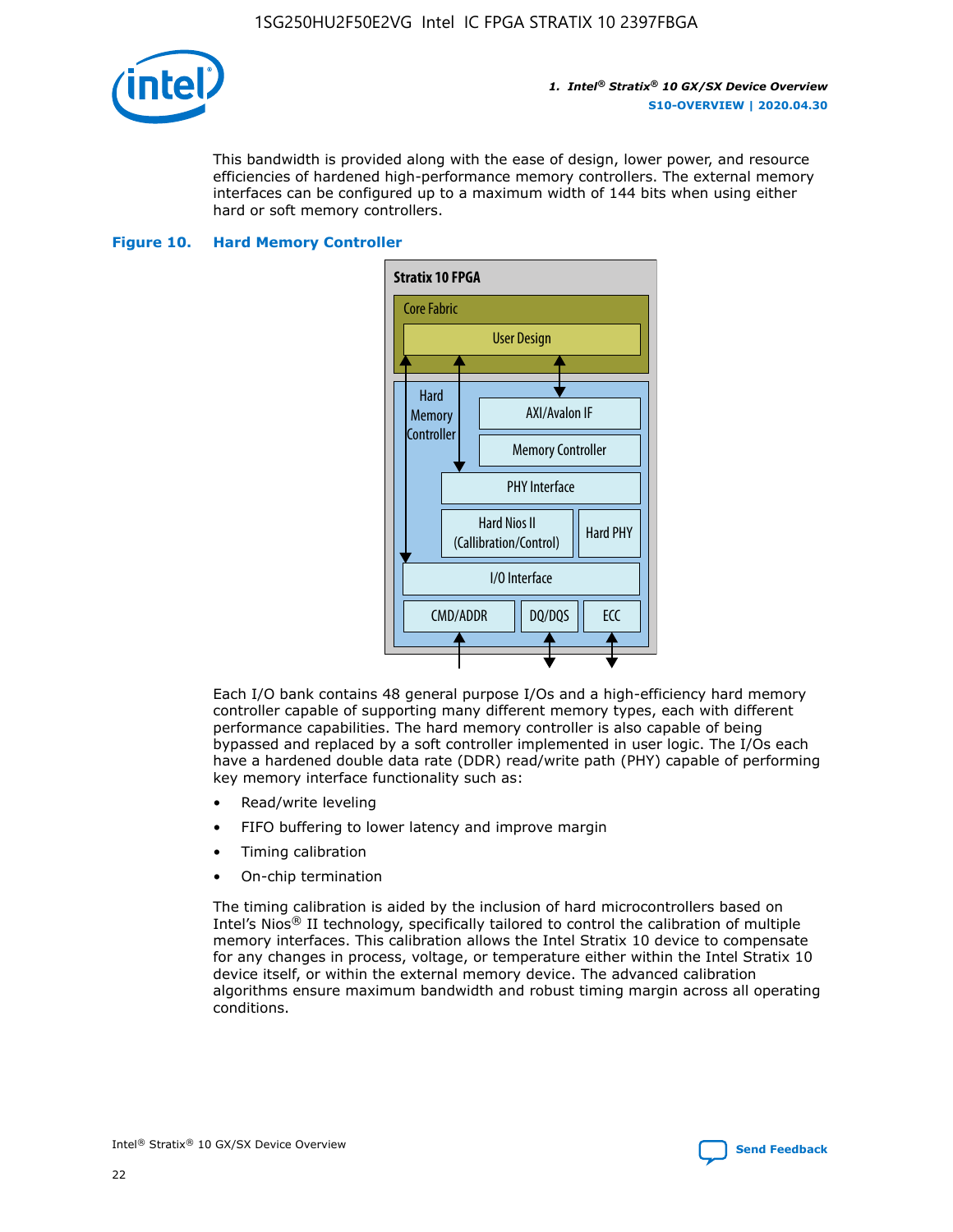

#### **Table 9. External Memory Interface Performance**

The listed speeds are for the 1-rank case.

| <b>Interface</b>     | <b>Controller Type</b> | <b>Performance</b><br>(maximum rate possible) |
|----------------------|------------------------|-----------------------------------------------|
| DDR4                 | Hard                   | 2666 Mbps                                     |
| DDR <sub>3</sub>     | Hard                   | 2133 Mbps                                     |
| QDRII+               | Soft                   | 1,100 Mtps                                    |
| <b>ODRII+ Xtreme</b> | Soft                   | 1,266 Mtps                                    |
| <b>ODRIV</b>         | Soft                   | 2,133 Mtps                                    |
| RLDRAM III           | Soft                   | 2400 Mbps                                     |
| <b>RLDRAM II</b>     | Soft                   | 533 Mbps                                      |

In addition to parallel memory interfaces, Intel Stratix 10 devices support serial memory technologies such as the Hybrid Memory Cube (HMC). The HMC is supported by the Intel Stratix 10 high-speed serial transceivers, which connect up to four HMC links, with each link running at data rates of 15 Gbps (HMC short reach specification).

Intel Stratix 10 devices also feature general purpose I/Os capable of supporting a wide range of single-ended and differential I/O interfaces. LVDS rates up to 1.6 Gbps are supported, with each pair of pins having both a differential driver and a differential input buffer. This enables configurable direction for each LVDS pair.

### **1.13. Adaptive Logic Module (ALM)**

Intel Stratix 10 devices use a similar adaptive logic module (ALM) as the previous generation Intel Arria 10 and Stratix V FPGAs, allowing for efficient implementation of logic functions and easy conversion of IP between the devices.

The ALM block diagram shown in the following figure has eight inputs with a fracturable look-up table (LUT), two dedicated embedded adders, and four dedicated registers.

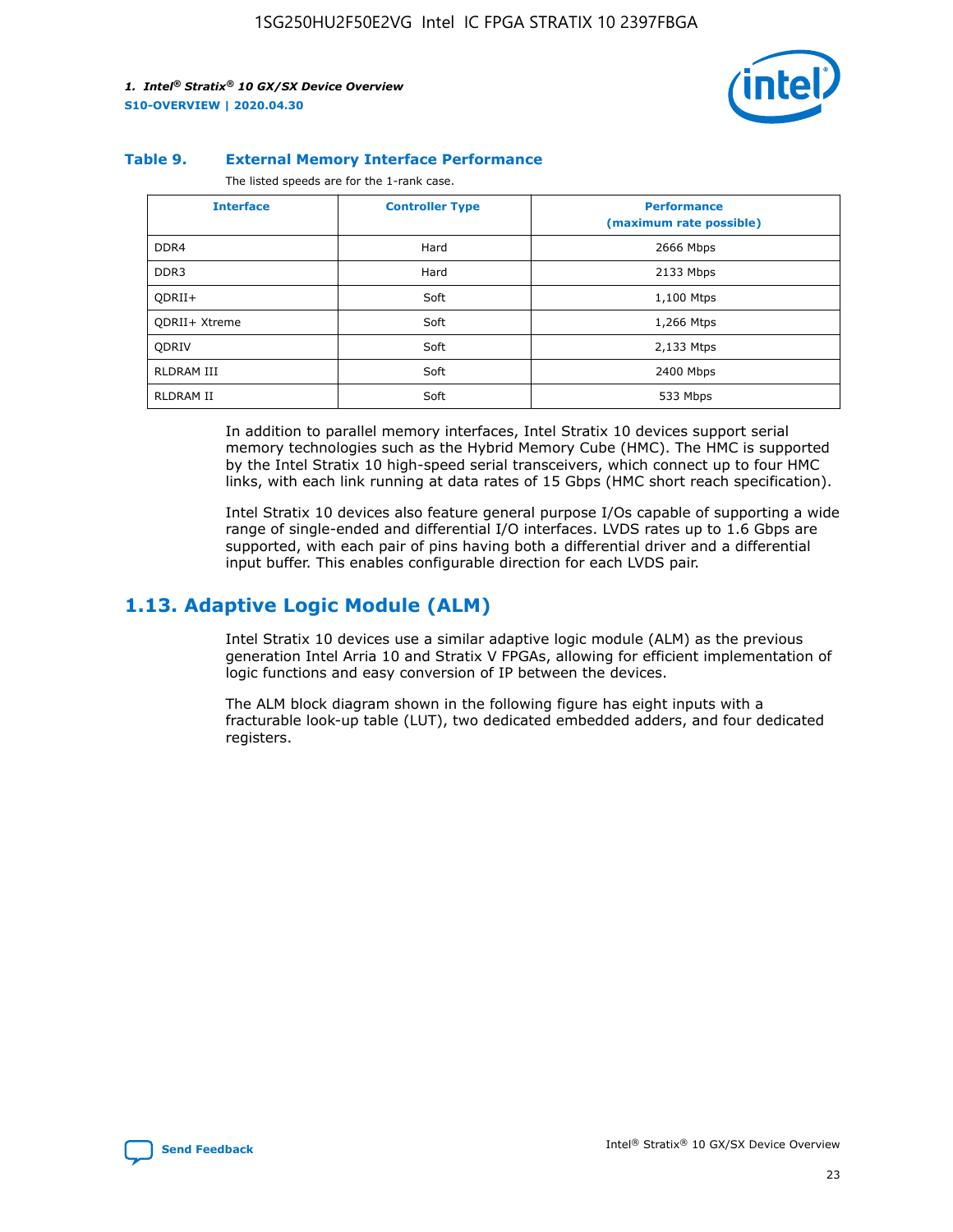

# Reg Reg 1 2 3 4 5 6 7 8 Reg Reg 4 Registers per ALM Full Adder Full Adder Adaptive LUT

#### **Figure 11. Intel Stratix 10 FPGA and SoC ALM Block Diagram**

Key features and capabilities of the ALM include:

- High register count with 4 registers per 8-input fracturable LUT, operating in conjunction with the new Intel Hyperflex architecture, enables Intel Stratix 10 devices to maximize core performance at very high core logic utilization
- Implements select 7-input logic functions, all 6-input logic functions, and two independent functions consisting of smaller LUT sizes (such as two independent 4 input LUTs) to optimize core logic utilization

The Intel Quartus Prime software takes advantage of the ALM logic structure to deliver the highest performance, optimal logic utilization, and lowest compile times. The Intel Quartus Prime software simplifies design reuse as it automatically maps legacy designs into the Intel Stratix 10 ALM architecture.

# **1.14. Core Clocking**

Core clocking in Intel Stratix 10 devices makes use of programmable clock tree synthesis.

This technique uses dedicated clock tree routing and switching circuits, and allows the Intel Quartus Prime software to create the exact clock trees required for your design. Clock tree synthesis minimizes clock tree insertion delay, reduces dynamic power dissipation in the clock tree and allows greater clocking flexibility in the core while still maintaining backwards compatibility with legacy global and regional clocking schemes.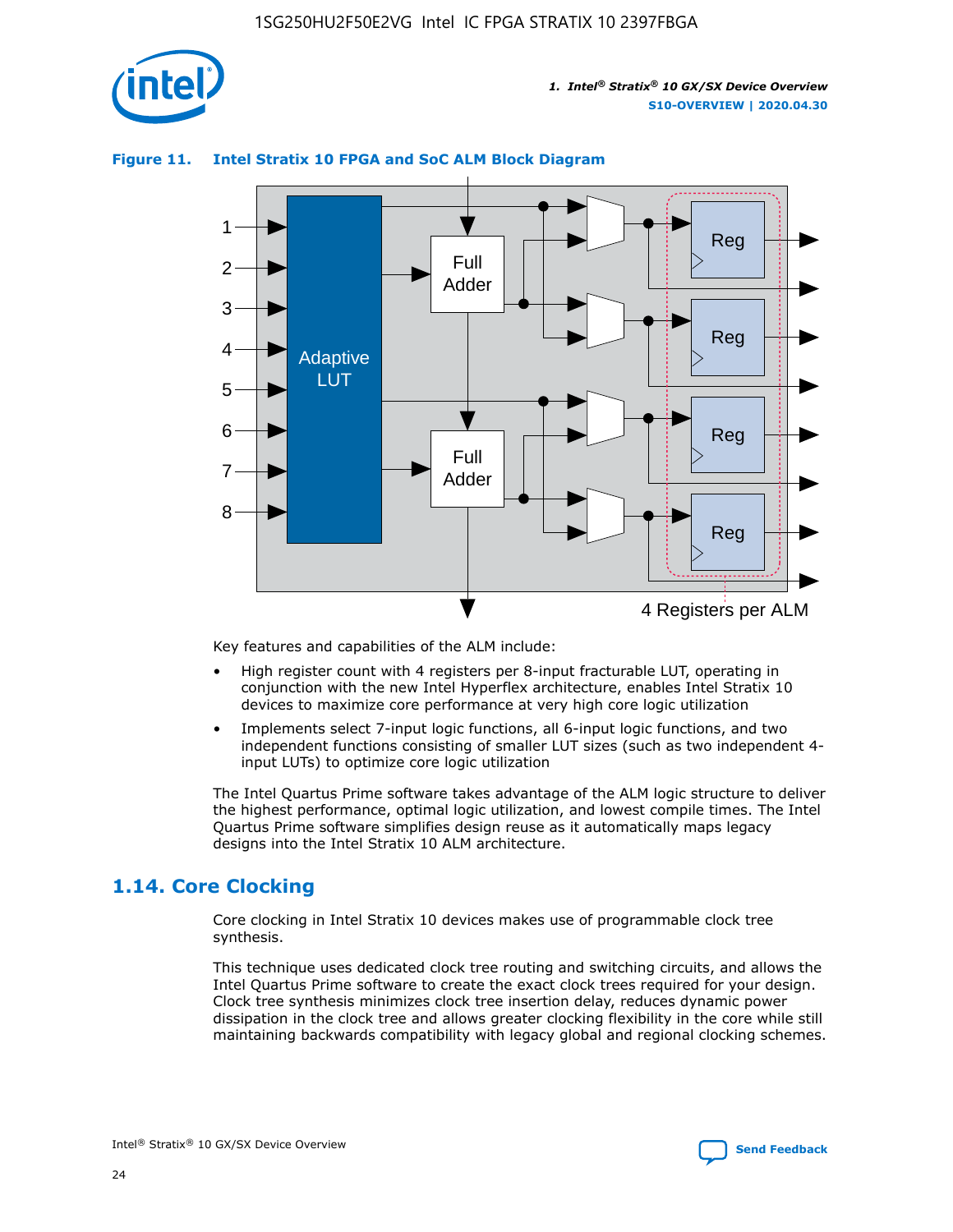

The core clock network in Intel Stratix 10 devices supports the new Intel Hyperflex core architecture at clock rates up to 1 GHz. It also supports the hard memory controllers up to 2666 Mbps with a quarter rate transfer to the core. The core clock network is supported by dedicated clock input pins, fractional clock synthesis PLLs, and integer I/O PLLs.

# **1.15. Fractional Synthesis PLLs and I/O PLLs**

Intel Stratix 10 devices have up to 32 fractional synthesis PLLs (fPLL) available for use with transceivers or in the core fabric.

The fPLLs are located in the 3D SiP transceiver L-tiles and H-tiles, eight per tile, adjacent to the transceiver channels. The fPLLs can be used to reduce both the number of oscillators required on the board and the number of clock pins required, by synthesizing multiple clock frequencies from a single reference clock source. In addition to synthesizing reference clock frequencies for the transceiver transmit PLLs, the fPLLs can also be used directly for transmit clocking. Each fPLL can be independently configured for conventional integer mode, or enhanced fractional synthesis mode with third-order delta-sigma modulation.

In addition to the fPLLs, Intel Stratix 10 devices contain up to 24 integer I/O PLLs (IOPLLs) available for general purpose use in the core fabric and for simplifying the design of external memory interfaces and high-speed LVDS interfaces. The IOPLLs are located in each bank of 48 general purpose I/O, 1 per I/O bank, adjacent to the hard memory controllers and LVDS SerDes in each I/O bank. This makes it easier to close timing because the IOPLLs are tightly coupled with the I/Os that need to use them. The IOPLLs can be used for general purpose applications in the core such as clock network delay compensation and zero-delay clock buffering.

# **1.16. Internal Embedded Memory**

Intel Stratix 10 devices contain two types of embedded memory blocks: M20K (20 Kb) and MLAB (640 bit).

The M20K and MLAB blocks are familiar block sizes carried over from previous Intel device families. The MLAB blocks are ideal for wide and shallow memories, while the M20K blocks are intended to support larger memory configurations and include hard ECC. Both M20K and MLAB embedded memory blocks can be configured as a singleport or dual-port RAM, FIFO, ROM, or shift register. These memory blocks are highly flexible and support a number of memory configurations as shown in Table 10 on page 25.

#### **Table 10. Internal Embedded Memory Block Configurations**

| MLAB (640 bits)                                                | <b>M20K (20 Kb)</b>                                                                    |
|----------------------------------------------------------------|----------------------------------------------------------------------------------------|
| $64 \times 10$ (supported through emulation)<br>$32 \times 20$ | $2K \times 10$ (or $x8$ )<br>$1K \times 20$ (or $x16$ )<br>$512 \times 40$ (or $x32$ ) |

# **1.17. Variable Precision DSP Block**

The Intel Stratix 10 DSP blocks are based upon the Variable Precision DSP Architecture used in Intel's previous generation devices. They feature hard fixed point and IEEE 754 compliant floating point capability.

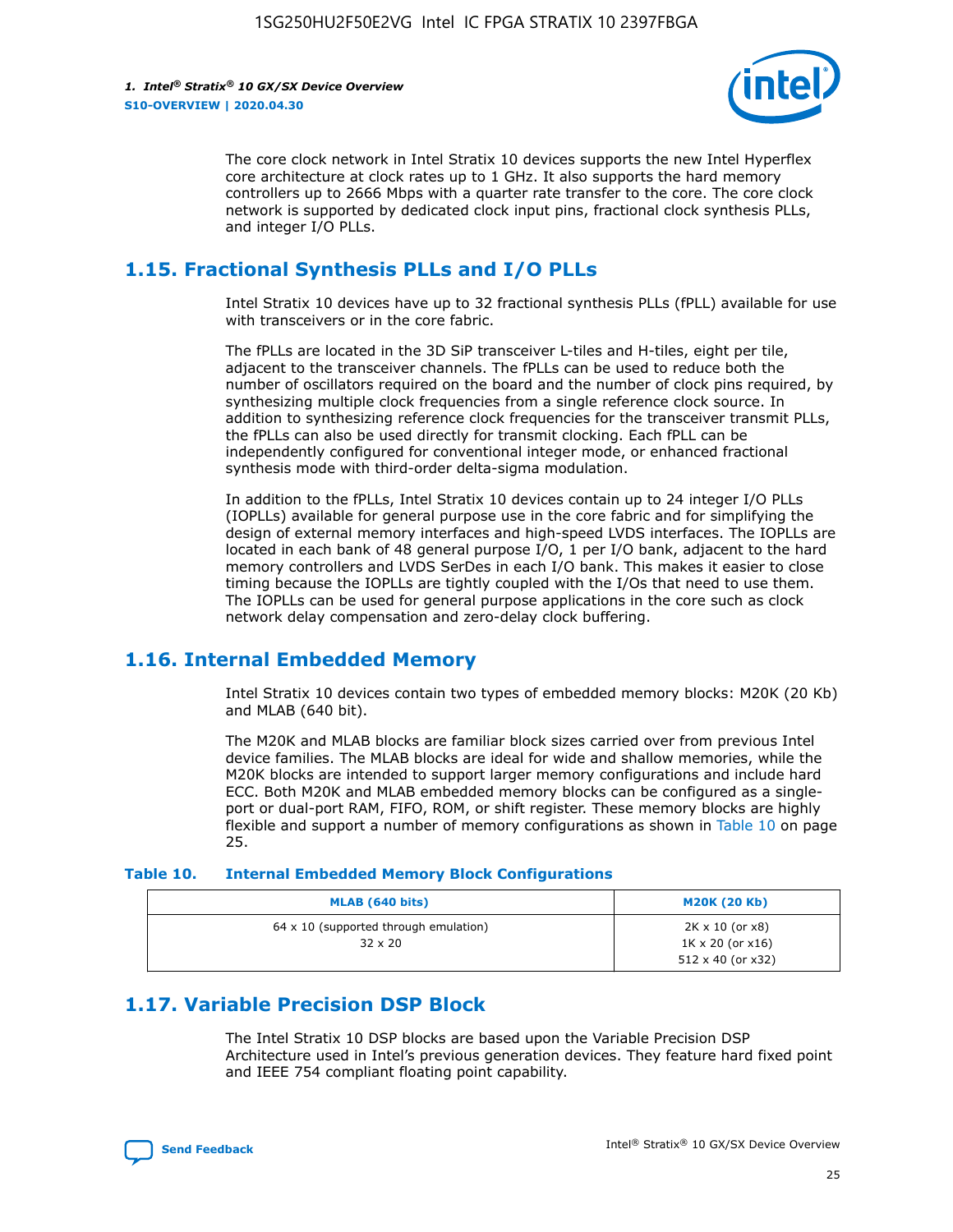

The DSP blocks can be configured to support signal processing with precision ranging from 18x19 up to 54x54. A pipeline register has been added to increase the maximum operating frequency of the DSP block and reduce power consumption.





#### **Figure 13. DSP Block: High Precision Fixed Point Mode**

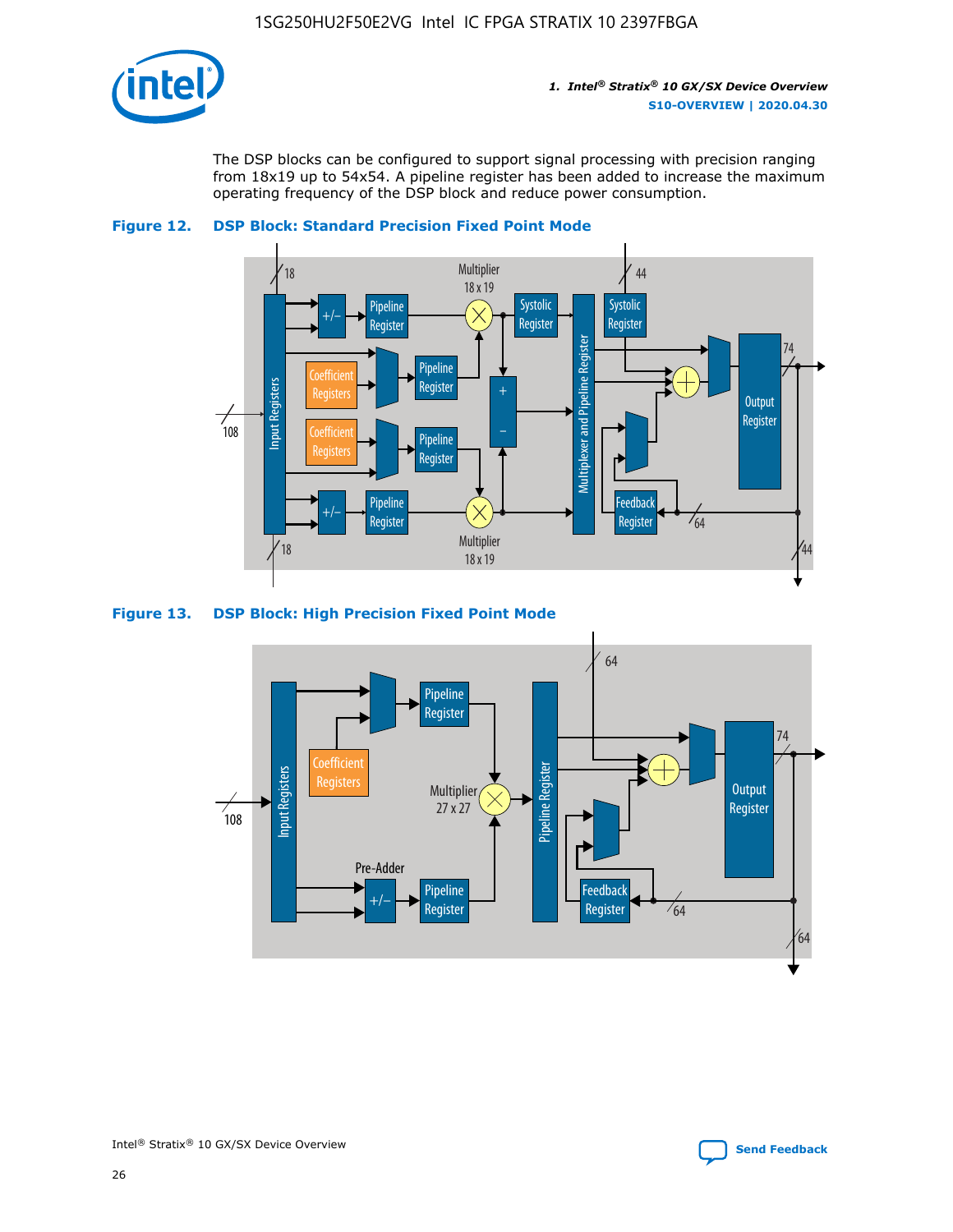



#### **Figure 14. DSP Block: Single Precision Floating Point Mode**

Each DSP block can be independently configured at compile time as either dual 18x19 or a single 27x27 multiply accumulate. With a dedicated 64 bit cascade bus, multiple variable precision DSP blocks can be cascaded to implement even higher precision DSP functions efficiently.

In floating point mode, each DSP block provides one single precision floating point multiplier and adder. Floating point additions, multiplications, mult-adds and multaccumulates are supported.

The following table shows how different precisions are accommodated within a DSP block, or by utilizing multiple blocks.

| <b>Multiplier Size</b>             | <b>DSP Block Resources</b>                                                               | <b>Expected Usage</b>           |
|------------------------------------|------------------------------------------------------------------------------------------|---------------------------------|
| $18x19$ bits                       | 1/2 of Variable Precision DSP Block                                                      | Medium precision fixed point    |
| 27x27 bits                         | 1 Variable Precision DSP Block                                                           | High precision fixed point      |
| $19x36$ bits                       | 1 Variable Precision DSP Block with external<br>adder                                    | Fixed point FFTs                |
| 36x36 bits                         | 2 Variable Precision DSP Blocks with external<br>adder                                   | Very high precision fixed point |
| 54x54 bits                         | 4 Variable Precision DSP Blocks with external<br>adder                                   | Double Precision floating point |
| Single Precision<br>floating point | 1 Single Precision floating point adder, 1 Single<br>Precision floating point multiplier | Floating point                  |

#### **Table 11. Variable Precision DSP Block Configurations**

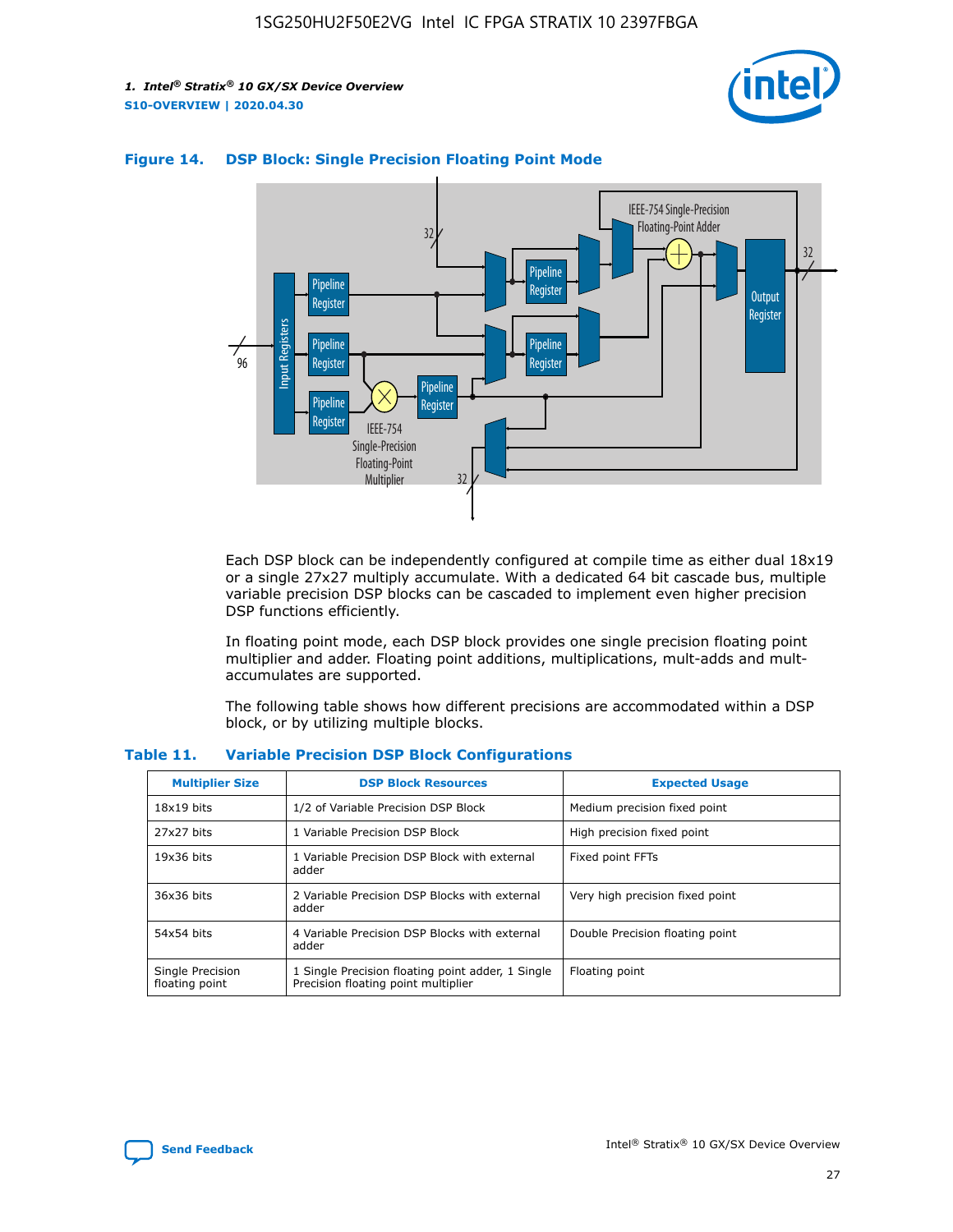

Complex multiplication is very common in DSP algorithms. One of the most popular applications of complex multipliers is the FFT algorithm. This algorithm has the characteristic of increasing precision requirements on only one side of the multiplier. The Variable Precision DSP block supports the FFT algorithm with proportional increase in DSP resources as the precision grows.

#### **Table 12. Complex Multiplication With Variable Precision DSP Block**

| <b>Complex Multiplier</b><br><b>Size</b> | <b>DSP Block Resources</b>      | <b>FFT Usage</b>       |
|------------------------------------------|---------------------------------|------------------------|
| $18x19$ bits                             | 2 Variable Precision DSP Blocks | Resource optimized FFT |
| 27x27 bits                               | 4 Variable Precision DSP Blocks | Highest precision FFT  |

For FFT applications with high dynamic range requirements, the Intel FFT IP Core offers an option of single precision floating point implementation with resource usage and performance similar to high precision fixed point implementations.

Other features of the DSP block include:

- Hard 18 bit and 25 bit pre-adders
- Hard floating point multipliers and adders
- 64 bit dual accumulator (for separate I, Q product accumulations)
- Cascaded output adder chains for 18 and 27 bit FIR filters
- Embedded coefficient registers for 18 and 27 bit coefficients
- Fully independent multiplier outputs
- Inferability using HDL templates supplied by the Intel Quartus Prime software for most modes

The Variable Precision DSP block is ideal to support the growing trend towards higher bit precision in high performance DSP applications. At the same time, it can efficiently support the many existing 18 bit DSP applications, such as high definition video processing and remote radio heads. With the Variable Precision DSP block architecture and hard floating point multipliers and adders, Intel Stratix 10 devices can efficiently support many different precision levels up to and including floating point implementations. This flexibility can result in increased system performance, reduced power consumption, and reduce architecture constraints on system algorithm designers.

# **1.18. Hard Processor System (HPS)**

The Intel Stratix 10 SoC Hard Processor System (HPS) is Intel's third generation HPS. Leveraging the performance of Intel 14 nm tri-gate technology, Intel Stratix 10 SoC devices more than double the performance of previous generation SoCs with an integrated quad-core 64-bit Arm Cortex-A53. The HPS also enables system-wide hardware virtualization capabilities by adding a system memory management unit. These architecture improvements ensure that Intel Stratix 10 SoCs meet the requirements of current and future embedded markets, including wireless and wireline communications, datacenter acceleration, and numerous military applications.

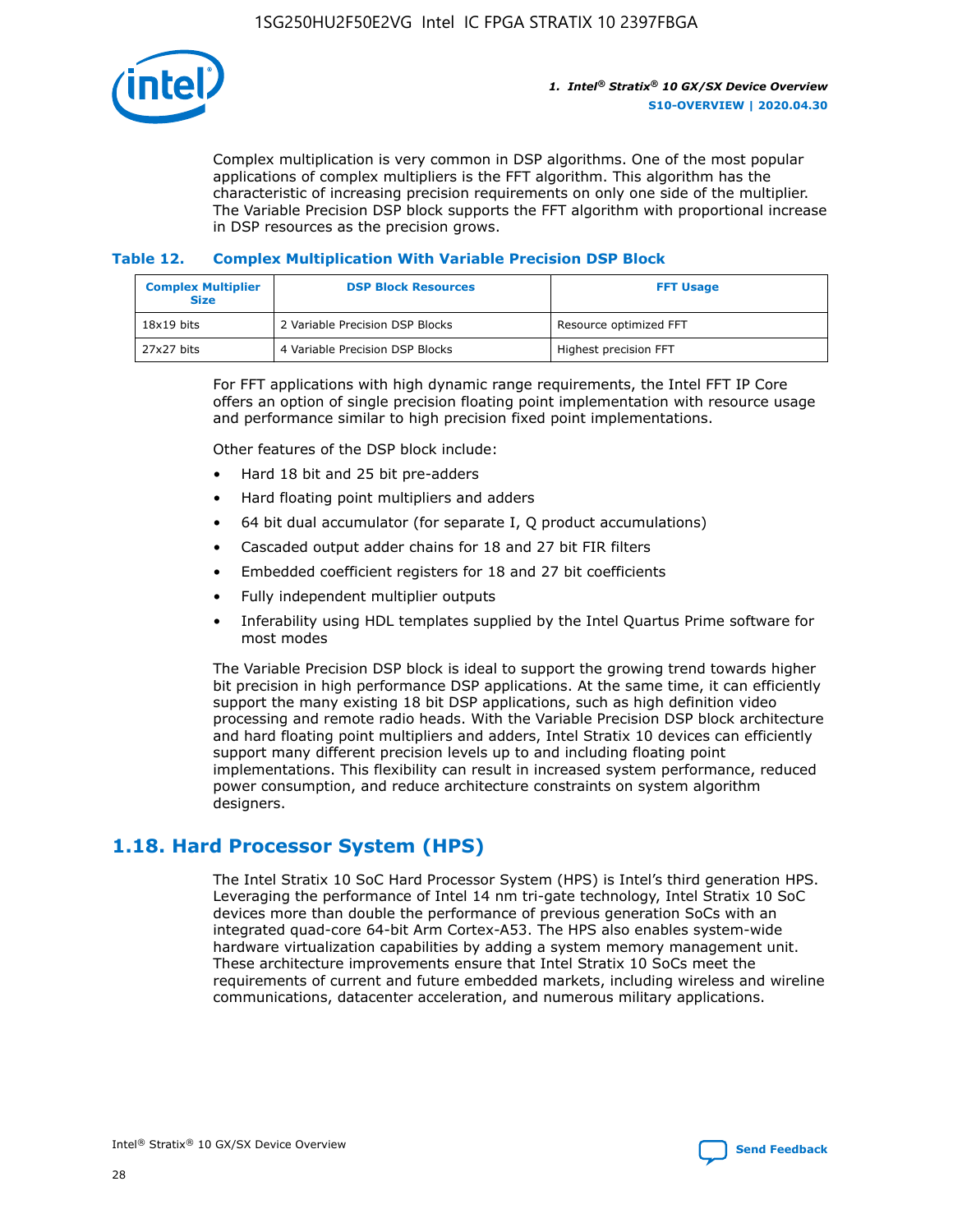

#### **Figure 15. HPS Block Diagram**

| Quad Arm Cortex-A53-Based Hard Processor System |                                      |                           |                              |                             |                              |  |                          |                                        |                                     |
|-------------------------------------------------|--------------------------------------|---------------------------|------------------------------|-----------------------------|------------------------------|--|--------------------------|----------------------------------------|-------------------------------------|
| <b>Arm Cortex - A53</b>                         |                                      |                           | Arm Cortex - A53             |                             |                              |  | SD/SDIO/                 |                                        |                                     |
| <b>NEON</b>                                     |                                      | <b>FPU</b>                | <b>NEON</b>                  |                             | <b>FPU</b>                   |  | USB OTG                  | $MMC$ <sup>1,2</sup>                   |                                     |
| 32 KB I-Cache                                   |                                      | 32 KB D-Cache             | 32 KB I-Cache                |                             | 32 KB D - Cache              |  | $(x2)^{1,2}$             |                                        |                                     |
| with Parity                                     |                                      | with ECC                  | with Parity                  |                             | with ECC                     |  |                          | <b>DMA</b>                             |                                     |
|                                                 | Arm Cortex - A53<br>Arm Cortex - A53 |                           | UART (x2)                    | $(8 \text{ Channel})^2$     |                              |  |                          |                                        |                                     |
| <b>NEON</b>                                     |                                      | <b>FPU</b>                | <b>NEON</b>                  |                             | <b>FPU</b>                   |  |                          |                                        |                                     |
| 32 KB I-Cache<br>with Parity                    |                                      | 32 KB D-Cache<br>with ECC | 32 KB I-Cache<br>with Parity |                             | 32 KB D-Cache<br>with ECC    |  | I <sup>2</sup> C(x5)     | <b>HPS 10</b>                          |                                     |
|                                                 | 1 MB L2 Cache with ECC               |                           |                              |                             |                              |  |                          |                                        |                                     |
| <b>System MMU</b>                               |                                      |                           |                              | <b>Cache Coherency Unit</b> |                              |  |                          | <b>EMAC</b> $(x3)^{1,2}$               | <b>NAND</b><br>Flash <sup>1,2</sup> |
| JTAG Debug<br>or Trace                          |                                      |                           | 256 KB<br>RAM <sup>2</sup>   | <b>Timers</b><br>(x8)       |                              |  |                          | SPI(x4)                                |                                     |
| Lightweight HPS-to-<br><b>FPGA BRIDGE</b>       |                                      |                           | HPS-to-FPGA<br><b>BRIDGE</b> |                             | FPGA-to-HPS<br><b>BRIDGE</b> |  | HPS-to-SDM<br>SDM-to-HPS | <b>SDRAM</b><br>Scheduler <sup>3</sup> |                                     |
|                                                 |                                      |                           |                              |                             |                              |  |                          |                                        |                                     |
| <b>FPGA Fabric</b>                              |                                      |                           |                              |                             |                              |  | <b>SDM</b>               | <b>Hard Memory</b><br>Controller       |                                     |
|                                                 |                                      |                           |                              |                             |                              |  |                          |                                        |                                     |

Notes:

1. Integrated direct memory access (DMA)

2. Integrated error correction code (ECC)

3. Multiport front-end interface to hard memory controller

### **1.18.1. Key Features of the Intel Stratix 10 HPS**

#### **Table 13. Key Features of the Intel Stratix 10 GX/SX HPS**

| <b>Feature</b>                                    | <b>Description</b>                                                                                                                                                                                                                                                                                                                                     |
|---------------------------------------------------|--------------------------------------------------------------------------------------------------------------------------------------------------------------------------------------------------------------------------------------------------------------------------------------------------------------------------------------------------------|
| Quad-core Arm Cortex-A53<br>MPCore processor unit | 2.3 MIPS/MHz instruction efficiency<br>$\bullet$<br>CPU frequency up to 1.5 GHz<br>٠<br>At 1.5 GHz total performance of 13,800 MIPS<br>Army8-A architecture<br>Runs 64 bit and 32 bit Arm instructions<br>16 bit and 32 bit Thumb instructions for 30% reduction in memory footprint<br>Jazelle* RCT execution architecture with 8 bit Java byte codes |
|                                                   |                                                                                                                                                                                                                                                                                                                                                        |

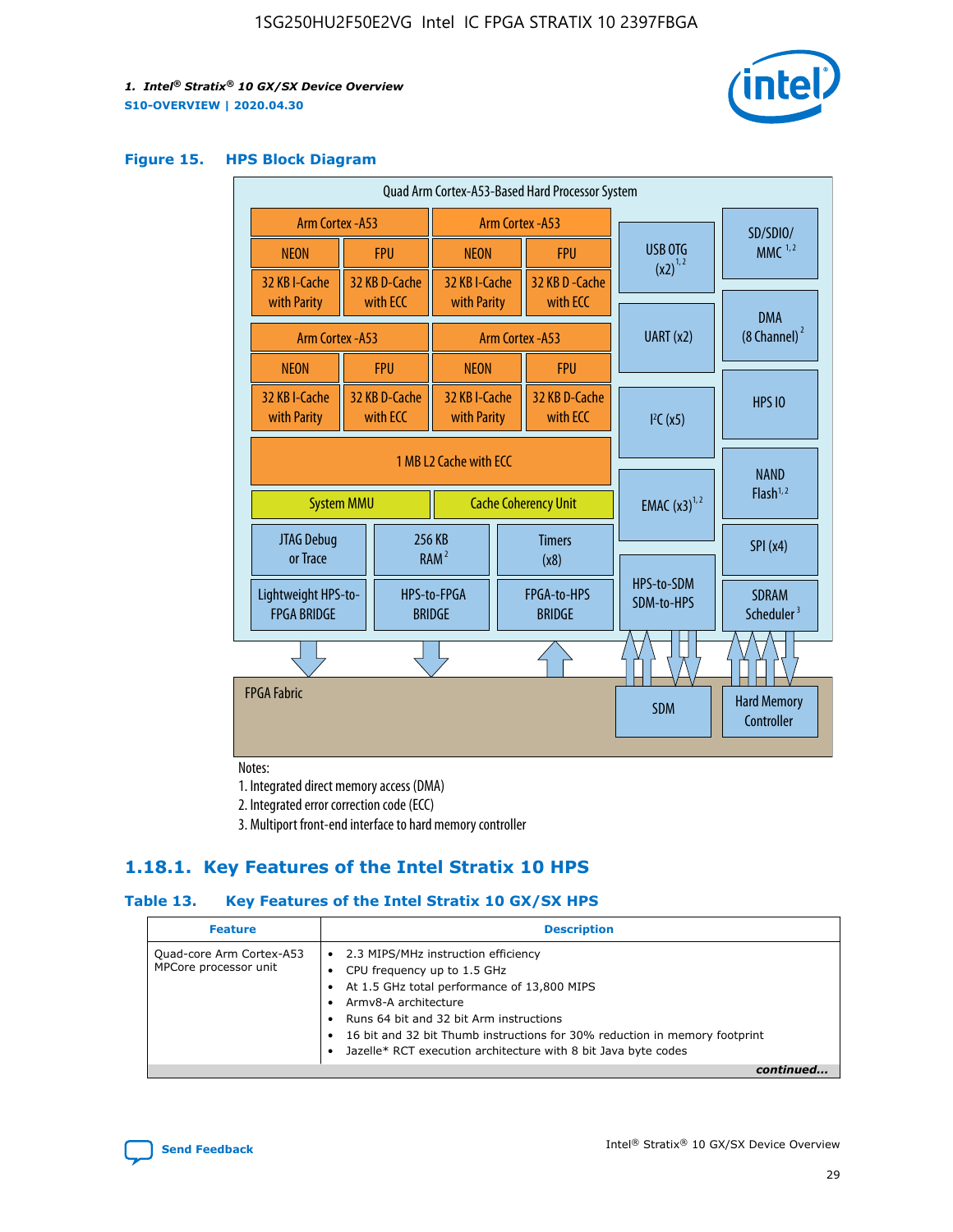

| <b>Feature</b>                                        | <b>Description</b>                                                                                                                                                                                                                                                                                                                                                                                                                                                                                                                                                                                                                                                                                                                                                                                                                                                                                                                                                                                                                                                                                                                                                                                               |  |  |
|-------------------------------------------------------|------------------------------------------------------------------------------------------------------------------------------------------------------------------------------------------------------------------------------------------------------------------------------------------------------------------------------------------------------------------------------------------------------------------------------------------------------------------------------------------------------------------------------------------------------------------------------------------------------------------------------------------------------------------------------------------------------------------------------------------------------------------------------------------------------------------------------------------------------------------------------------------------------------------------------------------------------------------------------------------------------------------------------------------------------------------------------------------------------------------------------------------------------------------------------------------------------------------|--|--|
|                                                       | Superscalar, variable length, out-of-order pipeline with dynamic branch prediction<br>Improved Arm Neon* media processing engine<br>Single- and double-precision floating-point unit<br>Arm CoreSight* debug and trace technology<br>٠                                                                                                                                                                                                                                                                                                                                                                                                                                                                                                                                                                                                                                                                                                                                                                                                                                                                                                                                                                           |  |  |
| <b>System Memory</b><br>Management Unit               | Enables a unified memory model and extends hardware virtualization into peripherals<br>implemented in the FPGA fabric                                                                                                                                                                                                                                                                                                                                                                                                                                                                                                                                                                                                                                                                                                                                                                                                                                                                                                                                                                                                                                                                                            |  |  |
| Cache Coherency unit                                  | Changes in shared data stored in cache are propagated throughout the system<br>$\bullet$<br>providing bi-directional coherency for co-processing elements.                                                                                                                                                                                                                                                                                                                                                                                                                                                                                                                                                                                                                                                                                                                                                                                                                                                                                                                                                                                                                                                       |  |  |
| Cache                                                 | L1 Cache<br>$\bullet$<br>- 32 KB of instruction cache w/ parity check<br>- 32 KB of L1 data cache w /ECC<br>- Parity checking<br>L <sub>2</sub> Cache<br>$-$ 1MB shared<br>$-$ 8-way set associative<br>- SEU Protection with parity on TAG ram and ECC on data RAM<br>- Cache lockdown support                                                                                                                                                                                                                                                                                                                                                                                                                                                                                                                                                                                                                                                                                                                                                                                                                                                                                                                  |  |  |
| On-Chip Memory                                        | 256 KB of scratch on-chip RAM                                                                                                                                                                                                                                                                                                                                                                                                                                                                                                                                                                                                                                                                                                                                                                                                                                                                                                                                                                                                                                                                                                                                                                                    |  |  |
| External SDRAM and Flash<br>Memory Interfaces for HPS | Hard memory controller with support for DDR4, DDR3<br>$\bullet$<br>$-$ 40 bit (32 bit + 8 bit ECC) with select packages supporting 72 bit (64 bit + 8 bit<br>ECC)<br>- Support for up to 2666 Mbps DDR4 and 2166 Mbps DDR3 frequencies<br>- Error correction code (ECC) support including calculation, error correction, write-<br>back correction, and error counters<br>- Software Configurable Priority Scheduling on individual SDRAM bursts<br>- Fully programmable timing parameter support for all JEDEC-specified timing<br>parameters<br>- Multiport front-end (MPFE) scheduler interface to the hard memory controller, which<br>supports the $AXI^{\circledR}$ Quality of Service (QoS) for interface to the FPGA fabric<br>NAND flash controller<br>$-$ ONFI 1.0<br>- Integrated descriptor based with DMA<br>- Programmable hardware ECC support<br>- Support for 8 and 16 bit Flash devices<br>Secure Digital SD/SDIO/MMC controller<br>$-$ eMMC 4.5<br>- Integrated descriptor based DMA<br>- CE-ATA digital commands supported<br>- 50 MHz operating frequency<br>Direct memory access (DMA) controller<br>٠<br>$-$ 8-channel<br>- Supports up to 32 peripheral handshake interface<br>continued |  |  |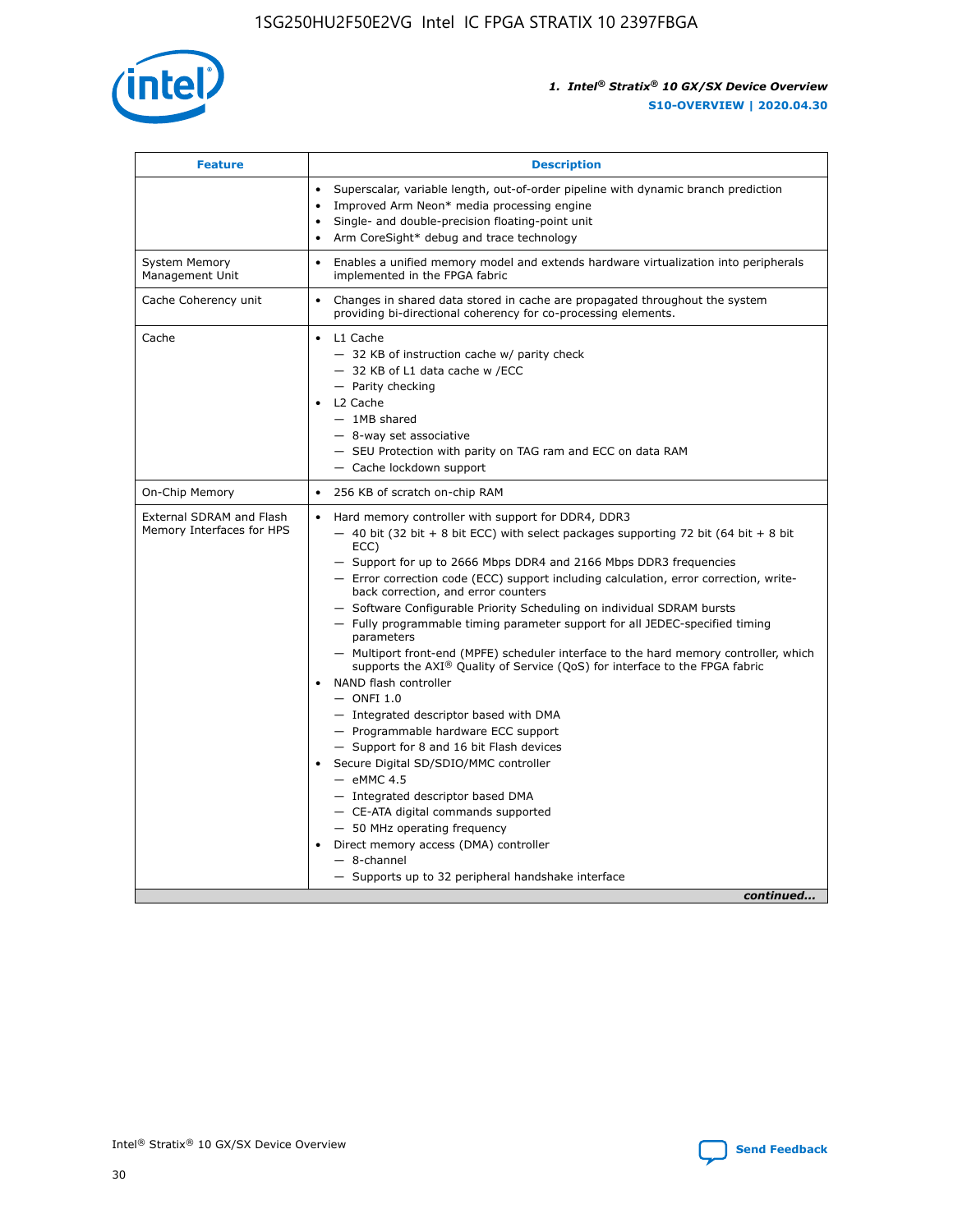

| <b>Feature</b>                         | <b>Description</b>                                                                                                                                                                                                                                                                                                                                                                                                                                                                                                                                                                                                                                                                                                                                                                                                                                                                                                                                                                                                                                                                                                                                                                                                                                                                                                                                                                                                                                                                                                  |  |
|----------------------------------------|---------------------------------------------------------------------------------------------------------------------------------------------------------------------------------------------------------------------------------------------------------------------------------------------------------------------------------------------------------------------------------------------------------------------------------------------------------------------------------------------------------------------------------------------------------------------------------------------------------------------------------------------------------------------------------------------------------------------------------------------------------------------------------------------------------------------------------------------------------------------------------------------------------------------------------------------------------------------------------------------------------------------------------------------------------------------------------------------------------------------------------------------------------------------------------------------------------------------------------------------------------------------------------------------------------------------------------------------------------------------------------------------------------------------------------------------------------------------------------------------------------------------|--|
| Communication Interface<br>Controllers | Three 10/100/1000 Ethernet media access controls (MAC) with integrated DMA<br>$\bullet$<br>- Supports RGMII and RMII external PHY Interfaces<br>- Option to support other PHY interfaces through FPGA logic<br>GMII<br>$\bullet$<br>MII<br>$\bullet$<br>• RMII (requires MII to RMII adapter)<br>• RGMII (requires GMII to RGMII adapter)<br>• SGMII (requires GMII to SGMII adapter)<br>- Supports IEEE 1588-2002 and IEEE 1588-2008 standards for precision networked<br>clock synchronization<br>- Supports IEEE 802.1Q VLAN tag detection for reception frames<br>- Supports Ethernet AVB standard<br>Two USB On-the-Go (OTG) controllers with DMA<br>- Dual-Role Device (device and host functions)<br>• High-speed (480 Mbps)<br>• Full-speed (12 Mbps)<br>• Low-speed (1.5 Mbps)<br>• Supports USB 1.1 (full-speed and low-speed)<br>- Integrated descriptor-based scatter-gather DMA<br>- Support for external ULPI PHY<br>- Up to 16 bidirectional endpoints, including control endpoint<br>$-$ Up to 16 host channels<br>- Supports generic root hub<br>- Configurable to OTG 1.3 and OTG 2.0 modes<br>Five $I^2C$ controllers (three can be used by EMAC for MIO to external PHY)<br>- Support both 100 Kbps and 400 Kbps modes<br>- Support both 7 bit and 10 bit addressing modes<br>- Support Master and Slave operating mode<br>Two UART 16550 compatible<br>- Programmable baud rate up to 115.2 Kbaud<br>• Four serial peripheral interfaces (SPI) (2 Masters, 2 Slaves)<br>- Full and Half duplex |  |
| Timers and I/O                         | $\bullet$ Timers<br>- 4 general-purpose timers<br>$-4$ watchdog timers<br>48 HPS direct I/O allow HPS peripherals to connect directly to I/O<br>Up to three IO48 banks may be assigned to HPS for HPS DDR access                                                                                                                                                                                                                                                                                                                                                                                                                                                                                                                                                                                                                                                                                                                                                                                                                                                                                                                                                                                                                                                                                                                                                                                                                                                                                                    |  |
| Interconnect to Logic Core             | • FPGA-to-HPS Bridge<br>- Allows IP bus masters in the FPGA fabric to access to HPS bus slaves<br>- Configurable 32, 64, or 128 bit AMBA AXI interface<br>HPS-to-FPGA Bridge<br>- Allows HPS bus masters to access bus slaves in FPGA fabric<br>- Configurable 32, 64, or 128 bit AMBA AXI interface allows high-bandwidth HPS<br>master transactions to FPGA fabric<br>HPS-to-SDM and SDM-to-HPS Bridges<br>- Allows the HPS to reach the SDM block and the SDM to bootstrap the HPS<br>Light Weight HPS-to-FPGA Bridge<br>- Light weight 32 bit AXI interface suitable for low-latency register accesses from HPS<br>to soft peripherals in FPGA fabric<br>FPGA-to-HPS SDRAM Bridge<br>- Up to three AMBA AXI interfaces supporting 32, 64, or 128 bit data paths                                                                                                                                                                                                                                                                                                                                                                                                                                                                                                                                                                                                                                                                                                                                                 |  |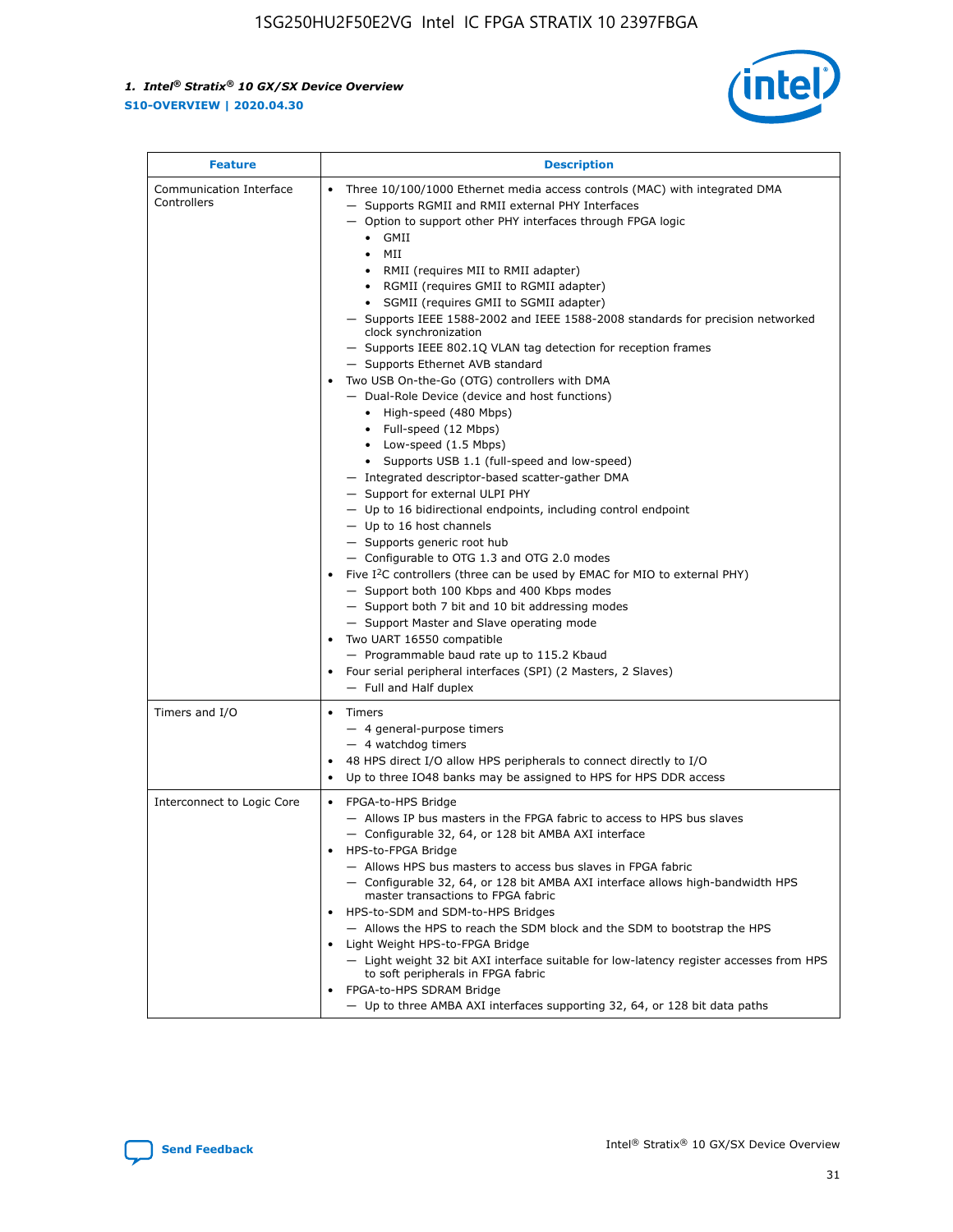

# **1.19. Power Management**

Intel Stratix 10 devices use the advanced Intel 14 nm tri-gate process technology, the all new Intel Hyperflex core architecture to enable Hyper-Folding, power gating, and several optional power reduction techniques to reduce total power consumption by as much as 70% compared to previous generation high-performance Stratix V devices.

Intel Stratix 10 standard power devices (-V) are SmartVID devices. The core voltage supplies (VCC and VCCP) for each SmartVID device must be driven by a PMBus voltage regulator dedicated to that Intel Stratix 10 device. Use of a PMBus voltage regulator for each SmartVID (-V) device is mandatory; it is not an option. A code is programmed into each SmartVID device during manufacturing that allows the PMBus voltage regulator to operate at the optimum core voltage to meet the device performance specifications.

With the new Intel Hyperflex core architecture, designs can run 2X faster than previous generation FPGAs. With 2X performance and same required throughput, architects can cut the data path width in half to save power. This optimization is called Hyper-Folding. Additionally, power gating reduces static power of unused resources in the FPGA by powering them down. The Intel Quartus Prime software automatically powers down specific unused resource blocks such as DSP and M20K blocks, at configuration time.

The optional power reduction techniques in Intel Stratix 10 devices include:

• **Available Low Static Power Devices**—Intel Stratix 10 devices are available with a fixed core voltage that provides lower static power than the SmartVID standard power devices, while maintaining device performance

Furthermore, Intel Stratix 10 devices feature Intel's low power transceivers and include a number of hard IP blocks that not only reduce logic resources but also deliver substantial power savings compared to soft implementations. In general, hard IP blocks consume up to 50% less power than the equivalent soft logic implementations.

# **1.20. Device Configuration and Secure Device Manager (SDM)**

All Intel Stratix 10 devices contain a Secure Device Manager (SDM), which is a dedicated triple-redundant processor that serves as the point of entry into the device for all JTAG and configuration commands. The SDM also bootstraps the HPS in SoC devices ensuring that the HPS can boot using the same security features that the FPGA devices have.

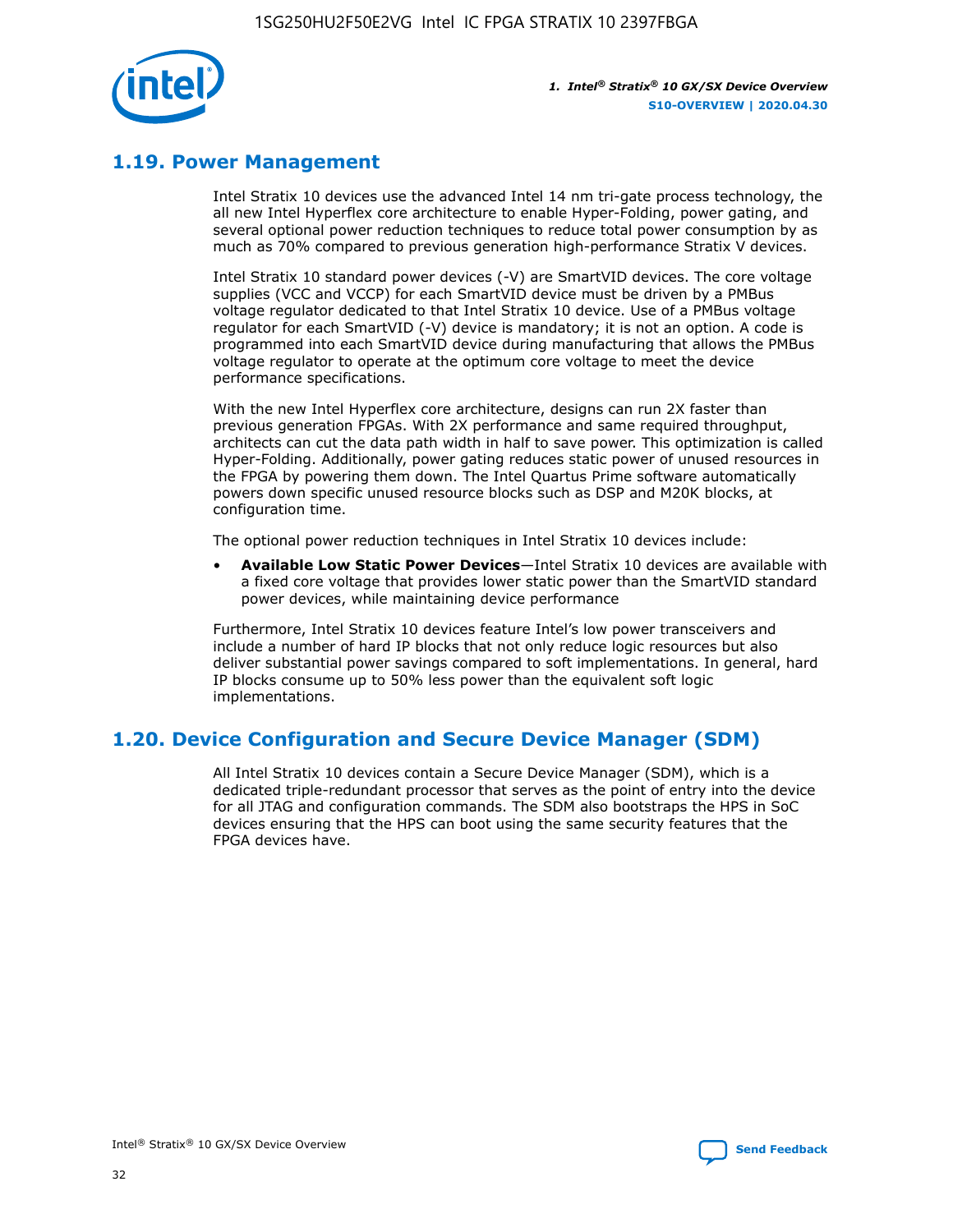





During configuration, Intel Stratix 10 devices are divided into logical sectors, each of which is managed by a local sector manager (LSM). The SDM passes configuration data to each of the LSMs across the on-chip configuration network. This allows the sectors to be configured independently, one at a time, or in parallel. This approach achieves simplified sector configuration and reconfiguration, as well as reduced overall configuration time due to the inherent parallelism. The same sector-based approach is used to respond to single-event upsets and security attacks.

While the sectors provide a logical separation for device configuration and reconfiguration, they overlay the normal rows and columns of FPGA logic and routing. This means there is no impact to the Intel Quartus Prime software place and route, and no impact to the timing of logic signals that cross the sector boundaries.

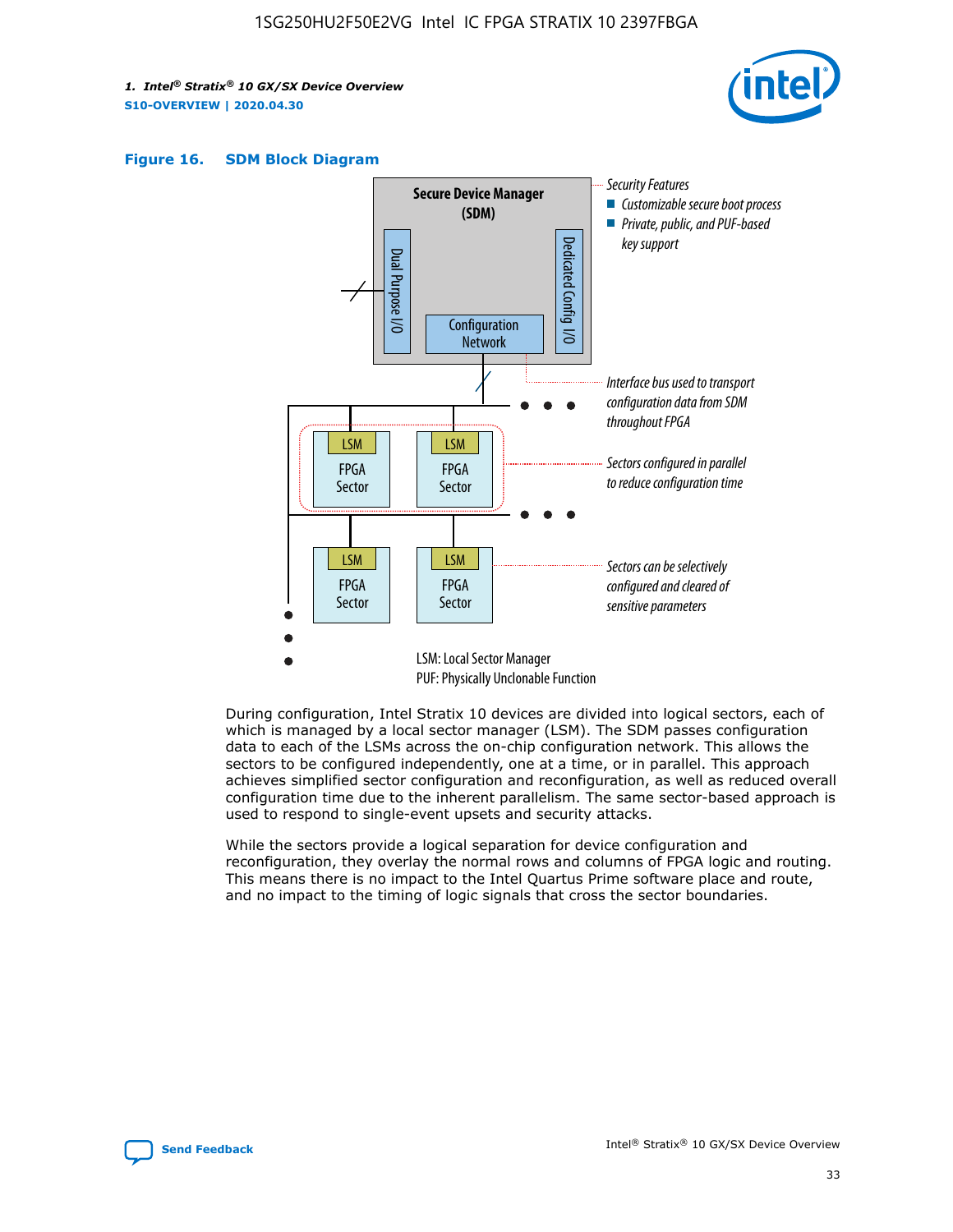

The SDM enables robust, secure, fully-authenticated device configuration. It also allows for customization of the configuration scheme, which can enhance device security. For configuration and reconfiguration, this approach offers a variety of advantages:

- Dedicated secure configuration manager
- Reduced device configuration time, because sectors are configured in parallel
- Updateable configuration process
- Reconfiguration of one or more sectors independent of all other sectors
- Zeroization of individual sectors or the complete device

The SDM also provides additional capabilities such as register state readback and writeback to support ASIC prototyping and other applications.

### **1.21. Device Security**

Building on top of the robust security features present in the previous generation devices, Intel Stratix 10 FPGAs and SoCs include a number of new and innovative security enhancements. These features are also managed by the SDM, tightly coupling device configuration and reconfiguration with encryption, authentication, key storage and anti-tamper services.

Security services provided by the SDM include:

- Bitstream encryption
- Multi-factor authentication
- Hard encryption and authentication acceleration; AES-256, SHA-256/384, ECDSA-256/384
- Volatile and non-volatile encryption key storage and management
- Boot code authentication for the HPS
- Physically Unclonable Function (PUF) service
- Updateable configuration process
- Secure device maintenance and upgrade functions
- Side channel attack protection
- Scripted response to sensor inputs and security attacks, including selective sector zeroization
- Readback, JTAG and test mode disable
- Enhanced response to single-event upsets (SEU)
- Black key provisioning
- Physical anti-tamper

See the *Intel Stratix 10 Device Security User Guide* for a complete list of all security features.

The SDM and associated security services provide a robust, multi-layered security solution for your Intel Stratix 10 design.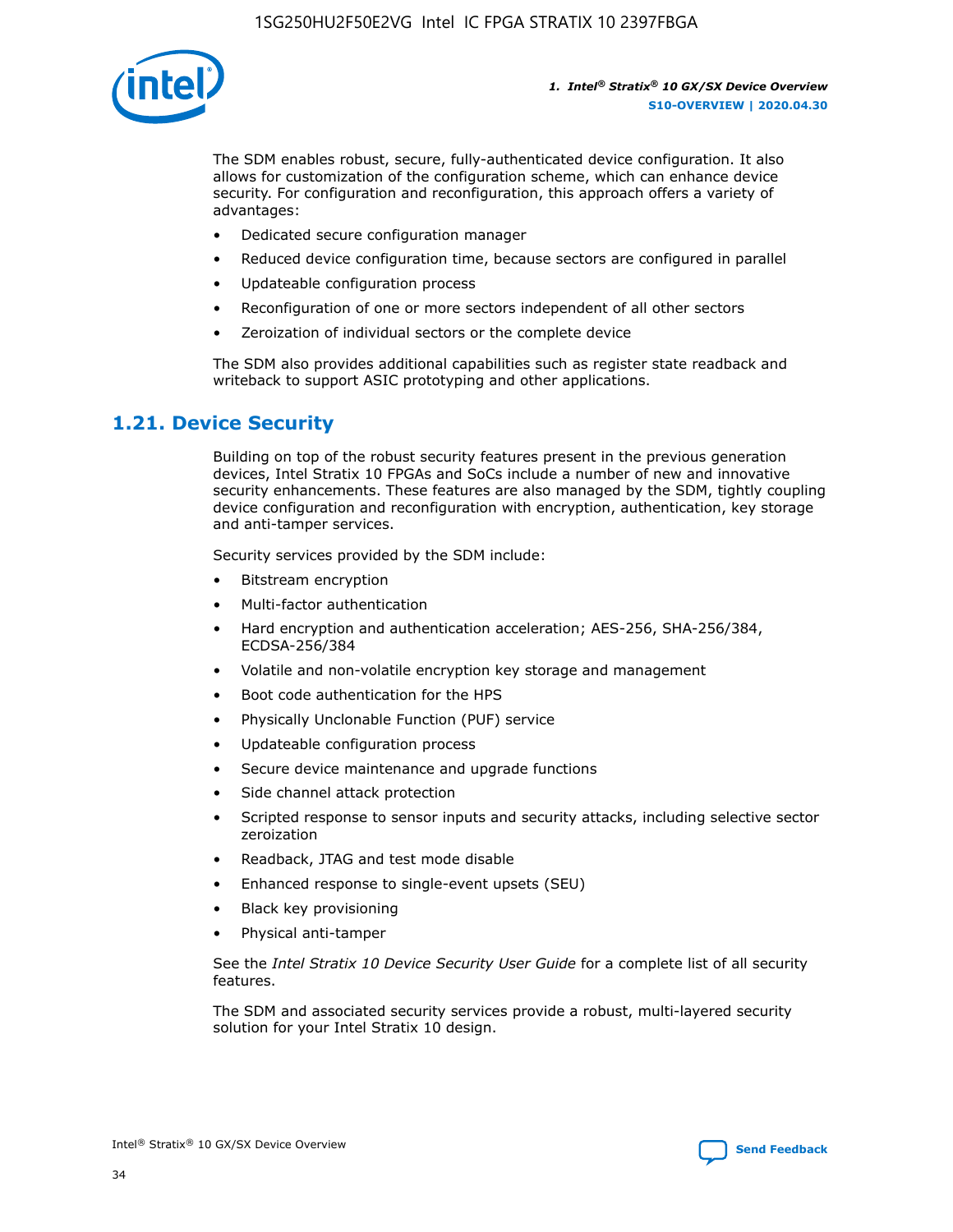

#### **Table 14. Device Security**

| <b>Intel Stratix 10 Family Variant</b> | <b>Bitstream Authentication</b> | <b>Advanced Security Features</b> <sup>(12)</sup> |  |  |
|----------------------------------------|---------------------------------|---------------------------------------------------|--|--|
| GX/SX                                  | All devices                     | -AS suffix part number required                   |  |  |

#### **Related Information**

- [My Intel Support](https://www.intel.com/content/www/us/en/programmable/my-intel/mal-home.html)
- [Intel Stratix 10 Device Security User Guide](https://www.intel.com/content/www/us/en/programmable/documentation/ndq1483601370898.html#wcd1483611014402)

# **1.22. Configuration via Protocol Using PCI Express**

Configuration via protocol using PCI Express allows the FPGA to be configured across the PCI Express bus, simplifying the board layout and increasing system integration. Making use of the embedded PCI Express hard IP operating in autonomous mode before the FPGA is configured, this technique allows the PCI Express bus to be powered up and active within the 100 ms time allowed by the PCI Express specification. Intel Stratix 10 devices also support partial reconfiguration across the PCI Express bus which reduces system down time by keeping the PCI Express link active while the device is being reconfigured.

# **1.23. Partial and Dynamic Reconfiguration**

Partial reconfiguration allows you to reconfigure part of the FPGA while other sections continue running. This capability is required in systems where uptime is critical, because it allows you to make updates or adjust functionality without disrupting services.

In addition to lowering power and cost, partial reconfiguration also increases the effective logic density by removing the necessity to place in the FPGA those functions that do not operate simultaneously. Instead, these functions can be stored in external memory and loaded as needed. This reduces the size of the required FPGA by allowing multiple applications on a single FPGA, saving board space and reducing power. The partial reconfiguration process is built on top of the proven incremental compile design flow in the Intel Quartus Prime design software

Dynamic reconfiguration in Intel Stratix 10 devices allows transceiver data rates, protocols and analog settings to be changed dynamically on a channel-by-channel basis while maintaining data transfer on adjacent transceiver channels. Dynamic reconfiguration is ideal for applications that require on-the-fly multiprotocol or multirate support. Both the PMA and PCS blocks within the transceiver can be reconfigured using this technique. Dynamic reconfiguration of the transceivers can be used in conjunction with partial reconfiguration of the FPGA to enable partial reconfiguration of both core and transceivers simultaneously.

# **1.24. Fast Forward Compile**

The innovative Fast Forward Compile feature in the Intel Quartus Prime software identifies performance bottlenecks in your design and provides detailed, step-by-step performance improvement recommendations that you can then implement. The Compiler reports estimates of the maximum operating frequency that can be achieved

<sup>(12)</sup> Contact My Intel Support for additional information.

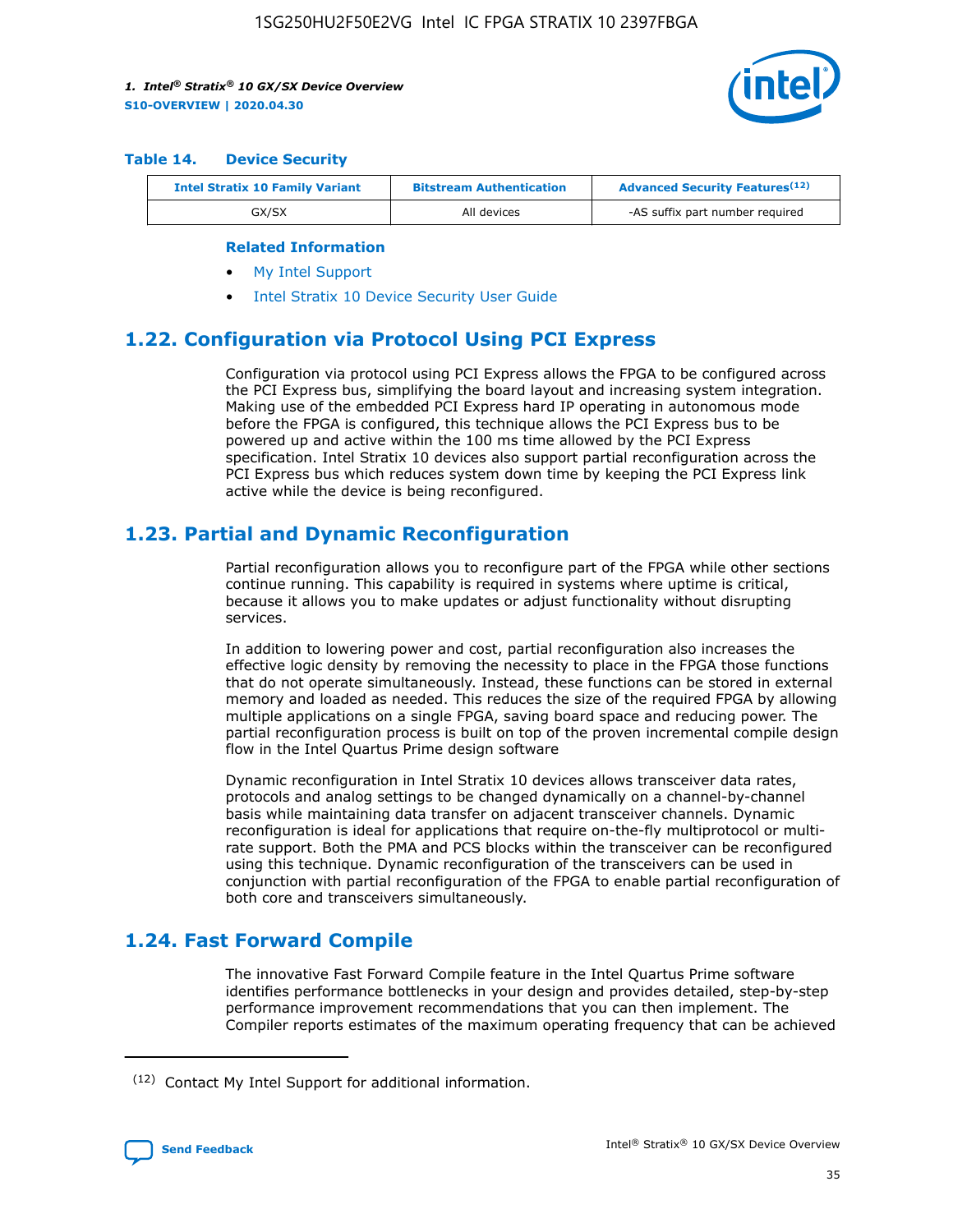

by applying the recommendations. As part of the new Hyper-Aware design flow, Fast Forward Compile maximizes the performance of your Intel Stratix 10 design and achieves rapid timing closure.

Previously, this type of optimization required multiple time-consuming design iterations, including full design re-compilation to determine the effectiveness of the changes. Fast Forward Compile enables you to make better decisions about where to focus your optimization efforts, and how to increase your design performance and throughput. This technique removes much of the guesswork of performance exploration, resulting in fewer design iterations and as much as 2X core performance gains for Intel Stratix 10 designs.

# **1.25. Single Event Upset (SEU) Error Detection and Correction**

Intel Stratix 10 FPGAs and SoCs offer robust SEU error detection and correction circuitry. The detection and correction circuitry includes protection for Configuration RAM (CRAM) programming bits and user memories. The CRAM is protected by a continuously running parity checker circuit with integrated ECC that automatically corrects one or two bit errors and detects higher order multibit errors.

The physical layout of the CRAM array is optimized to make the majority of multi-bit upsets appear as independent single-bit or double-bit errors which are automatically corrected by the integrated CRAM ECC circuitry. In addition to the CRAM protection, user memories also include integrated ECC circuitry and are layout optimized for error detection and correction.

The SEU error detection and correction hardware is supported by both soft IP and the Intel Quartus Prime software to provide a complete SEU mitigation solution. The components of the complete solution include:

- Hard error detection and correction for CRAM and user M20K memory blocks
- Optimized physical layout of memory cells to minimize probability of SEU
- Sensitivity processing soft IP that reports if CRAM upset affects a used or unused bit
- Fault injection soft IP with the Intel Quartus Prime software support that changes state of CRAM bits for testing purposes
- Hierarchy tagging in the Intel Quartus Prime software
- Triple Mode Redundancy (TMR) used for the Secure Device Manager and critical on-chip state machines

In addition to the SEU mitigation features listed above, the Intel 14 nm tri-gate process technology used for Intel Stratix 10 devices is based on FinFET transistors which have reduced SEU susceptibility versus conventional planar transistors.

# **1.26. Document Revision History for the Intel Stratix 10 GX/SX Device Overview**

| <b>Document</b><br><b>Version</b> | <b>Changes</b>             |
|-----------------------------------|----------------------------|
| 2020.04.30                        | Made the following change: |
|                                   | continued                  |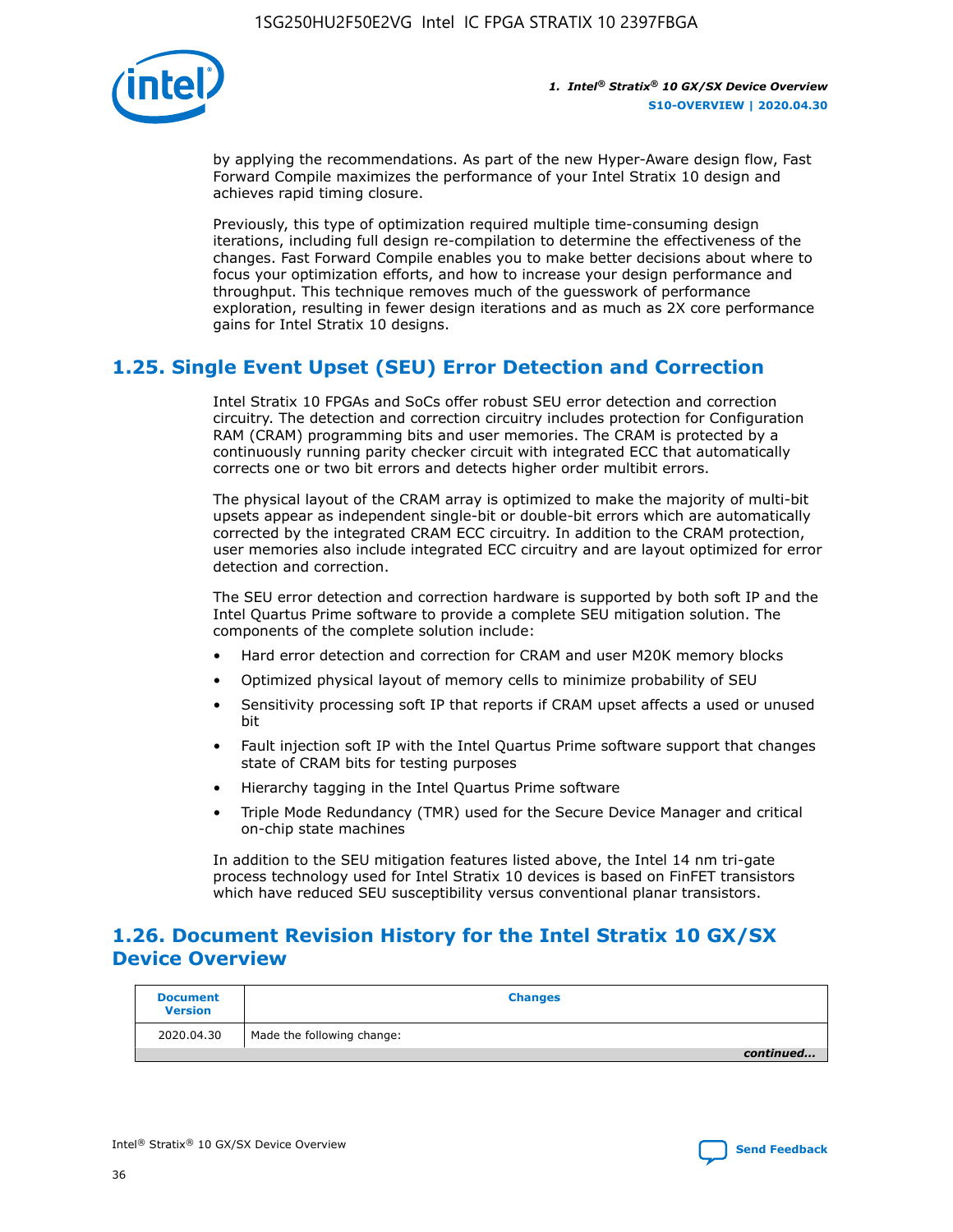

| • Added the GX 10M variant.<br>Made the following changes:<br>Added advanced security (-AS) devices.<br>$\bullet$<br>Added level shifter details for the Intel Stratix 10 SX/GX 400 device.<br>$\bullet$<br>Made the following changes:<br>Added composition details for the leaded and lead-free contact device options.                                                                                                                                                                                                                                                                                                                                                                                                                                                                                                                                                                                                                                                                                                     |
|-------------------------------------------------------------------------------------------------------------------------------------------------------------------------------------------------------------------------------------------------------------------------------------------------------------------------------------------------------------------------------------------------------------------------------------------------------------------------------------------------------------------------------------------------------------------------------------------------------------------------------------------------------------------------------------------------------------------------------------------------------------------------------------------------------------------------------------------------------------------------------------------------------------------------------------------------------------------------------------------------------------------------------|
|                                                                                                                                                                                                                                                                                                                                                                                                                                                                                                                                                                                                                                                                                                                                                                                                                                                                                                                                                                                                                               |
|                                                                                                                                                                                                                                                                                                                                                                                                                                                                                                                                                                                                                                                                                                                                                                                                                                                                                                                                                                                                                               |
| Updated the I/O PLL counts.<br>$\bullet$                                                                                                                                                                                                                                                                                                                                                                                                                                                                                                                                                                                                                                                                                                                                                                                                                                                                                                                                                                                      |
| Made the following changes:<br>Changed the number of included logic elements globally.<br>$\bullet$<br>Removed logic density 450, logic density 550, and package code 48 from the "Sample Ordering<br>$\bullet$<br>Code and Available Options for Intel Stratix 10 Devices" figure.<br>Updated description of the higher density in the "Innovations in Intel Stratix 10 FPGAs and SoCs"<br>section.<br>Updated description of the general purpose I/Os in the "Intel Stratix 10 FPGA and SoC Common<br>$\bullet$<br>Device Features" table.<br>Removed support for LPDDR3 globally.<br>٠<br>Updated the "Intel Stratix 10 FPGA and SoC Architecture Block Diagram" figure.<br>Updated the "Intel Stratix 10 GX/SX FPGA and SoC Family Plan-FPGA Core (part 1)" table.<br>$\bullet$<br>Updated the "Intel Stratix 10 GX/SX FPGA and SoC Family Plan-Interconnects, PLLs and Hard IP<br>$\bullet$<br>(part 2)" table.<br>Updated and merged the "Intel Stratix 10 GX/SX FPGA and SoC Family Package Plan" tables.<br>$\bullet$ |
| Made the following changes:<br>Changed the specs for ODRII+ and ODRII+ Xtreme and added specs for ODRIV in the "External<br>$\bullet$<br>Memory Interface Performance" table.<br>Updated description of the power options in the "Sample Ordering Code and Available Options for<br>Intel Stratix 10 Devices" figure.<br>Changed the description of the technology and power management features in the "Intel Stratix 10<br>FPGA and SoC Common Device Features" table.<br>Changed the description of SmartVID in the "Power Management" section.<br>Changed the direction arrow from the coefficient registers block in the "DSP Block: High Precision<br>Fixed Point Mode" figure.                                                                                                                                                                                                                                                                                                                                         |
| Made the following changes:<br>Removed the embedded eSRAM feature globally.<br>$\bullet$<br>Removed the Low Power (VID) and Military operating temperature options, and package code 53<br>$\bullet$<br>from the "Sample Ordering Code and Available Options for Stratix 10 Devices" figure.<br>Changed the Maximum transceiver data rate (chip-to-chip) specification for L-Tile devices in the<br>٠<br>"Key Features of Intel Stratix 10 Devices Compared to Stratix V Devices" table.                                                                                                                                                                                                                                                                                                                                                                                                                                                                                                                                      |
| Made the following changes:<br>• Changed the number of available transceivers to 96, globally.<br>Changed the single-precision floating point performance to 10 TFLOP, globally.<br>Changed the maximum datarate to 28.3 Gbps, globally.<br>Changed some of the features listed in the "Stratix 10 GX/SX Device Overview" section.<br>٠<br>Changed descriptions for the GX and SX devices in the "Stratix 10 Family Variants" section.<br>٠<br>Changed the "Sample Ordering Code and Available Options for Stratix 10 Devices" figure.<br>٠<br>Changed the features listed in the "Key Features of Stratix 10 Devices Compared to Stratix V<br>٠<br>Devices" table.<br>Changed the descriptions of the following areas of the "Stratix 10 FPGA and SoC Common Device<br>Features" table:<br>- Transceiver hard IP<br>- Internal memory blocks<br>- Core clock networks<br>- Packaging<br>Reorganized and updated all tables in the "Stratix 10 FPGA and SoC Family Plan" section.<br>continued                                |
|                                                                                                                                                                                                                                                                                                                                                                                                                                                                                                                                                                                                                                                                                                                                                                                                                                                                                                                                                                                                                               |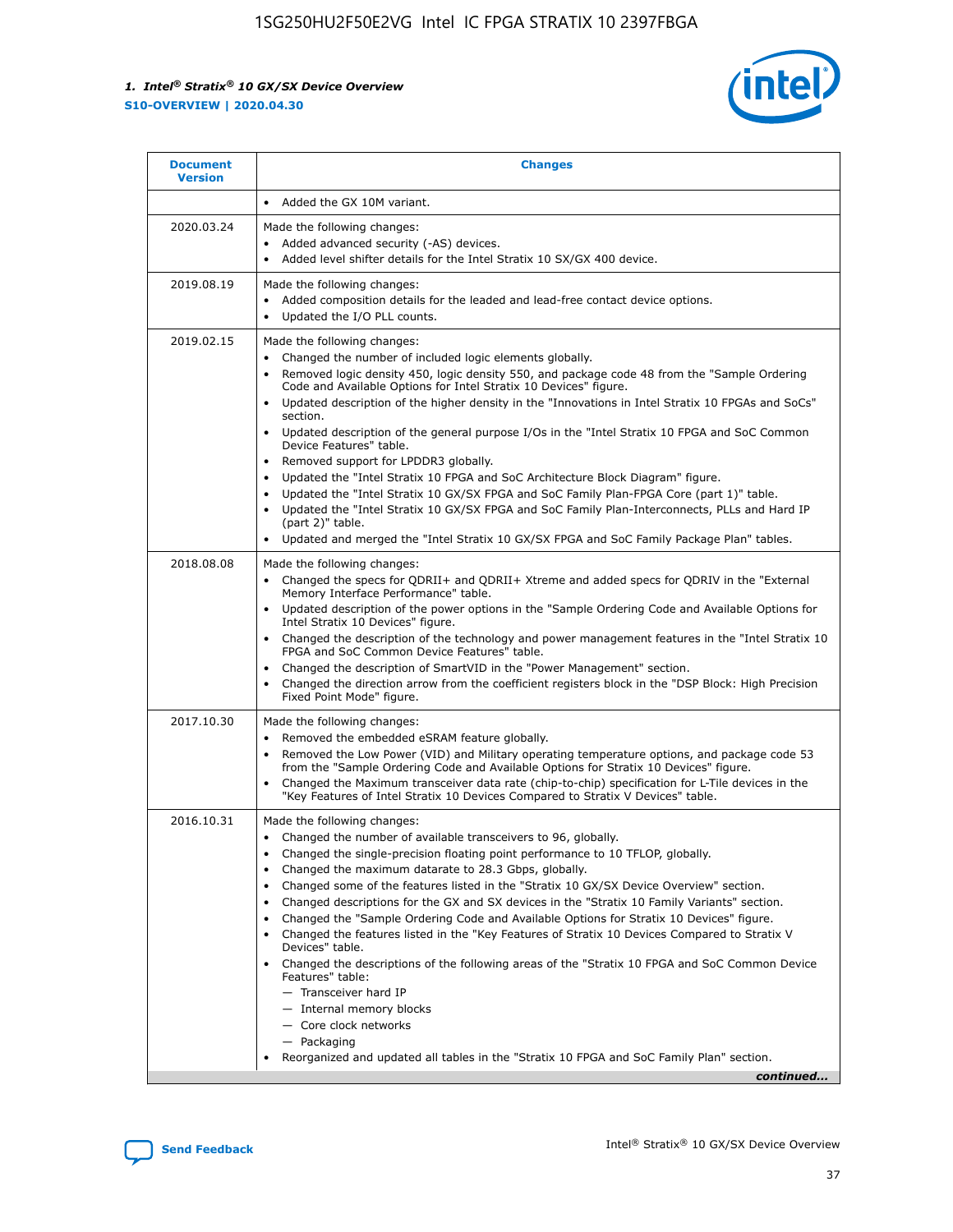

| <b>Document</b><br><b>Version</b> | <b>Changes</b>                                                                                                                                                                                                                                                                                                                                                                                                                                                                                                                                                                                                                                                                                                                                                                                                                                                                                                                                                                                     |
|-----------------------------------|----------------------------------------------------------------------------------------------------------------------------------------------------------------------------------------------------------------------------------------------------------------------------------------------------------------------------------------------------------------------------------------------------------------------------------------------------------------------------------------------------------------------------------------------------------------------------------------------------------------------------------------------------------------------------------------------------------------------------------------------------------------------------------------------------------------------------------------------------------------------------------------------------------------------------------------------------------------------------------------------------|
|                                   | Removed the "Migration Between Arria 10 FPGAs and Stratix 10 FPGAs" section.<br>Removed footnotes from the "Transceiver PCS Features" table.<br>Changed the HMC description in the "External Memory and General Purpose I/O" section.<br>Changed the number of fPLLs in the "Fractional Synthesis PLLs and I/O PLLs" section.<br>Clarified HMC data width support in the "Key Features of the Stratix 10 HPS" table.<br>Changed the description in the "Internal Embedded Memory" section.<br>Changed the datarate for the Standard PCS and SDI PCS features in the "Transceiver PCS Features"<br>table.<br>Added a note to the "PCI Express Gen1/Gen2/Gen3 Hard IP" section.<br>Updated the "Key Features of the Stratix 10 HPS" table.<br>Changed the description for the Cache coherency unit in the "Key Features of the Stratix 10 HPS"<br>table.<br>Changed the description for the external SDRAM and Flash memory interfaces for HPS in the "Key<br>Features of the Stratix 10 HPS" table. |
| 2015.12.04                        | Initial release.                                                                                                                                                                                                                                                                                                                                                                                                                                                                                                                                                                                                                                                                                                                                                                                                                                                                                                                                                                                   |